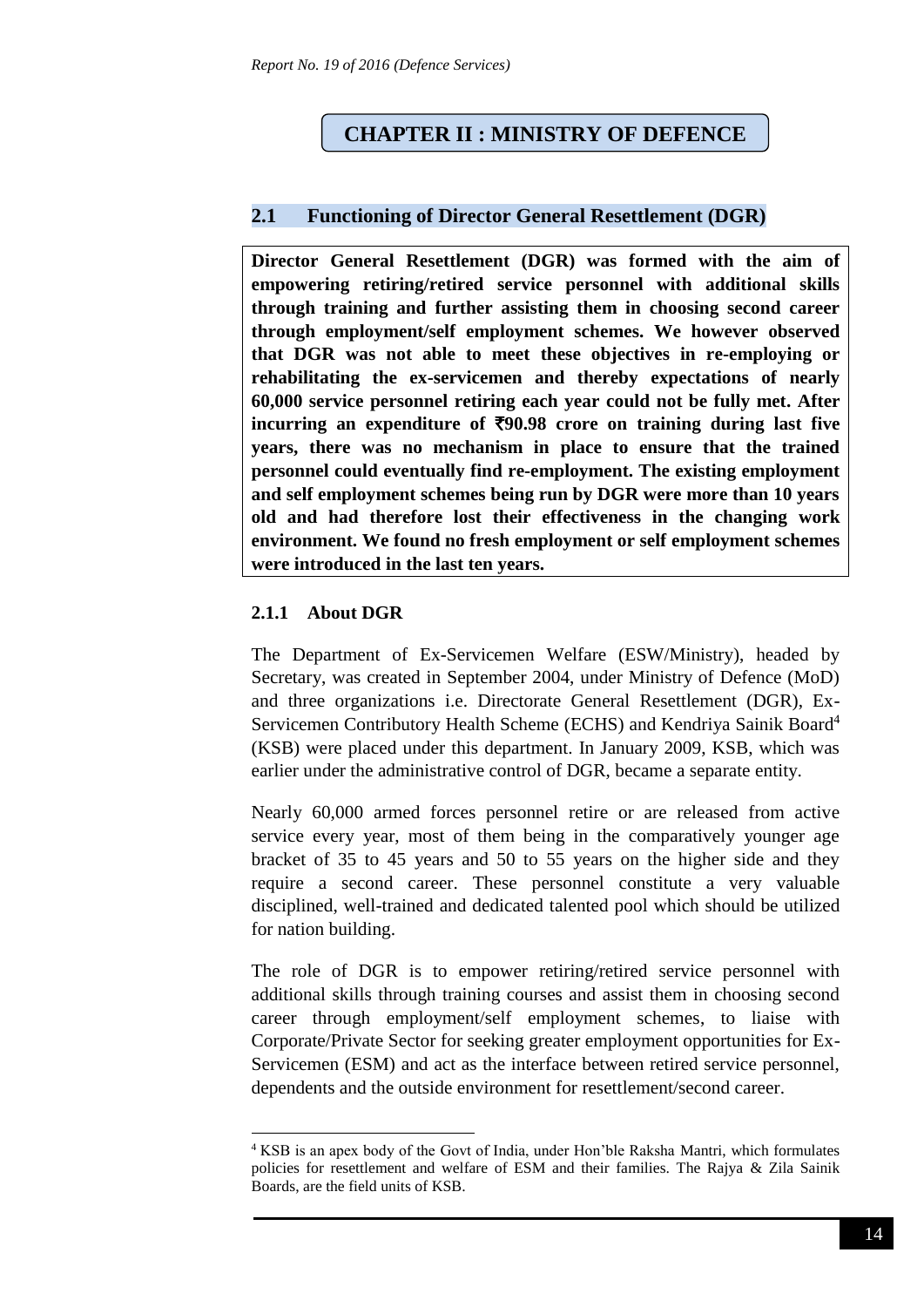## **2.1.2 Organization setup**

The DGR headed by the Director General (Resettlement), who is of the rank of Lt. General or equivalent. There are five Directors Resettlement Zone (DRZ) under DGR each stationed at Lucknow (Central Command), Pune (Southern Command), Chandimandir (Western Command), Kolkata (Eastern Command) and Udhampur (Northern Command). Organization of DGR at New Delhi has eight directorates (Dte) *viz.* Training Directorate, Employment Dte, Self Employment Dte, Entrepreneur & Loans Dte, Statistics & Records Dte, Publicity, Information Technology and Administration & Coordination each headed by a Director and having designated roles and responsibilities. The role of each Dte is explained in **Annexure-II**.

## **2.1.3 Scope of audit and audit methodology**

Performance review of DGR for the period 2010-11 to 2014-15 was carried out between May 2015 and September 2015, including two Director Resettlement Zones (DRZ) located at Lucknow and Pune. We examined proposals of training institutes/courses covering 30 *per cent* of the expenditure on training. We also examined eight<sup>5</sup> Schemes (73 *per cent*) out of eleven<sup>6</sup> for employment/self employment of the ESM. The review was commenced with an Entry Conference held on 25 May 2015 with Secretary, ESW, MoD explaining, *inter alia*, the objectives, scope and methodology of the audit. During the course of audit, we issued preliminary audit memos, seeking response of the audited entity. The audit was culminated with an Exit Conference, held on  $12<sup>th</sup>$  January 2016 with the Secretary ESW.

## **2.1.4 Audit objectives**

**.** 

The Performance review was conducted with a view to assess whether:

- effective procedure for registration of retiring/retired personnel existed and the names were sponsored efficiently for trainings/schemes;
- the selection of courses for training were realistically done and screening /shortlisting / selection of institutes for training was done in a clear, fair and effective manner;
- adequate inspection of training institutes was carried out before their selection and during currency of the course;

<sup>5</sup>Allotment of Army Surplus Class V 'B' Vehicles to ESM/Widows/ Cooperative Societies of ESM, Coal Loading and Transportation Scheme, Security Agency Scheme, Oil Products Agencies/LPG Distributorship Scheme, Compressed Natural Gas Outlet Manager Scheme, Company Owned Company Operated (COCO) Retail Outlet Scheme, Mother Dairy scheme and Gopalji Dairy & Fresh Farm Scheme

<sup>6</sup> Entrepreneurship Scheme for ESM, Insurance an Assurance : Guaranteeing most favoured Status and Desh Rakshak Dealership Resettlement Scheme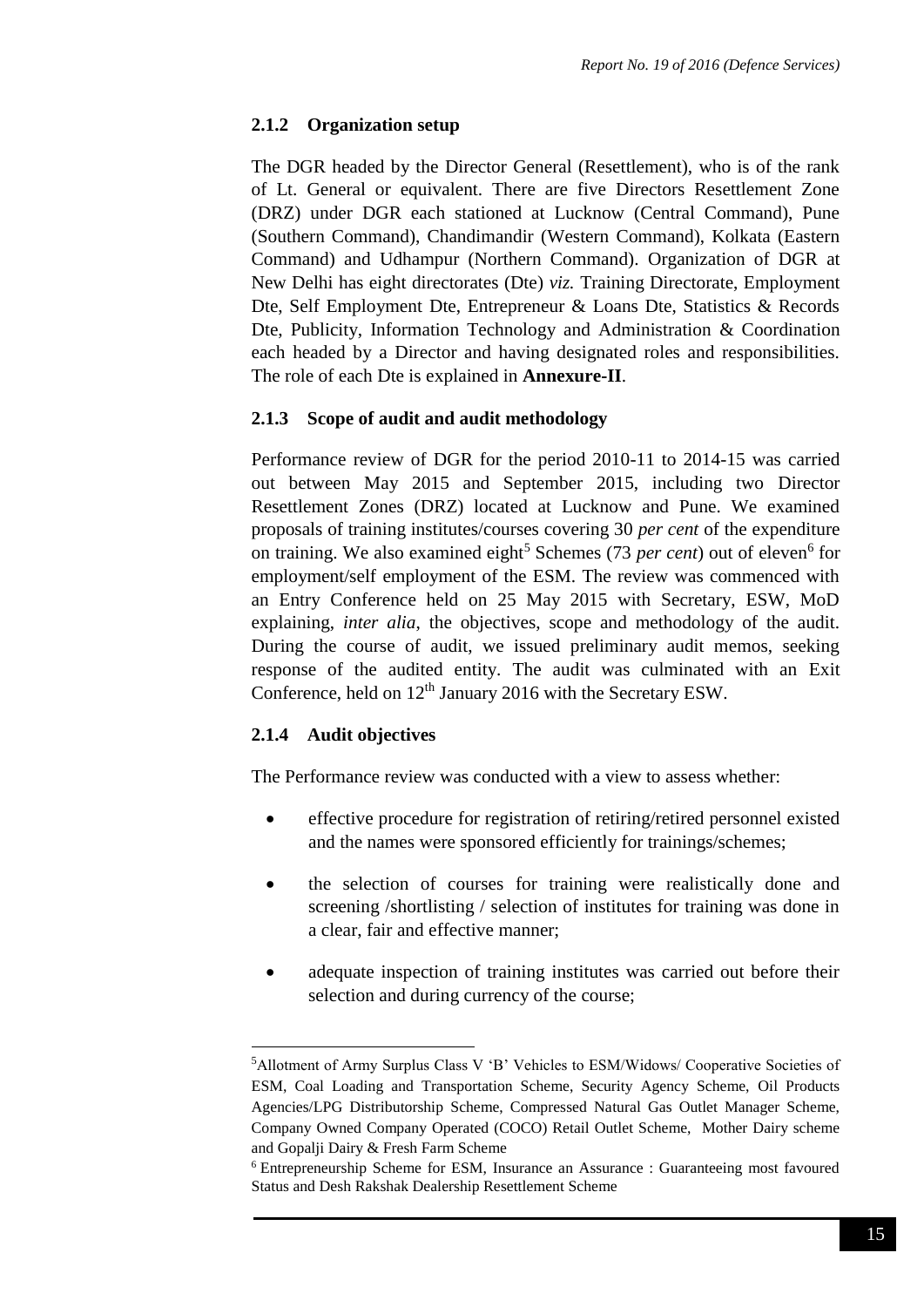- the DGR was able to achieve their aim and objectives as per mandate;
- DGR liaised with Corporate / Private Sector to see greater employment opportunities for ESM;
- various schemes for Retired Officers/PBORs were monitored efficiently;
- the funds available for welfare of ESM were managed economically and efficiently;

### **2.1.5 Acknowledgement**

We acknowledge the cooperation of officers and staff of the Department of ESW, MoD, DGR and DRZs at Lucknow and Pune.

## **Audit Findings**

### **2.1.6. Training**

DGR organizes training for retiring armed forces personnel (Officers during last one year of service and Personnel Below Officers Rank during the last two years of service), Ex-Servicemen **(**ESM) (Retired/released Officers within three years and retired/released Personnel Below Officers Rank within five years of release/retirement or up to the age of 60 years whichever is earlier) and widows/wards of deceased personnel through various Government/Semi Government Institutes and other reputed Institutes to enhance their qualifications and enable them to seek suitable second career/employment after retirement. The training is also organized by DGR through institutes at Regimental Centres (RC) for Personnel Below Officers Ranks (PBORs) on Pension Drill (*i.e*. PBOR report to RC one month preceding retirement to complete their pension papers).

#### *2.1.6.1 Registration / Sponsoring of names for training*

The procedure for registration and sponsoring of names for training was enumerated by the Ministry in its guidelines issued in September 2009. As per this procedure the names of willing Serving Officers/Personnel Below Officer Rank (PBORs), as per their eligibility, are forwarded for training to the DGR by the respective Service HQ, whereas, the retired Officers/PBORs submit their applications directly to DGR through Zila Sainik Board (ZSB). On receipt of the sponsored names of Serving Officers/PBORs from Service HQ, the final selection is to be done by the Committee consisting representative of MoD, DGR and the three Services.

We observed that: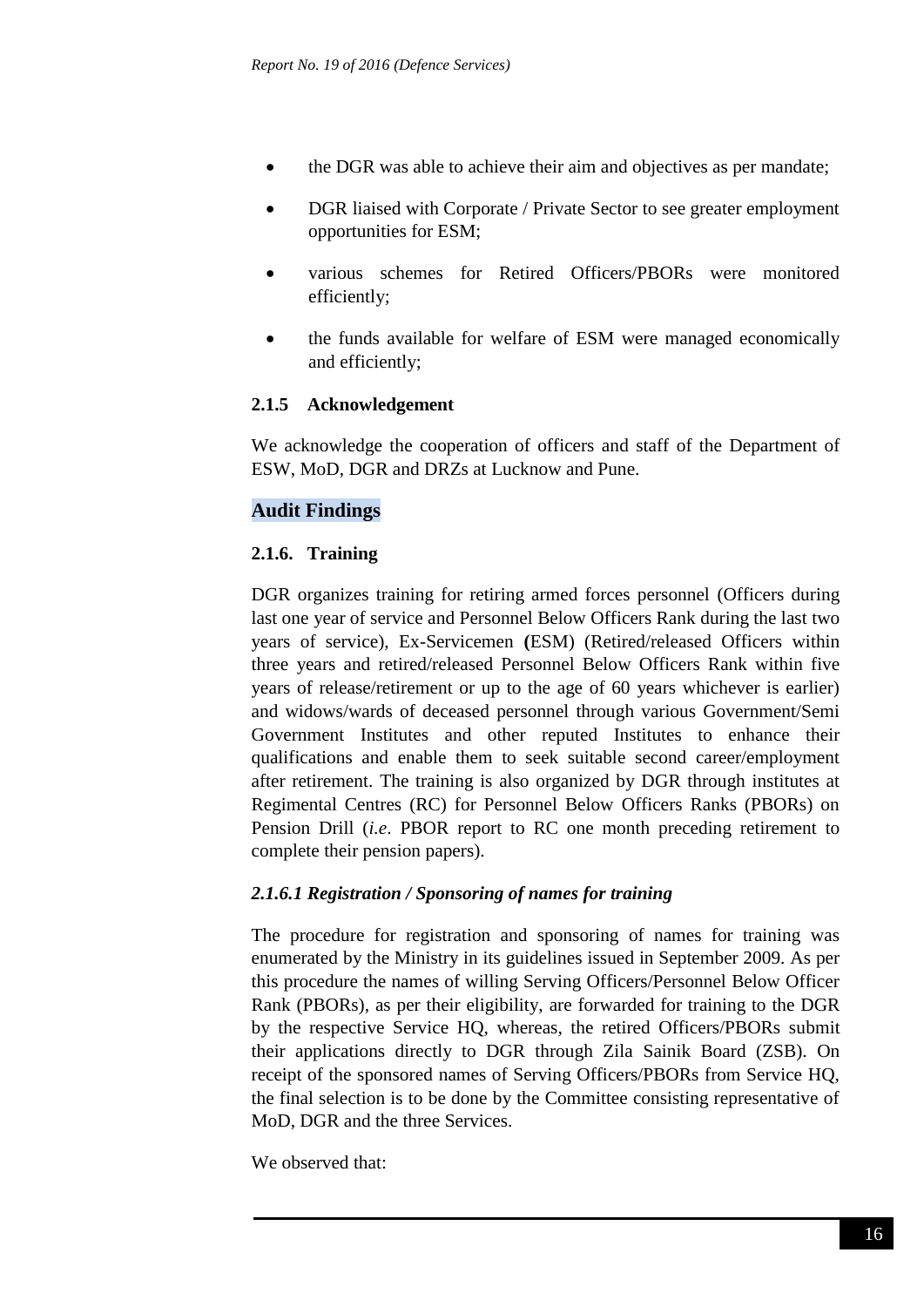- $\triangle$  Contrary to the guidelines issued by the Ministry, no committee was constituted for final selection of trainees during last five years *i.e*. 2010-11 to 2014-15. In absence of the committee, screening of candidates was not being done and all the names sponsored by Service HQ were considered for training.
- $\div$  The guidelines did not lay down the qualifying requirements to be looked into by the Service HQs for accepting the requests received from Officers/PBORs. Service HQs therefore selected trainees without any criteria and allocated courses to them arbitrarily.
- In respect of ESM, no record for number of applications received, numbers of ESM deployed for training and actually undertaking training was maintained by DGR. In the absence of any documentation there was no trail to assess the implementation of the scheme.

The Ministry, in its reply (February 2016), admitted the points for compliance and stated that owing to large number of applications for training i.e. approximately 24,000 per annum, the activity of short listing of candidates was delegated to Service HQs. The practice of delegating such activity was not only in contravention to laid down procedure but also carried the risk of subjectivity, as no qualifying criteria was laid down in the guidelines for the Service HQs to shortlist the candidates. The Ministry, however, accepted the need for forming a committee with participation of Service HQs on quarterly basis. In regards to non-maintenance of record of ESM, it was stated that necessary instructions were being issued for forwarding all documents by RSBs/ZSBs.

## *2.1.6.2 Selection of Courses/Institutes for Training*

As per ESW's guidelines of September 2009, the DGR will each year, invite Expression of Interest (EOI) from the interested institutes based on eligibility criteria such as affiliation/accreditation, infrastructure, computer lab, faculty, registration, PAN/TAN/audited accounts, website, *etc.* through newspapers/website. On submission of such application the concerned institutes would make a presentation before a Committee consisting of MoD representative, DGR and the representatives of three Services. Thereafter, a Board of Officers (BoO) selects the institutes based on various parameters such as proximity to defence establishment, domain specialization, geographical spread of the institute, *etc*. along with courses and course fee for which approval of the Ministry is obtained. On approval, DGR publishes Resettlement Training Programme Booklet (RTP Booklet) annually, bringing out details of courses, duration, *etc.* and circulate the same to the Services. Further, an agreement is entered into by the DGR with the selected institute specifying *inter alia* the name of the course, duration of the course, number of participants, course fees, *etc*.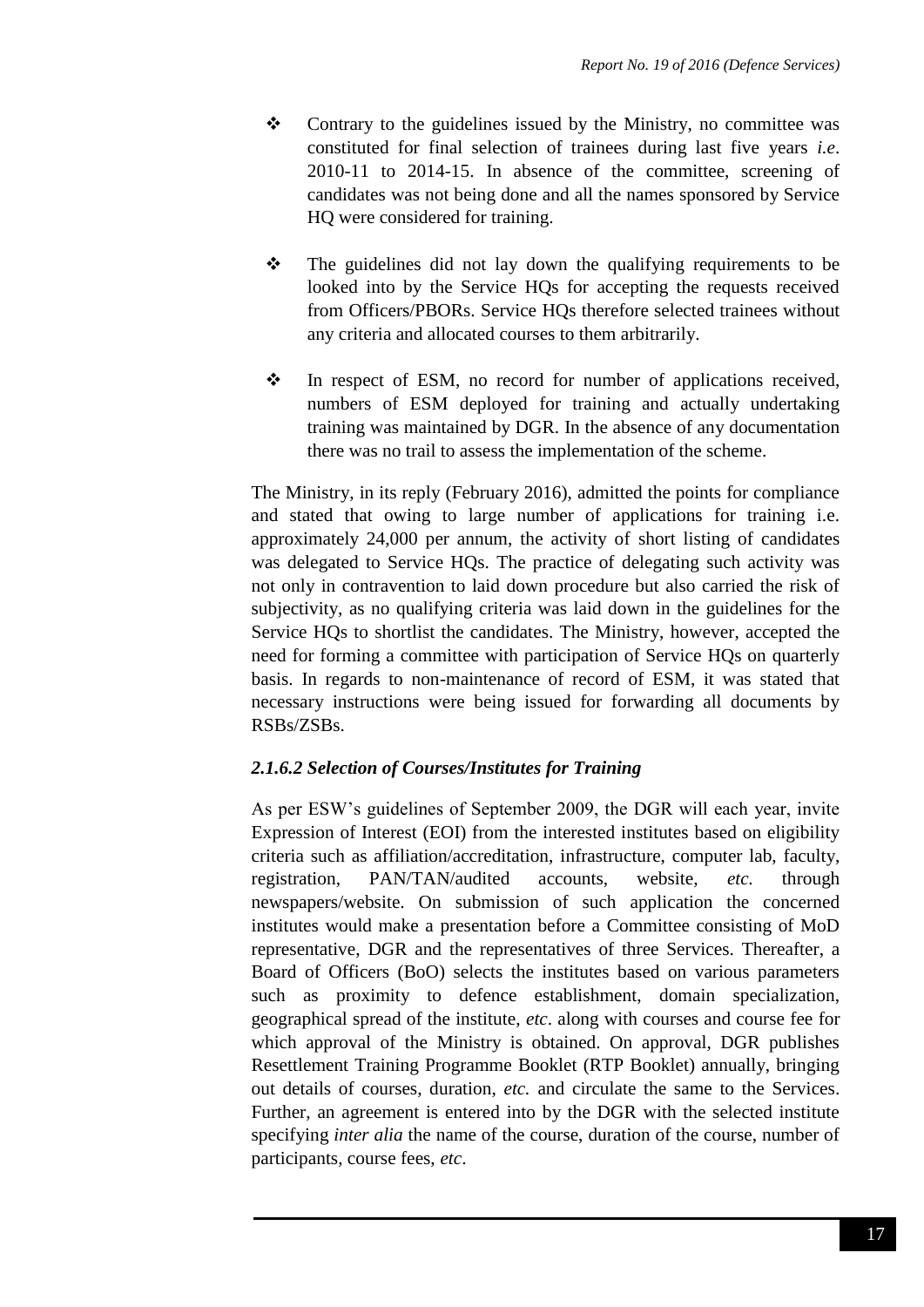We noticed that against the EoIs invited by DGR for the years 2010-11 to 2014-15, total 1328 proposals including willingness from IIMs were received from training institutes.

Out of the 1328 proposals received, we examined 175 proposals (120 proposals containing 334 courses of selected institutes and 55 proposals of rejected institutes) and found that:

- Out of 120 selected institutes, 28 institutes did not have affiliation and four of these institutes namely National Security Training Institute, New Delhi, Indian Institute of Logistics, Chennai, Jay Cee Aviation Services (P) Ltd, New Delhi & APTECH Computer Education, Secunderabad were not even registered as per the documents made available to audit. As such these institutes did not fulfil the eligibility criteria laid down in the EOI. The certificates issued by these unregistered institutes would therefore not provide any gainful employment to the Service Personnel as the courses/institutes were not registered / affiliated to recognized bodies.
- Out of 55 rejected institutes we found that 12 institutes (22 *per cent*) were rejected despite fulfilling the eligibility criteria as laid down in the EoI. No reason for rejection of the Institutes had been given by the Board of Officers, except for the year 2010-11.
- Despite a system in place to gauge the performance of the institutes by inviting them for presentation before the Board prior to their selection, no such presentation was called for by DGR or offered by the selected 120 institutes.
- Out of 334 courses pertaining to 120 sampled Institutes, in 39 courses the turn-out of trainees was 10 *per cent* and below of the total vacancies, which shows that these courses were improperly selected.
- No guidelines exist for determination of course fees by the Board of Officers. The course fee was decided based on previous years' rates and without any basis or norms.
- In 56 out of 334 courses conducted during the last five years, an amount of  $\bar{\xi}$ 3.2 crore was paid to the Institutes without entering into any agreement.

The Ministry, in reply (February 2016) stated that the institutes whose proposals were received timely in response to the EOI are only being considered in the BoO. In regards to acceptance of proposals from ineligible institutes, it was stated that the corrective measures were already taken from the training year 2014-15 onwards, wherein such instances were brought down to nil. Further, ESW proposed that the need for making presentations be sought only from new shortlisted institutes before its final empanelment. In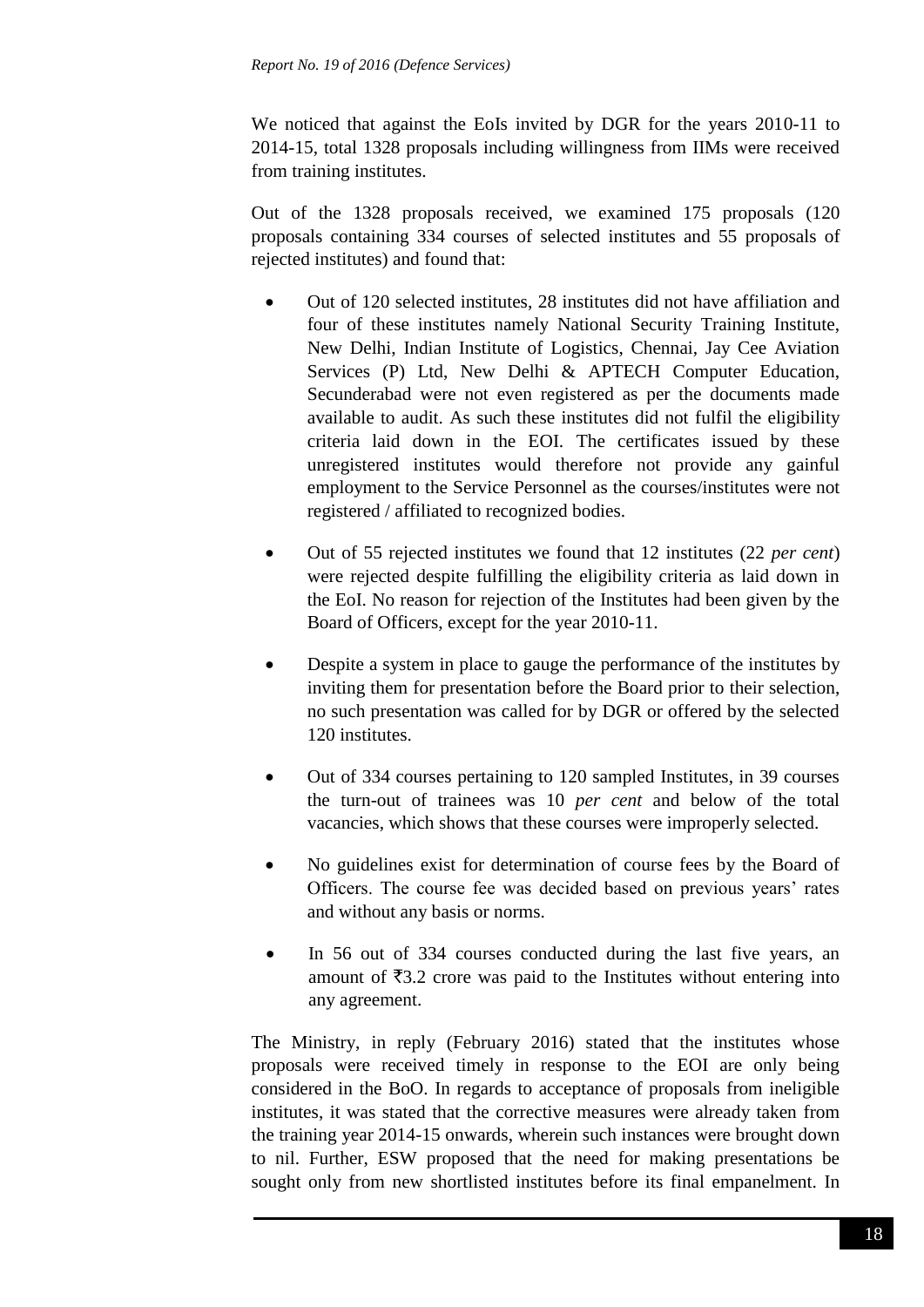regards to determination of course fees, ESW stated that fee structure given by National Skill Development Council (NSDC) will be made applicable with an increment of 10 *per cent* every 3 years. The decision of cancellation of courses would be taken only after obtaining due approval of ESW. Further, it was stated that to avoid poor attendance of trainees, the issue would be discussed with three Services during the joint meeting like Principal Personnel Officers' Committee (PPOC). It was also stated that the some of the agreements were in the possession of Service tax department for verification, which is in the process of recovering.

The reply was not acceptable as, the need for making a presentation by the institutes to a Board before its selection was specifically laid down in the guidelines issued by the Ministry. The BoO also failed to objectively ensure the fulfilment of eligibility criteria of the institutes. No reason for rejection of 12 institutes, which fulfil the eligibility criteria had been furnished. As such selection of training institutes was not done in a clear, fair and effective manner and selection of courses was not totally need based defeating the very purpose of imparting training for resettlement, which resulted in poor attendance and even cancellation of courses.

### *2.1.6.3 Delay in implementation of Review Committee's recommendations*

Service Units/Formations co-located with the institutes, DRZs and Service HQs had intermittently given feedback that there was a gap between the selected training courses and the skills required by the industry resulting in very few candidates getting benefitted in gainful employment. Doubt on the quality and credibility of the training institutes was also raised. Based on this feedback, a need for review of training courses and criteria for selection of training institutes in consultation with Service HQs and representatives of Industry, in order to improve quality of resettlement training leading to better/assured placement to retiring personnel was felt. A review committee, headed by DGR, was accordingly convened under the orders of RRM in August 2012.The Committee submitted its report to ESW in December 2012, which recommended various measures for selection of institutes and courses mainly as under:

- (a) Security courses should be suspended till adequate number of training Institutes certified by Security Knowledge and Skill Development Council (SKSDC) are available for conduct of such training. These security courses at Regimental Centres may be replaced by Soft Skill Development Courses, certified computer courses and any other suitable courses as an interim measure. Courses at regimental centre be de-linked from discharge drill.
- (b) Need to have service specific courses.
- (c) The 67 courses approved by ESW in May 2006 be cancelled.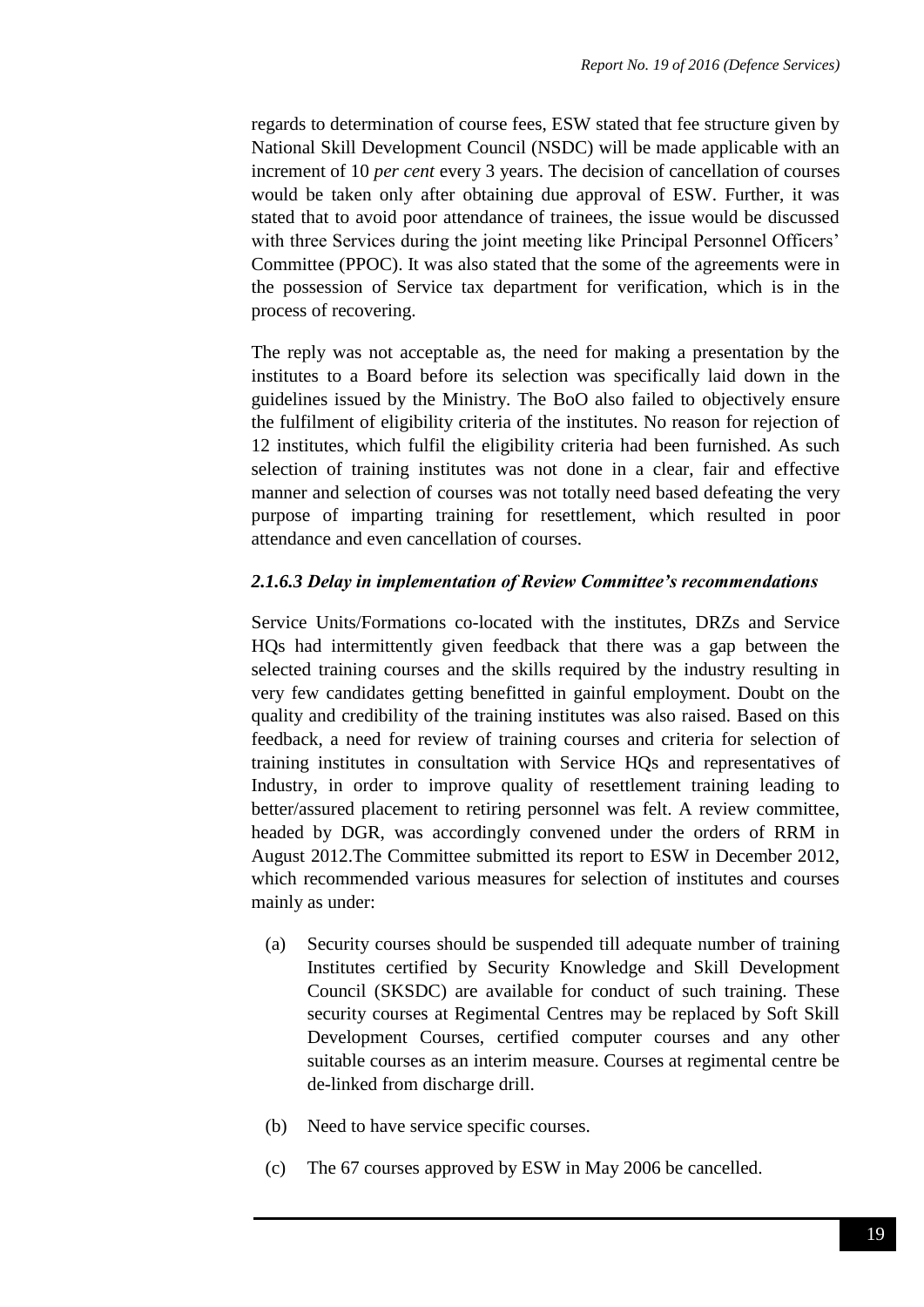We observed that:

- $\cdot \cdot$  The report was pending with the Service HQ even after lapse of three years, which led to non-implementation of the committee's recommendations for conducting placement oriented courses and nondelinking of the courses at Regimental Centres from discharge drill.
- $\mathbf{\hat{P}}$  The training programme continued to be run without job orientation. Against the spirit of the committee's recommendations about cancellation of 67 unwarranted courses, the DGR conducted 11 such courses during the years 2013-14 and 2014-15 by incurring an expenditure of  $\bar{\tau}$  5.41 crore, which was not justified.

The Ministry, in its reply (February 2016) stated that the most of the recommendations as given by the Committee were being considered by the BoO, however, certain issues have been referred to the three Service HQs for deliberations. The Ministry**,** however, did not provide any detail in this regards. In regard to unfruitful expenditure on unwarranted courses valuing `5.41 crore, it was stated by DGR that the courses which were recommended for deletion, were courses meant for ESM only, which were run at ZSBs and not for retiring/retired service personnel and the same should not be clubbed.

The fact remains that despite adverse feedback from the Services about the gaps in the training, the report of the Review Committee submitted in December 2012 was yet (February 2016) to be approved by the Ministry. Further 11 courses, which were conducted despite the recommendations of the committee, did not provide much opportunities for re-employment and thus the expenditure of  $\bar{\xi}$ 5.41 crore on these courses was unwarranted.

# **2.1.7 Monitoring of Training**

The mandate of Director Resettlement Zones (DRZs) is to inspect the training institutes before their selection and during currency of the course so as to keep a check regarding adequacy of infrastructure and training faculty, quality of training, attendance of participants, *etc*.

# *2.1.7.1. Irregularities in furnishing of Nominal Rolls and attendance of participants*

As per the agreements entered between the DGR and training institutions, the Institutes are required to forward the details of participants/trainees attending course within first week of commencement of course to DGR. Further, an attendance register was required to be maintained and a photocopy of the same forwarded to the Training Dte at the end of the course along with the bill.

We observed that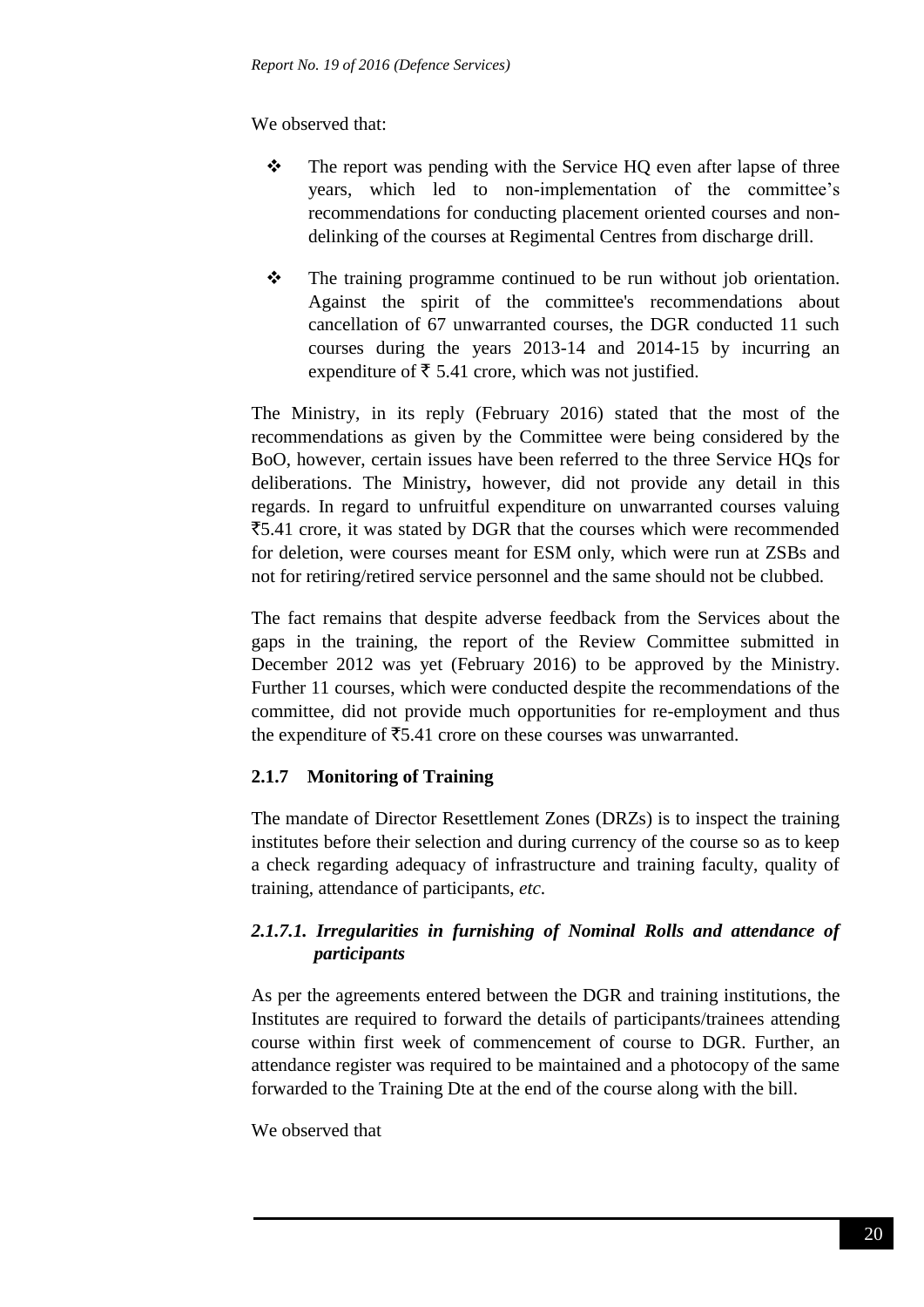- $\cdot \cdot$  In disregard to the above condition, no institute was forwarding the details of trainees attending the course to the DGR in time. The latter came to know about the actual number of trainees only after completion of training and on receipt of bills. Thus, the lack of basic input about the actual number of trainees reporting in institutes is suggestive of absence of monitoring.
- \* As per the agreement, an attendance register was to be maintained for the trainees, which should be attached with the bill of the Institute. We found that there was no uniformity for marking attendance of trainees. Out of 334 payment cases in respect of 120 selected institutes, attendance was marked with signature of trainees in 165 cases, as 'P' in 141 cases and in 28 cases no attendance sheet was attached. In the absence of proper attendance sheet and without having signature of the trainees, the actual attendance of the participants during the entire period of course could not be established.
- During audit at DRZ Lucknow, random inspection of an Institute conducting two courses was carried out by Audit in the presence of Officers of DRZ. It was found that in one course, 05 trainees were present out of 30 detailed (07 reported) and in the other course 05 trainees were present out of 30 (14 reported). The absentee position not only defeats the very purpose of imparting training to ESM but may also lead to irregular claims by the institutes for period of absence of trainees.

The Ministry while admitting the facts (February 2016) have assured compliance of audit points, which would be awaited.

# *2.1.7.2 Lack of Inspection of Institutes/Courses by Director Resettlement Zones*

The mandate of Director Resettlement Zones (DRZs) is to inspect the training institutes before their selection and during currency of the course so as to keep a check regarding adequacy of infrastructure and training faculty, quality of training, attendance of participants, *etc*.

DRZ Lucknow covers 7 States and DRZ Pune covers 9 States and 2 Union Territory. The details of courses planned and inspection carried out by DRZ Lucknow and Pune as shown in **Table-9** below: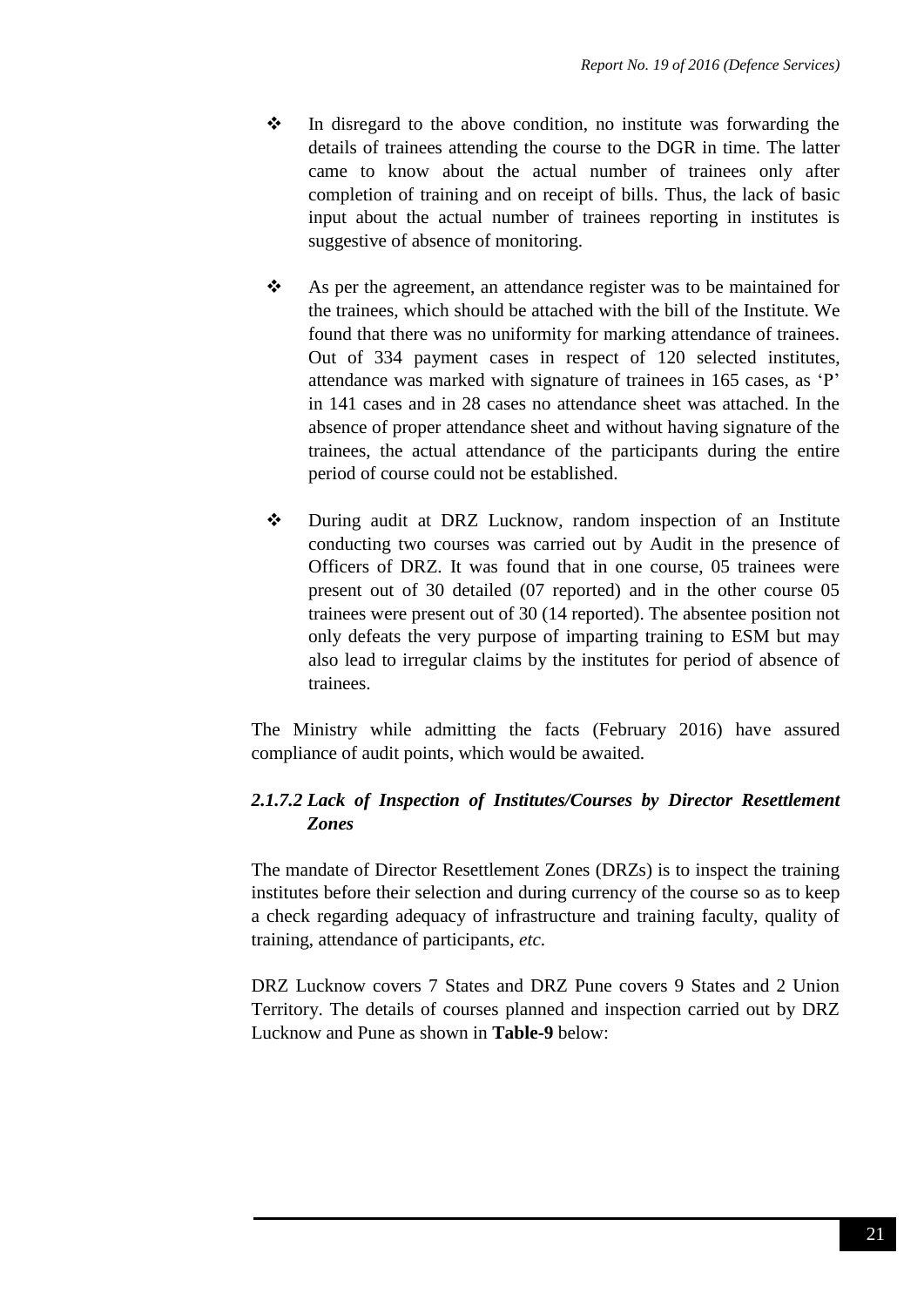| <b>FY</b> | <b>DRZ</b> Lucknow                  |            |                 | <b>DRZ</b> Pune   |                   |                 |
|-----------|-------------------------------------|------------|-----------------|-------------------|-------------------|-----------------|
|           | <b>Inspection</b><br><b>Courses</b> |            | % of inspection | <b>Courses</b>    | <b>Inspection</b> | % of inspection |
|           | planned at                          | of courses | of courses      | planned at        | of courses        | of courses      |
|           | <b>Institutes</b>                   | conducted  | conducted       | <b>Institutes</b> | conducted         | conducted       |
| 2010-11   | Not Avbl                            | -          |                 | 12                |                   | 58%             |
| 2011-12   | Not Avbl                            | -          |                 | 69                | 10                | 15%             |
| 2012-13   | 65                                  | 12         | 18%             | 91                | 11                | 12%             |
| 2013-14   | 71                                  | 27         | 38%             | 132               | 14                | 11%             |
| 2014-15   | 69                                  | 10         | 15%             | 130               | 22                | 16%             |
| Total     | 205                                 | 49         | 24%             | 434               | 64                | 15%             |

**Table-9: Courses planned and inspection carried out by DRZ Lucknow and Pune**

We observed that:

- $\triangle$  The inspection of institutes, before selection and during currency of the course, was not being regularly done by DRZs. Out of 120 selected institutes, inspection of only 16 institutes was done before their selection. Due to non-inspection of institutes during currency of courses, adequate infrastructure and training faculty, quality of training and punctuality of trainees was not ensured.
- \* Records of the two DRZs *i.e.* Lucknow and Pune revealed that on an average 24 *per cent* and 15 *per cent* institutes respectively were inspected during the last five years.
- \* No guidelines were issued either by the ESW or DGR as to how and under what mechanism the Inspection of Training Institutes would be conducted.

The Ministry, in its reply (February 2016), while admitting the fact regarding inspection of institutes / courses by DRZs, stated that the mechanisms for inspection of institutes by DRZs and the guidelines on the subject would further be strengthened and improved by including RSBs/ZSBs and Command HQs, which would be awaited.

Thus in the absence of inspection there were no checks on the institutes about the quality of training being imparted to the ESM, actual number of trainees benefitted from it and genuineness of the claims of institutes regarding the attendance of trainees.

## *2.1.7.3 Training of Ex-Servicemen (Personnel Below Officers Rank) at Zila Sainik Boards*

DGR also conducts training for ESM (PBORs) at ZSB. In May 2006, DGR, formulated and circulated the revised ESM Training Policy to all RSBs/ZSBs. As per the policy, Schedule of Training (SoT), showing the details of courses planned, institute where course would be conducted and duration of course, *etc*, is required to be forwarded by RSB/ZSB to DGR for approval.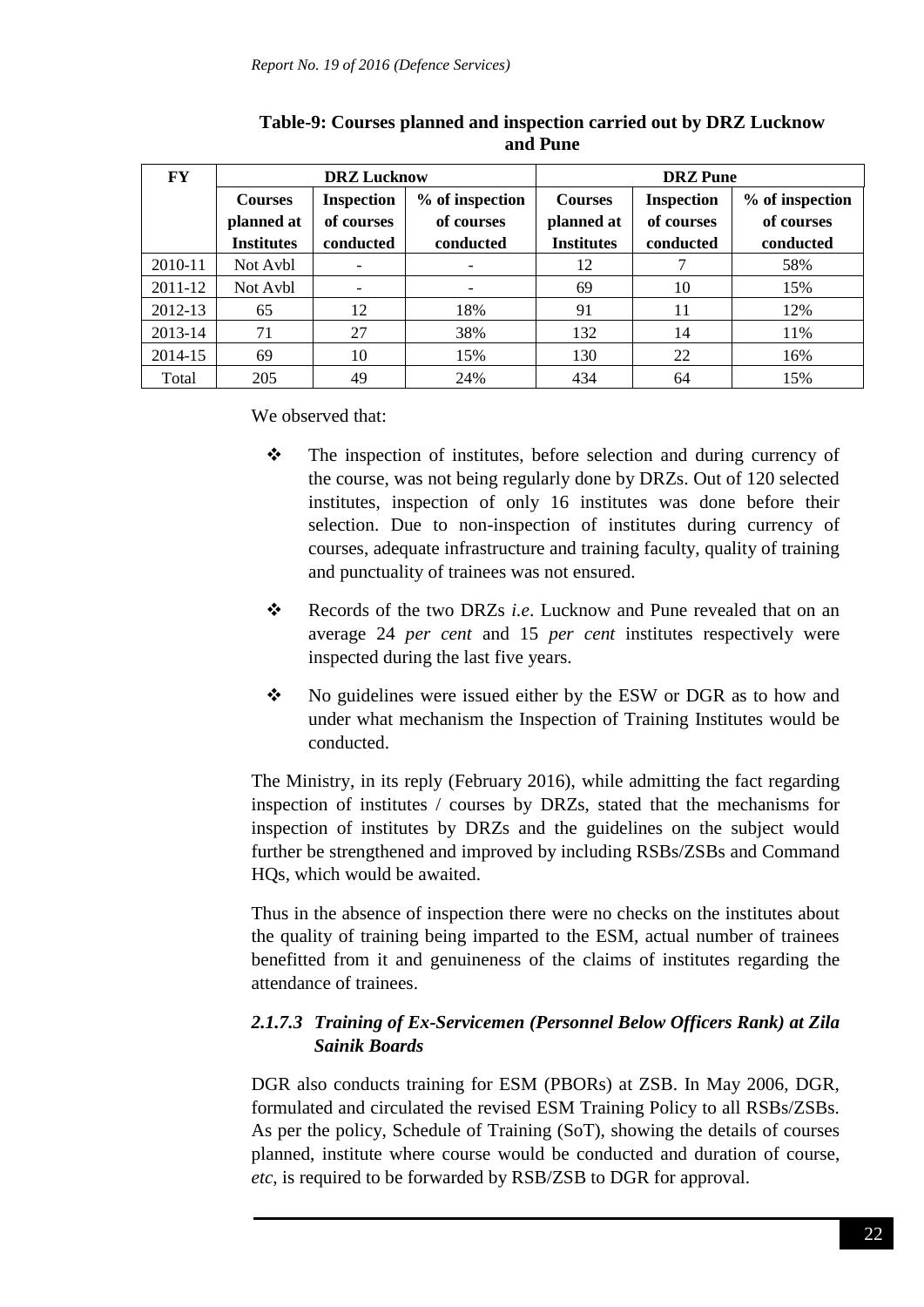For carrying out training through Institutes, each year DGR sub-allots funds to RSBs/ZSBs out of the funds received from Directorate General of Financial Planning (DGFP). An amount of  $\overline{z}2.71$  crore was allotted by DGR during 2010-11 to 2014-15 to RSBs/ZSBs, against which  $\overline{z}$ 28.8 lakhs only were expended for conducting 58 training courses for 566 ESM by Zila Sainik Board, and  $\bar{\xi}$  2.42 crore was surrendered to DGR.

We observed that:

 Contrary to training Policy, details of institutes, courses to be conducted during the year, *etc*. were not forwarded to DGR by the RSBs/ZSBs, which had resulted in excess allotment of  $\bar{\tau}$  2.42 crore to the RSB/ZSB by DGR and consequently surrendered during the years 2010-11 to 2014-15.

The Ministry, in its reply (February 2016), while admitting the fact of excess allotment of funds to RSBs/ZSBs, stated that the point is noted and the procedure would be streamlined for compliance.

## *2.1.7.4 Placement of Ex-Servicemen Trainees*

The role of DGR is to empower retiring/retired service personnel with additional skills through training courses and assist them in choosing second career through employment/self-employment schemes and liaise with Corporate/Private Sector to seek greater employment opportunities for ESM and act as the interface between retired service personnel, dependents and the outside environment for resettlement/second career.

Each year, Officers ranging between 2000-2500, and JCO/ORs ranging between 47,000-60,000, retire from the Services totalling to 2,80,147 during last five years. Training to 1,17,313 personnel was imparted by DGR and ZSBs after incurring an expenditure of  $\bar{\tau}$  90.98 crore. Out of total 1423 ESM trained, 566 ESMs were trained at Zila Sainik Board (ZSB) with an expenditure of  $\overline{\xi}$ 29 lakh. The number of Officers/JCOs/ORs and ESM trained during the last five years is shown in **Table-10** below:

| Year         | <b>Officers</b> | <b>JCO/ORs</b> | <b>ESM</b> | <b>Total</b> |
|--------------|-----------------|----------------|------------|--------------|
| 2010-11      | 754             | 17743          | 843        | 19340        |
| 2011-12      | 863             | 22577          | 269        | 23709        |
| 2012-13      | 748             | 20740          | 95         | 21583        |
| 2013-14      | 562             | 21991          | 175        | 22728        |
| 2014-15      | 616             | 29296          | 41         | 29953        |
| <b>Total</b> | 3,543           | 1,12,347       | 1,423      | 1,17,313     |

#### **Table-10: Number of Officers/JCOs/ORs trained**

*(Date compiled from DGR records)*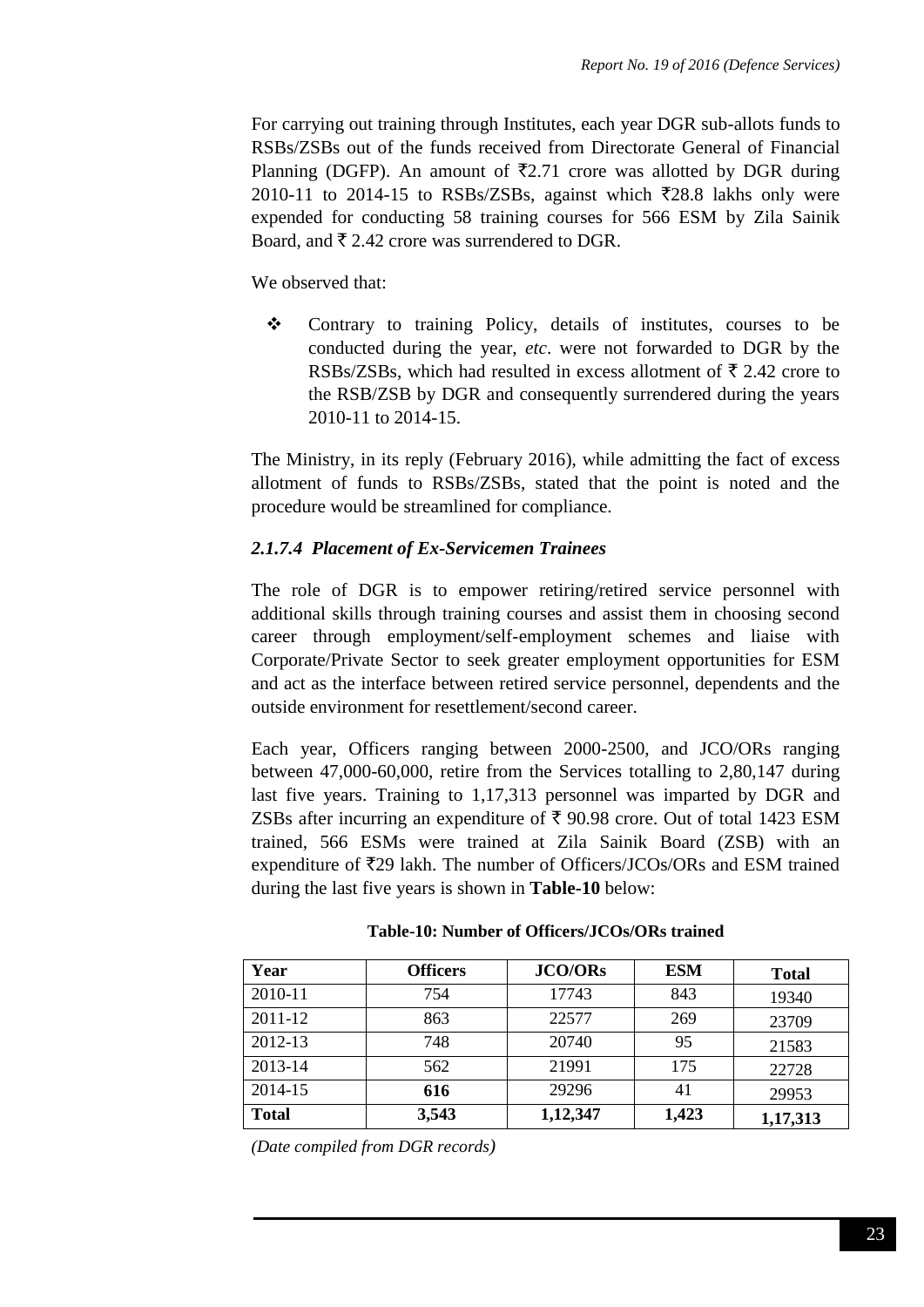We observed that there DGR had instituted no mechanism to find out the number of trained personnel who were successfully placed for employment. No records were being maintained to assess the job placement for the trained personnel. In the absence of such monitoring, fulfilment of desired objective and mandate of DGR to train the Defence Personnel for smooth transition towards second career is not established. This is attributable to the fact that no system is in place with DGR to liaise with the Corporate Sector or incorporate a clause in the agreement with the Institute for job placement assistance to the trained ESM. Thus, the purpose for spending money ( $\overline{\xi}$ 90.98 crore) on training could not be ensured.

The Ministry, in its reply (February 2016), while admitting the fact regarding monitoring of placement, stated that the shortcomings were identified almost two years back and corrective measures were being taken. To address the issue, placement assistance for a period of two years would be provided by all institutes empanelled since 2014 and a six monthly report be obtained there from. Further, a Placement Assurance Training (PAT), a pilot project has been initiated. MoU with Confederation of Indian Industry (CII) had been signed for enhancing placement opportunities and interaction with Corporate World. The fact remains that proper corrective measures and placement assistance are yet (February 2016) to be implemented and only three PAT courses were conducted during 2015-16.

### **A. Delay in conducting Placement Assurance Training (PAT)**

In October 2012, DGR mooted a proposal to the ESW regarding PAT, which emanated from a suggestion of Advisor to Hon'ble Prime Minister, for a Pilot Project on 'Specialized Placement Assured Training courses for ESM for the year 2013-14 to give minimum 70 *per cent* placement to ESM who attended any training programmes being conducted by DGR. The idea behind such type of courses was to focus more on job oriented training for a limited duration. For this purpose, the training organizations were also to be incentivized to ensure placement of ESM. The Hon'ble RRM gave the approval for PAT in July 2013.

We observed that the DGR in September 2013 invited Expression of Interest (EOI) for PAT but the matter remained shuttling between DGR and ESW for deciding the courses. After 24 months DGR selected/planned three courses to be conducted between July and December 2015 with the condition that the institute guarantees job placement of 50 *per cent* and above of the trainees**.**

Thus, no initiative was taken by the ESW/DGR to conduct PAT and after its approval in July 2013, such courses were planned to be conducted after a delay of two years depriving the ESM of job guarantee.

The Ministry, in its reply (February 2016), while admitting the fact regarding delay in conducting PAT, stated that the same was delayed due to various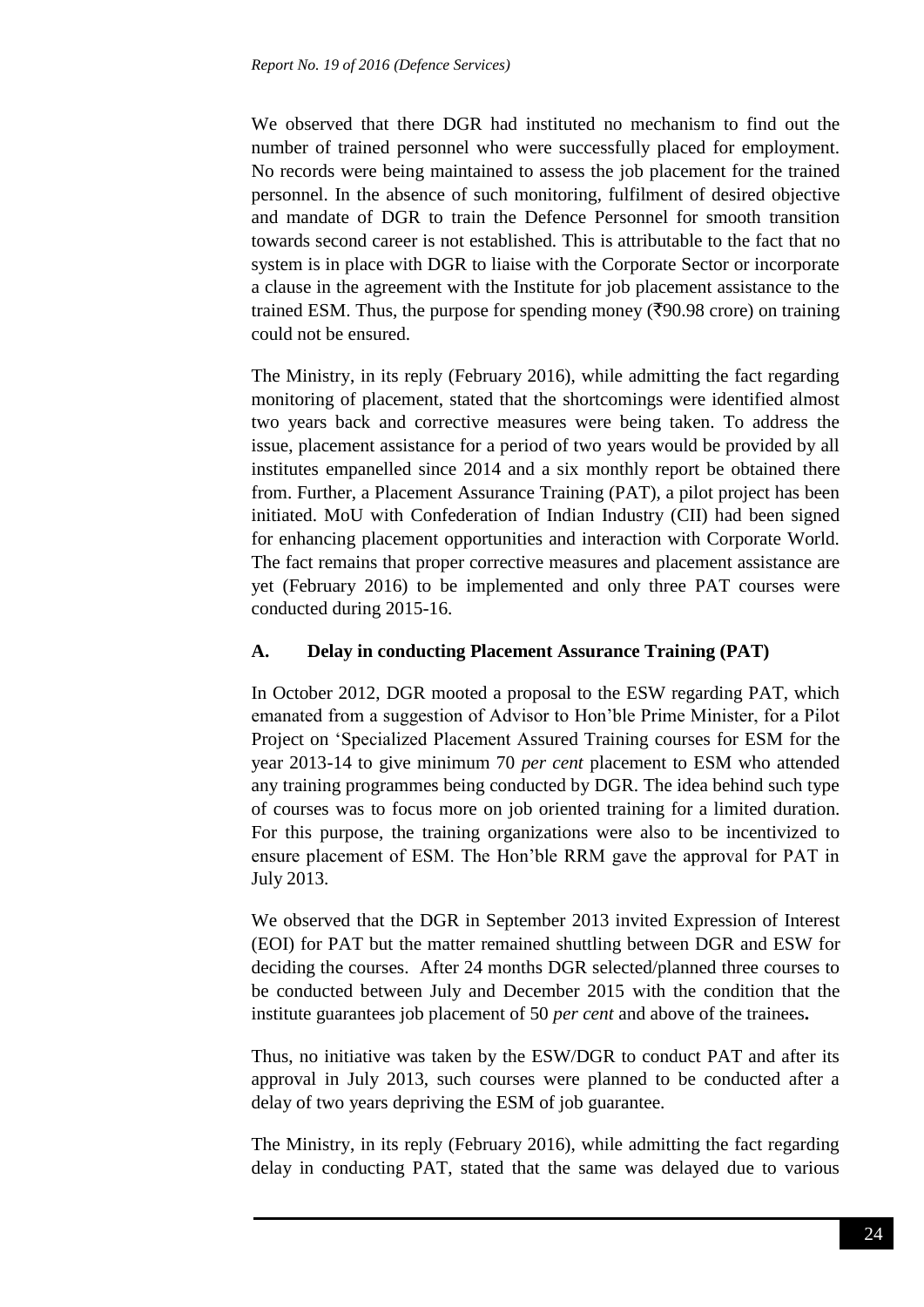factors such as payment terms, percentage of assured placements, nature of jobs offered, *etc*. The fact remains that the DGR's initiative of October 2012 of PAT did not fructify due to lack of planning and decision making at DGR  $\&$ Ministry's level.

#### **B Poor implementation of Reservation policy**

As per Govt. of India, Ministry of Finance orders<sup>7</sup>, ESM have been given reservation in Central Govt. Departments/Central PSUs, Banks, Central Para Military Forces (CPMF) *etc*. in Direct Recruitment as shown in the **Table-11** below:

| <b>Name of</b><br>Organization | Group 'A'<br><b>Posts</b> | Group 'C'<br><b>Posts</b> | Group 'D'<br><b>Posts</b> |
|--------------------------------|---------------------------|---------------------------|---------------------------|
| Ministries /<br>Deptts         |                           | 10%                       | 20%                       |
| <b>CPMF</b>                    | 10%                       | Not Available             | Not Available             |
| <b>PSUs</b>                    |                           | 14.5%                     | 24.5%                     |
| <b>Banks</b>                   |                           | 14.5%                     | 24.5%                     |

**Table-11: Reservation of Group 'A', 'C' and 'D' Posts**

*(Source: Govt of India Orders)*

The matter of reservation for ESM re-employment was being dealt by the Cabinet Secretariat and the responsibility was passed on to ESW/DGR in July 2012. The role of DGR in regards to Reservation Policy was to implement the DOPT policy in Govt organizations. The DGR compiles and analyzes the information provided by the various Organizations and those which do not have the prescribed percentage of ESM in their organization were requested to fill up the posts reserved for ESM by them. The ESW, after two years, *i.e*. in August 2014 circulated the matter to all Ministries/Departments to send all such reports on half yearly basis and called for first report for the period ending December 2013 immediately. Out of 412 Ministries/ Deptts, only 135 Deptts had responded to the DGR between September 2014 and February 2015.

We noticed that in 135 departments, whose data were available with the DGR, against authorization of 1,03,648 ESM, only 25,606 ESM (25 *per cent*) were employed as of March 2015 under reservation policy, leaving a deficiency of 78,042 ESM. Thus, reservation policy of the Central Government for employment of ESM was not being effectively implemented and monitored by DGR since June 2012.

**<sup>.</sup>** <sup>7</sup>Govt orders issued in December 1979, March 1980, May 1988 and Gazette Notification of October 2012.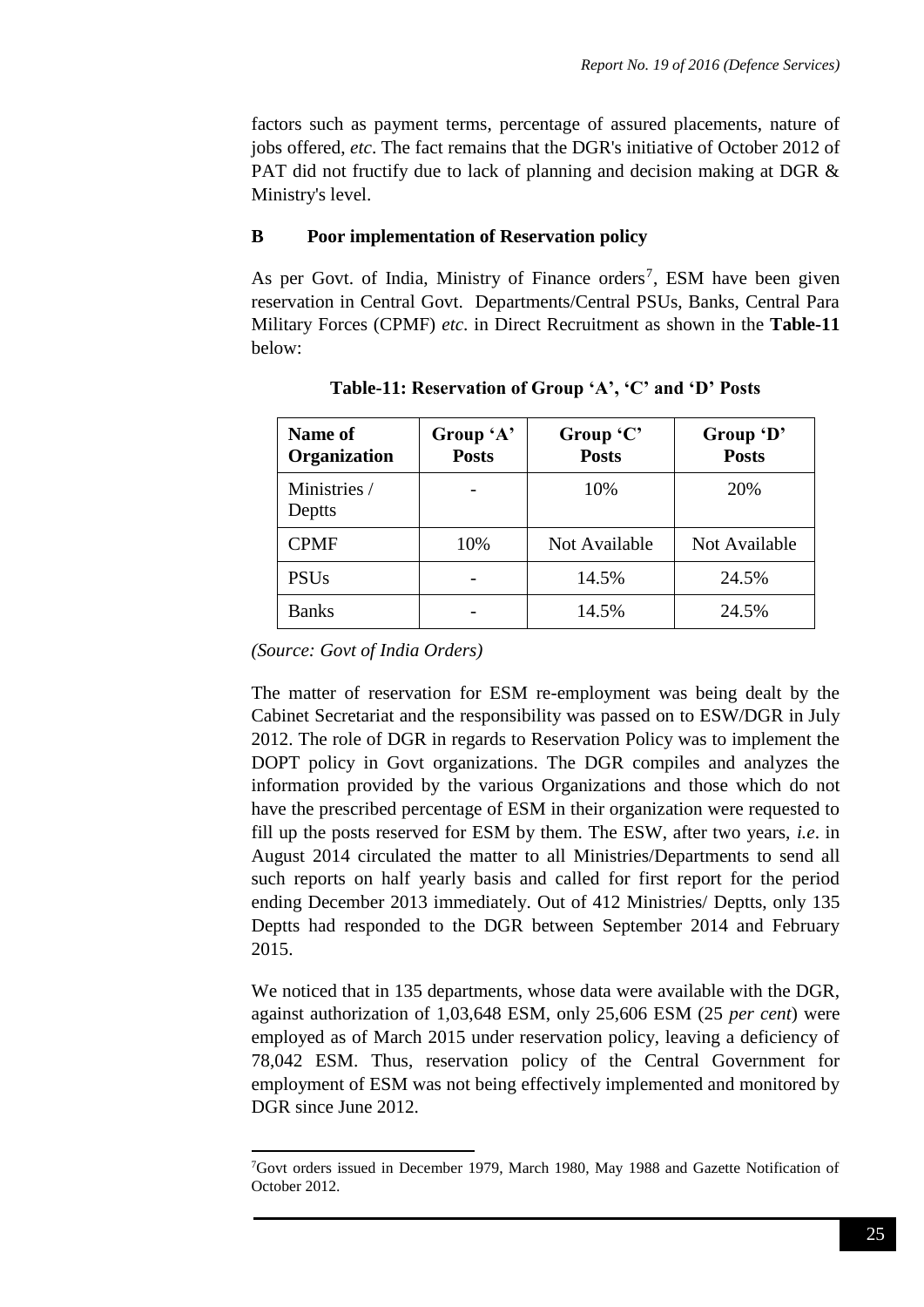The Ministry, in its reply (February 2016) stated that considerable number of Central Government Ministries/Departments and CPSUs are not forwarding data for monitoring of implementation policy despite requesting them to furnish the requisite data. Cabinet Secretariat has mandated ESW to collect and compile data in respect of implementation of reservation policy, however, ESW has not been empowered to monitor the reservation vacancies, which continues to be in the jurisdiction of DOP&T.

The reply furnished by the Ministry is not acceptable as the ESM welfare and their rehabilitation/reemployment is the mandate of ESW/Ministry, and therefore it was the responsibility of DGR to collect, compile and forward data regularly to DOPT for effective implementation of Reservation Policy of ESM.

## **2.1.8. Employment**

The role of DGR is to empower retiring/retired service personnel with additional skills through training courses and assist them in choosing second career through employment/self employment welfare schemes. The Ministry has launched one Employment and ten Self- employment schemes for resettlement / rehabilitation of Ex-Servicemen/Widows/Dependents. DGR sponsors and monitors these schemes through its Employment and Selfemployment Directorates.

The Employment Directorate is responsible for registration of Ex-Servicemen, sponsoring them for employment and monitoring of functioning of DGR empanelled Security Agency Scheme**.** The Self-Employment Directorate is responsible for employment and functioning of ESM Coal Loading and Transportation Companies, Tipper Attachment for widows and disabled ESM, issue of Eligibility Certificate for Allotment of Oil Product Agencies, sponsorship for Company Owned Company Operated (COCO) Scheme and CNG in NCR, sponsorship for Allotment of Mother Dairy Outlets / Safal Outlets for retired JCOs/ORs and facilitate allotment of Army Surplus Vehicles to ESM / Widows through Master General of Ordnance's (MGO's) Branch Army HQ.

We found that all the DGR sponsored schemes are more than 10 years old. Over these years no new scheme has been proposed / introduced by the DGR/Ministry for the welfare / self-employment of the ESM. This is despite two independent Directors working exclusively for Employment and Self-Employment Schemes at DGR. Further, no review of the schemes has been carried out knowingly that the ESM had hardly any interest in old vintage/surplus vehicles, there was no adequate load for Coal companies, the war widows were not getting the requisite 8 *per cent* quota for Oil Product Agencies as per orders of MOP&NG, no interest of ESM was noticed in the Gopaljee Diary Scheme and for CNG outlet 60 *per cent* ESM were not getting jobs in the absence of MoU. No modification / modernization had been carried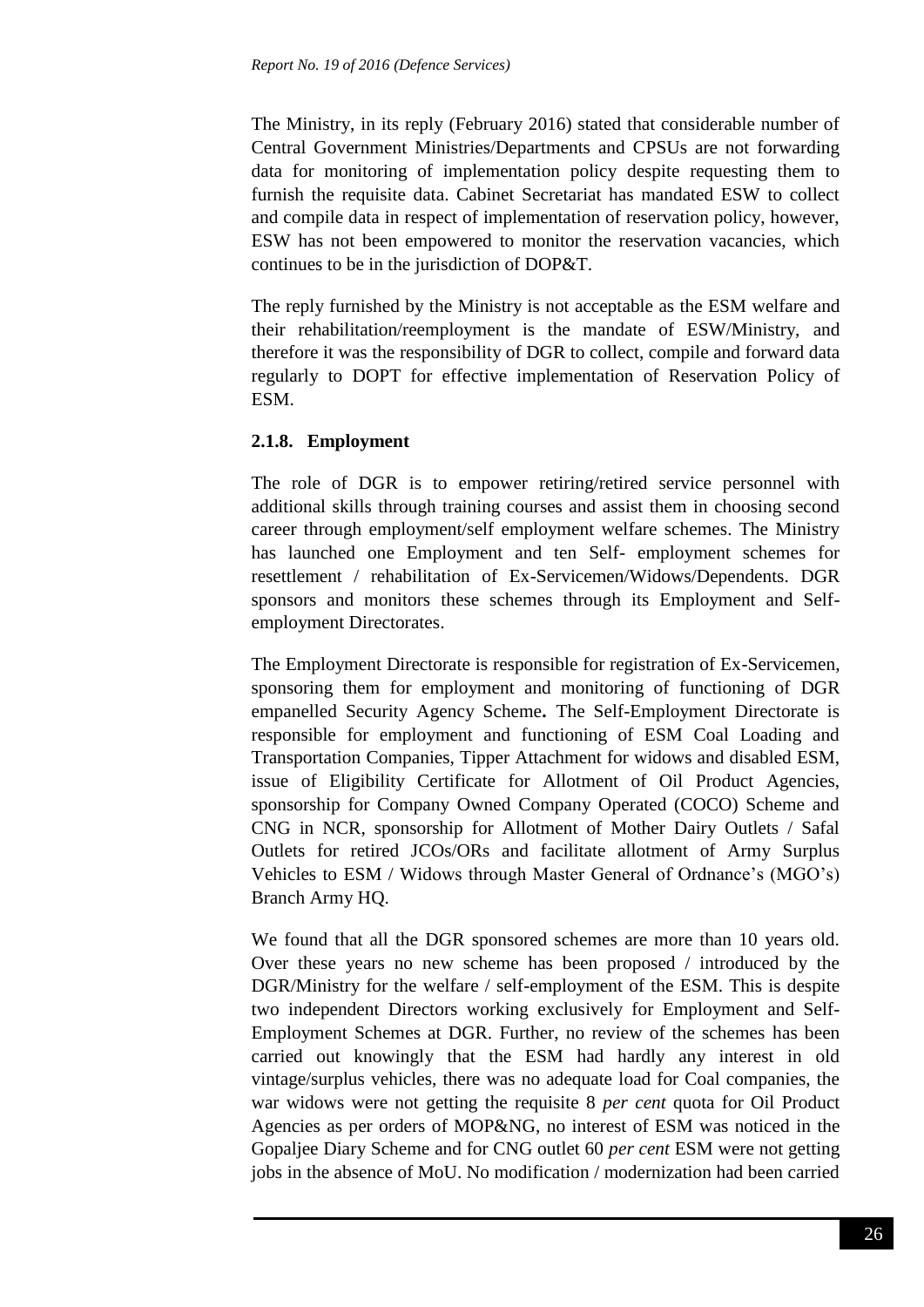out by the DGR/Ministry to the old schemes as several schemes appear to struggle for existence due to change in the working environment ever since their inception**.**

Audit examination of one Employment and seven Self-employment schemes further revealed that the schemes are not being monitored properly and ESM have been deprived of the intended benefits of the schemes as discussed below:

### *2.1.8.1 Employment Scheme*

#### **Security Agency Scheme**

The DGR began sponsoring Security Agencies from 1992 onwards to ensure a resettlement opportunity for the ESM. Government of India/Department of Public Enterprises in November 1994 instructed all the Central Government Public Sector Undertakings / Enterprises (CPSUs/CPSEs) to take security cover from the Security Agencies sponsored by the DGR. The guidelines for the Security Agencies were issued/revised from time to time and finally revised in July 2012 (amended in January 2013).

ESM (Officers) apply to DGR for the empanelment of Security Agency. Demand for Security Guards is received from CPSUs/CPSEs. ESM (ORs) are deployed as security guards by the Proprietors of ESM Security Agencies. The DGR sponsor empanelled Security Agencies in cyclic order of their seniority to the CPSUs/CPSEs who carry out tendering for final selection. The ESM (O) has to submit license obtained from State Government under Private Security Agency Regulation Act (PSARA), 2005 for operating the Security Agency. However, the Ministry in July 2012 relaxed this condition making the ESM eligible for operating Security Agencies on furnishing of acknowledgment of application submitted for PSARA license which was subsequently withdrawn with effect from April 2015. At least 90 *per cent* ESM would be employed by the Individual ESM Security Agency. Each Security Agency is required to furnish six monthly Guards Updation Strength Report to DGR duly countersigned by the Principal Employers i.e. CPSUs.

Audit Comments:

 Audit examined documents in respect of 303 security agencies; out of which 215 Security Agencies (71 *per cent)* were Held in Abeyance (HIA) i.e. temporarily non-operational as of September 2015. Out of 215, 184 Security Agencies were HIA due to non- submission of PSARA license and remaining 31 were HIA due to other reasons such as non-submission of six monthly Guards Updation Strength Reports, non-deployment of ESM guards to the extent of 90% of total guards, Show Cause Notices issued *etc*. No efforts were made by DGR to facilitate early issue of PSARA license to ESM Security Agencies by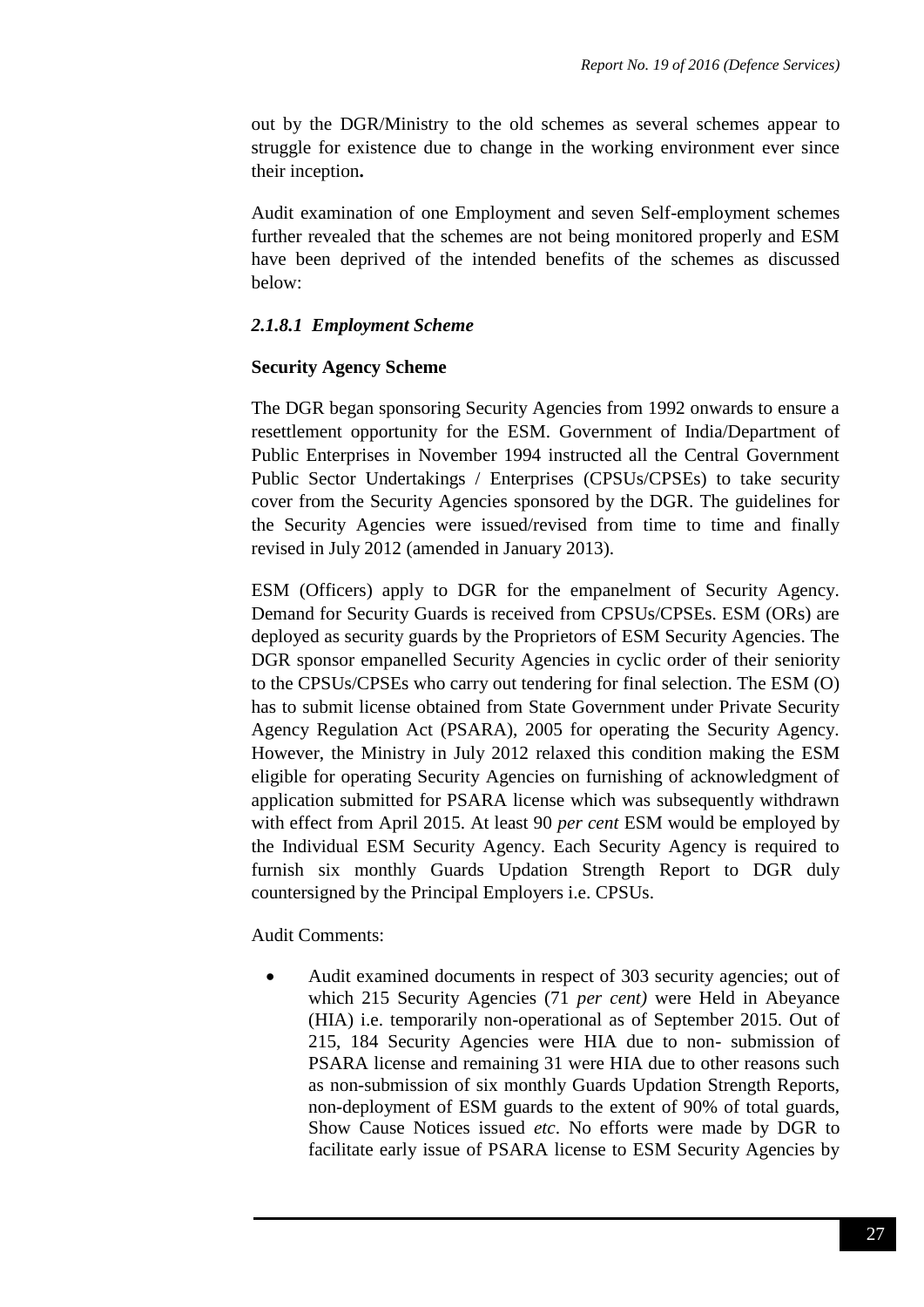the State Governments. Thus, ESM had been deprived from the intended benefit of the scheme.

- There is no mechanism in place for inspection of the Security Agencies as no SOP / guidelines have been issued by the DGR in this regard. Moreover, no inspection programme for inspection of the Security Agencies was prepared by the audited two DRZs. In the absence of proper inspection, legitimate deployment of ESM guards and fulfilment of their entitlement could not be ensured.
- The six monthly Updation Strength reports were being sent by the Security Agencies to DGR without countersignature of the principal employers as required under the rules. In the absence of which, authenticity of the legitimate deployment of ESM guards could not be ensured.

The Ministry, in its reply (February 2016), admitted the points for compliance and stated the issue of large number of security agencies coming under HIA status was immediately addressed by the DGR. Meetings were held and matter was taken up with the concerned authorities and States like Andhra Pradesh and Maharashtra have started issuing PSARA licenses. The number of PSARA holding license security agencies has shot up from 29 *per cent* to 43 *per cent*. The SOP for inspection has been prepared and same will be circulated amongst all inspecting agencies.

The fact remains that the considerable percentage *i.e.* 57 *per cent* security agencies are still temporarily non-operational mainly due to non-submission of PSARA license in Maharashtra and Andhra Pradesh. Further, the SOP prepared for inspection of Security Agencies is still at the circulation stage. Thus, ESM had been deprived of the intended benefit of the scheme.

# *2.1.8.2 Self-Employment Scheme*

## **(A) Allotment of Army surplus vehicles to ESM / their widows / ESM Co-operative societies**

The scheme 'Allotment of Army surplus vehicles to ESM / their widows / ESM Co-operative societies' was introduced in January 1962. The Ministry issued / revised guidelines from time to time for the operation of the scheme which was finally revised in April 2006.

The DGR register the names of willing eligible ESM / their widows and forward their names as per Roaster to the Army HQ, Master General of Ordnance (MGO) Branch for allotment of Army surplus vehicles at the price fixed by the Ministry. The applicant has to deposit Security ( $\overline{(}1,000, \overline{}),000 \&$  $\overline{88,000}$  depending on the type of vehicles) with the DGR, which will be forfeited and transferred to the Government treasury quarterly if the applicant does not claim for refund of the security deposit from DGR within 18 months from the date of issue of release order of the vehicle. MGO's Branch are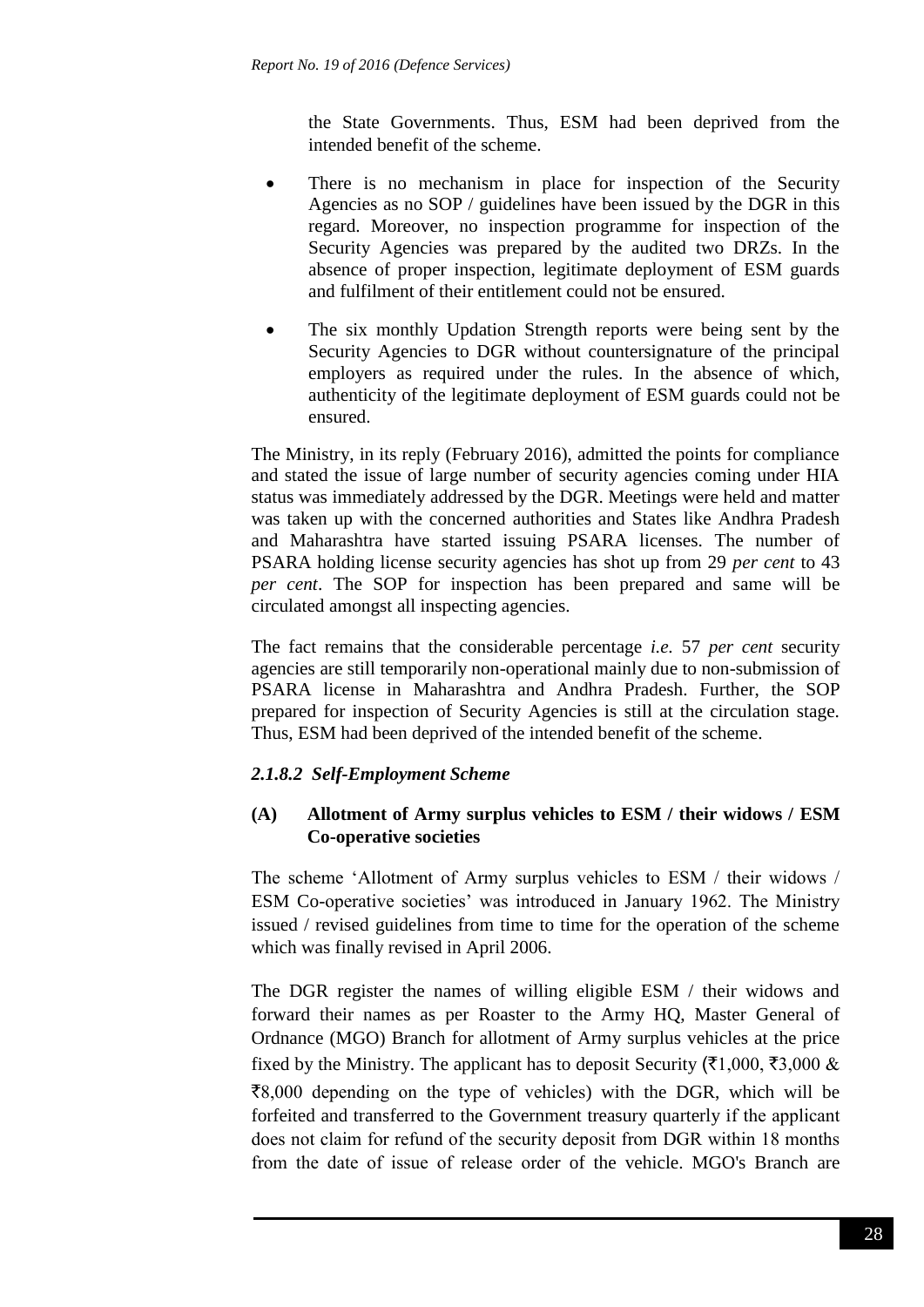required to intimate the DGR about the details of release orders for issue of the vehicles and vehicles collected from the Depots.

Audit findings related to deficiencies in the scheme as observed during audit are discussed below:

- There was steep decline in registration for the Army surplus vehicles by the ESM, which was 1082 nos. in 2010 slashed to 67 nos. in 2014. Evidently, ESM have hardly any interest for Army surplus vehicles which reflects adversely on the overall success of the Scheme.
- The waiting time for the vehicles was alarming. In certain cases, it ranged from 10 to 20 years, which forced the applicants to go for cancellation of the registration.
- There was lack of coordination between DGR & Master General of Ordnance Branch (MGO's Branch) as the requisite data i.e. the details of release orders for the vehicles issued by MGO's Branch and vehicles collected by applicants during 2010 to 2014 from Depots were not sent to DGR by MGO's Branch and Depots concerned respectively.
- DGR had made Fixed Deposits (FDs) of  $\bar{z}4.50$  crore in November 2010 out of security deposit amount accumulated with them*.* The details of calculation of  $\bar{\tau}$  4.50 crore was not furnished and neither this was audited by Internal Audit. However, no such provision of term deposit exists in the MoD's guidelines of April 2006.

Ministry, in its reply (February 2016) have admitted the shortcomings such as sharp decline of interest shown by ESM due to lack of interest in vintage vehicles, poor availability and non coordination between DGR and MGO's Branch. The Ministry sidetracked the audit comments on maintaining Non Public Fund Accounts for Security Deposit and the details of  $\bar{z}4.50$  crore, which was ESM money and kept in term deposit. Thus, the intended benefit to the ESM has not been derived from the scheme.

#### **(B) ESM Coal Loading and Transportation Scheme**

The Scheme was formulated to raise ESM Coal Loading and Transportation Companies between erstwhile Ministry of Energy and Ministry of Defence in 1979 with the aim of having union free captive transport organizations in Coal Subsidiaries and providing an opportunity to ESM for resettlement. Memorandum of Understandings (MoUs) of April 1999 and December 2013 signed between the Coal India Ltd (CIL) and DGR set out the guidelines for the formation and running of ESM Coal Loading and transportation Companies at the Coal Subsidiaries of CIL. Clause 18 of the MoU (April 1999) provides that modalities of fixing rates and escalation to be paid yearly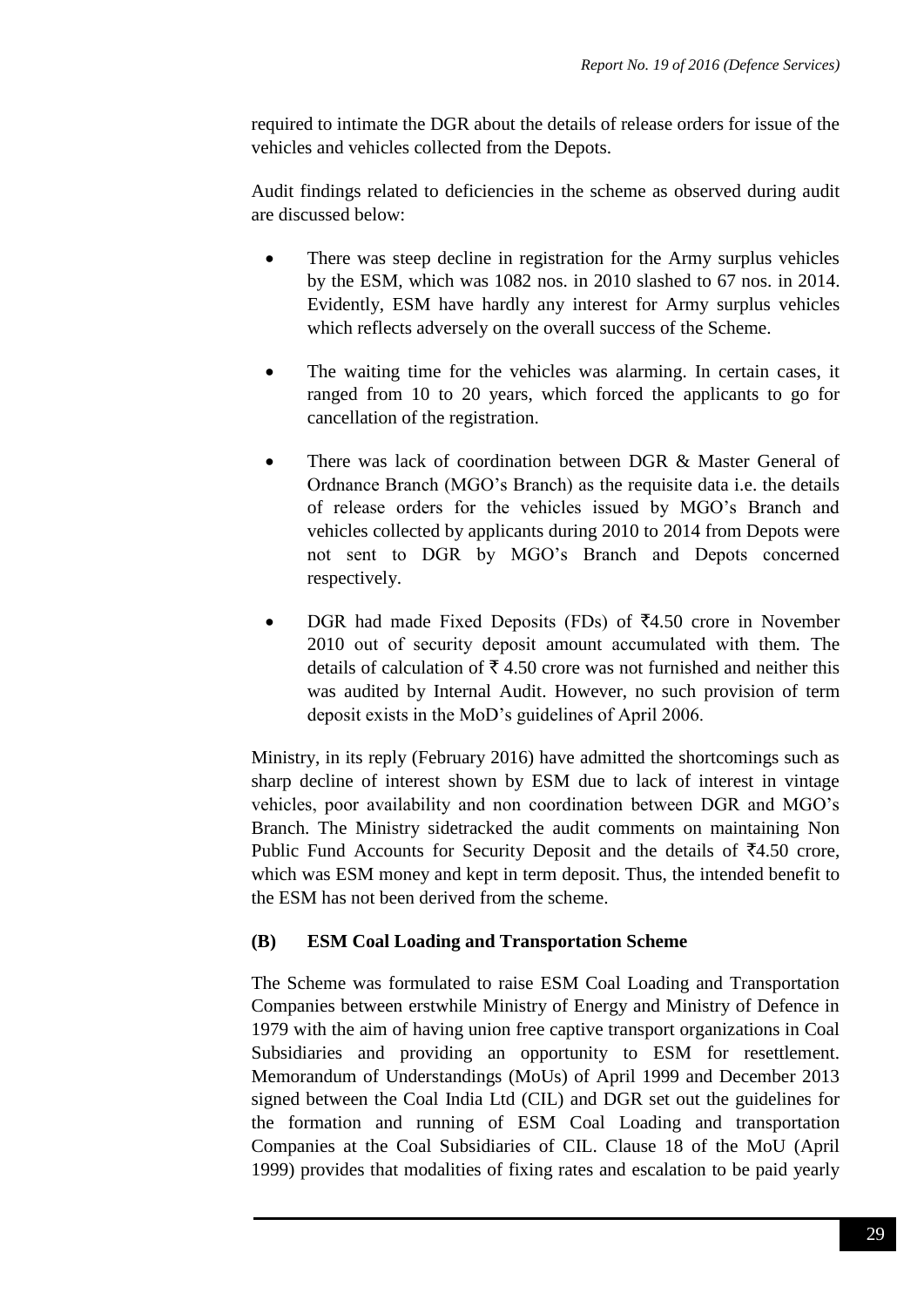will be formulated by Coal India Ltd. in consultation with DGR. Further, Clause 13 of MoU (December 2013) and its addendum of April 2014 stipulate that minimum guaranteed works commensurate to 80 *per cent* of its fleet capacity in a year would be given to ESM Coal Companies by the CIL Subsidiaries.

On receipt of requisition from the CIL coal subsidiary, the DGR sponsor ESM Coal Pvt. Ltd. Company having five eligible ESM (Officers) as Directors. The ESM Coal Company starts with a minimum of 1 Pay loader and 10 tipper trucks which is further enhanced at the stipulated time interval. The ESM Coal Company is required to employ ESM/their widows/dependents to the extent of 75 *per cent* of total regular employees. The ESM Company is permitted to operate for 05 years extendable to 09 years from the date of commencement of the work.

The Scheme has two sub-scheme linked with it, which are discussed below:

**(i)** Tipper Attachment Scheme for eligible ESM (PBOR):

The scheme has been instituted to provide an opportunity to ESM Pan India to partake in the ESM Coal Transportation scheme through attachment of a tipper truck.

**(ii)** Tipper Attachment Scheme for Widows/ Disabled ESM / Dependents:

The DGR sponsors eligible widows/disabled ESM / dependents who make one-time refundable deposit of  $\bar{\tau}$  1.00 lakh for five years with ESM Coal Company which in turn pays back fixed remuneration of  $\bar{\tau}$  3,000/- per month to them. DGR will attach 20 widows/disabled ESM/dependents against 10 tippers owned by the ESM Company.

We observed that:

- There were six Coal Subsidiaries of CIL for operation of ESM Coal Loading and Transport Companies as shown in **Annexure-III***.* Out of these only three are sending demands for ESM coal companies. Two CIL Subsidiaries stopped sending demands for ESM coal companies since 2009 and in remaining one subsidiary, only one ESM Coal Company is operational since May 2008. As 50 *per cent* of the CIL Subsidiaries meant for ESM were non-operational, the ESM have been deprived of the desired benefits of the scheme.
- Contrary to MoU for yearly rate revision and escalation to be paid by CIL in consultation with DGR for coal transport work, rate revision was done in 2008 and 2012 i.e. after a gap of four years without involving DGR. No rate revision was done after 2012 till date. Thus, ESM coal companies were deprived of the intended benefits from revision of rate.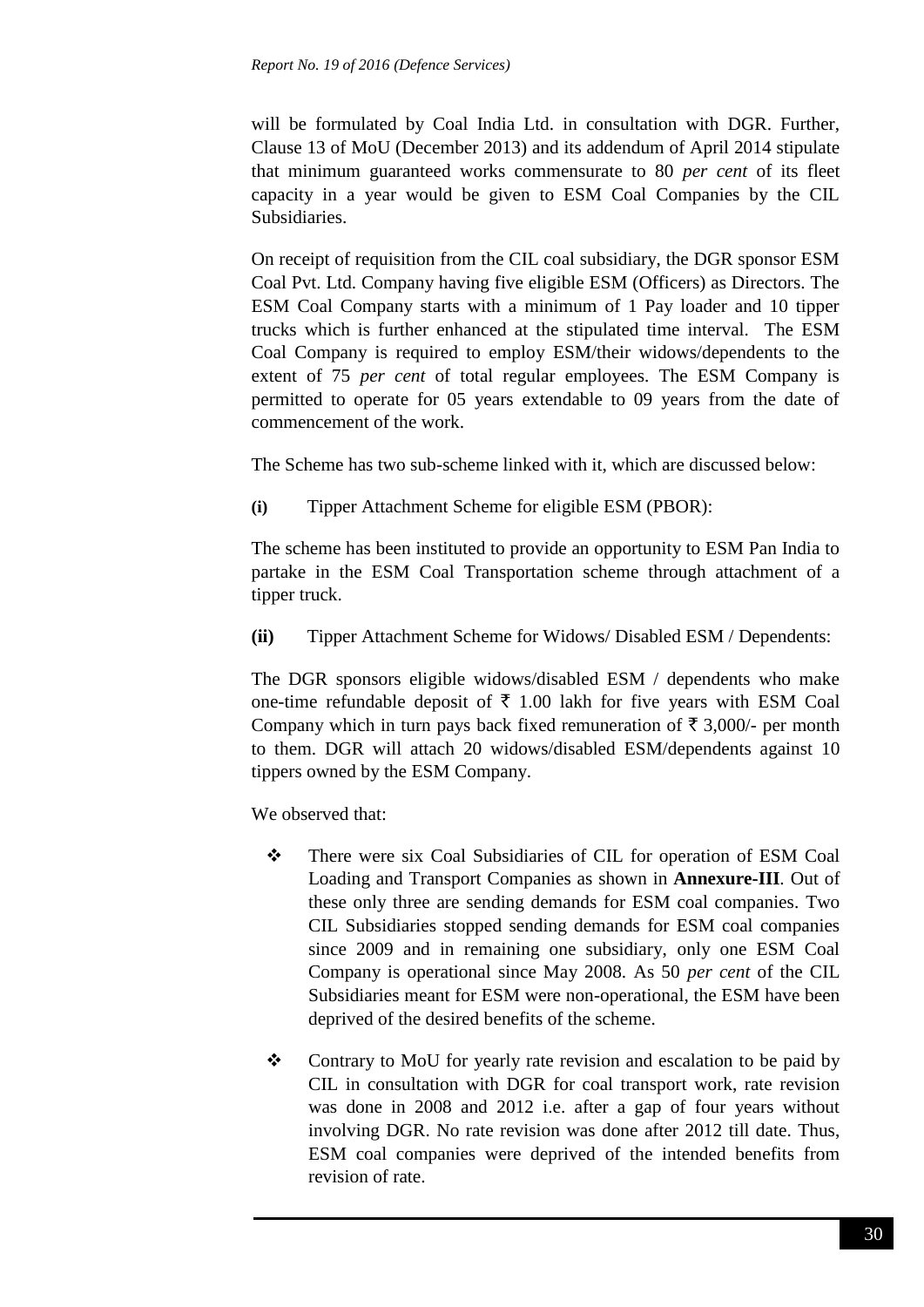- Audit scrutiny of the inspection reports regarding inspection of the ESM Coal companies by two DRZs, i.e. Lucknow and Pune during 2010-11 to 2014-15 revealed the following irregularities in the functioning of the scheme:
- As per MoU, at least one Director should be present at the work sites but no Director was present at the work site during the time of inspections. Further, no ESM was present and private trucks were operating in Coal mines sites. Pay loaders / tippers attached by ESM remained idle as the works were given to civil contractors.
- \* The work orders for coal transportation were placed on ESM coal companies for short duration i.e. three months to one year and no fixed quantity of coal to be transported by the ESM coal companies was laid down.
- All works of coal loading and transportation in one CIL Subsidiary *i.e.* Western Coal Field Ltd. (WCL), Nagpur were put through the process of tender. Any work that was refused / turned down by civil contractors due to either economical un-viability or external factors was offered to ESM coal companies through post written consent. As the ESM coal companies cannot take part in the tendering process, they have to wait for completion of tendering procedure for award of work. This practice was against the MoU signed between DGR and CIL as the MoU assured for allocation of minimum guaranteed work to the ESM company.

The Ministry, in its reply (February 2016), admitted the points for compliance and stated that presently the ESM Coal Companies are being sponsored to four CIL Subsidiaries out of six subsidiaries. Two CIL subsidiaries stopped sending demands for ESM Coal Companies since 2009. The matter of this decision of CIL which was without reference to DGR would be taken up with CIL for restoration of employment avenues with all the subsidiaries. The matter of rate revision was taken up with DGR on several occasions and for which CIL has now constituted a study group in August 2015 for revision of the rates. Further, it was stated that the point of presence of Directors at work site would be specifically checked by DRZs during inspection and adequate work commensurate to 80% of fleet capacity in a year would be provided to each of the ESM coal companies.

The fact remains that after August 2012, no rates have been revised so far and the study group constituted in August 2015 by the CIL is still to give its report for revision in the rates. Thus, the ESM are deprived of the legitimate dues to be paid to them. Further, the DGR have to take follow up action to address the irregularities noticed by the DRZs during inspection of ESM Coal Companies working at CIL Subsidiaries.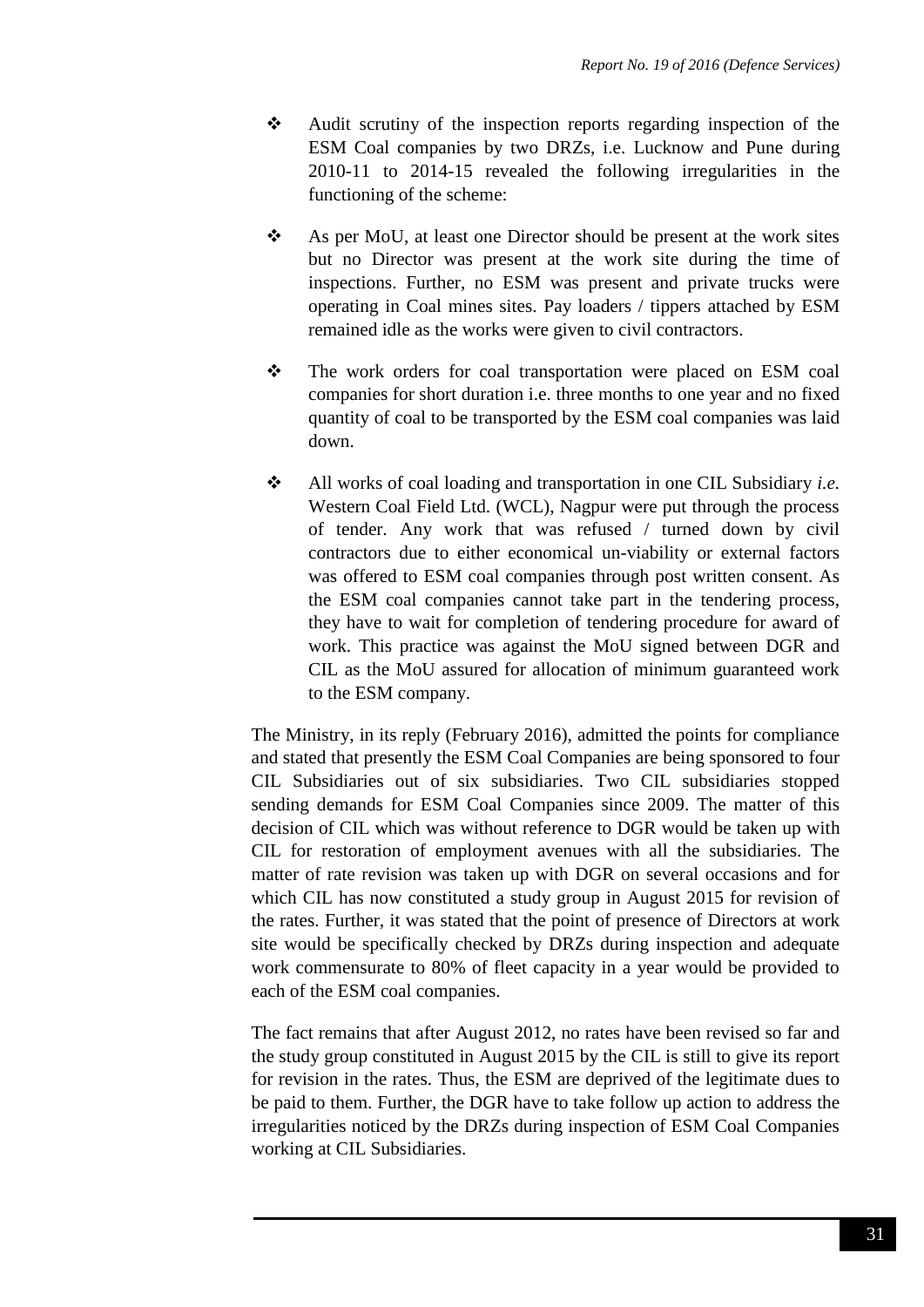### **(C) Oil Products Agencies/LPG Distributorship Scheme**

The scheme for allotment of Oil Product Outlets and LPG Agency both in rural and urban areas was introduced for rehabilitation and resettlement of disabled Armed Forces personnel of three Services, war widows and their dependents with the concept to recognize the sacrifice of Defence personnel for the Nation. The beneficiary of the scheme is governed by Ministry of Petroleum and Natural Gas (MOP&NG) orders issued in consonance with MoD in October 2000 which laid down 8 *per cent* reservation for the Defence Personnel for allotment of Retail Outlet for Petrol, High Speed Diesel, Kerosene Oil and Liquefied Petroleum Gas (LPG).

However, orders of the MOP&NG regarding 8 *per cent* reservation for ESM were revised from time to time by the Oil Companies *i.e.* Indian Oil Corporation Ltd, Hindustan Petroleum Corporation Ltd and Bharat Petroleum Corporation Ltd and reservation percentage for ESM had been diluted without involving MoD as shown in **Annexure-IV***.* 

Audit examination of the scheme revealed as under:

- The Oil Companies have diluted the 8 *percent* reservation for Defence Personnel by including the Paramilitary personnel, Central/State Govt. and Central/State PSUs employees in this category and also making it class based reservation (Open class, OBC, SC/ST) in respect of LPG Distributorship and Retail Outlet Dealership schemes. The impact of inclusion of other employees in the Defence Personnel category is corroborated by the steep declining trend in issue of Eligibility Certificates (533 in 2010 to 65 in 2014) by the DGR as shown in **Annexure-V***.* As such number of ESM beneficiaries under the scheme had drastically reduced.
- The dilution in reservation led to various complaints from the ESM/Widows/Dependents regarding non-allotment of Retail Outlet/LPG Agency to them but DGR office was not in a position to resolve the issues on the plea that short-listing, interview, selection, allotment of Retail Outlets/ LPG Agencies is the sole prerogative of the Oil Companies and DGR has no say in it except issue of Eligibility Certificates. However, DGR had not taken up the matter with the MOP&NG to save the reservation quota for the ESM.
- There is no mechanism with DGR to ensure that reservation percentage as laid down by the MOP&NG is actually given to the ESM as no vacancy position is reported by the MOP&NG to DGR. The ESW/DGR have no involvement in the scheme except issue of Eligibility Certificate, which is a flaw in the scheme.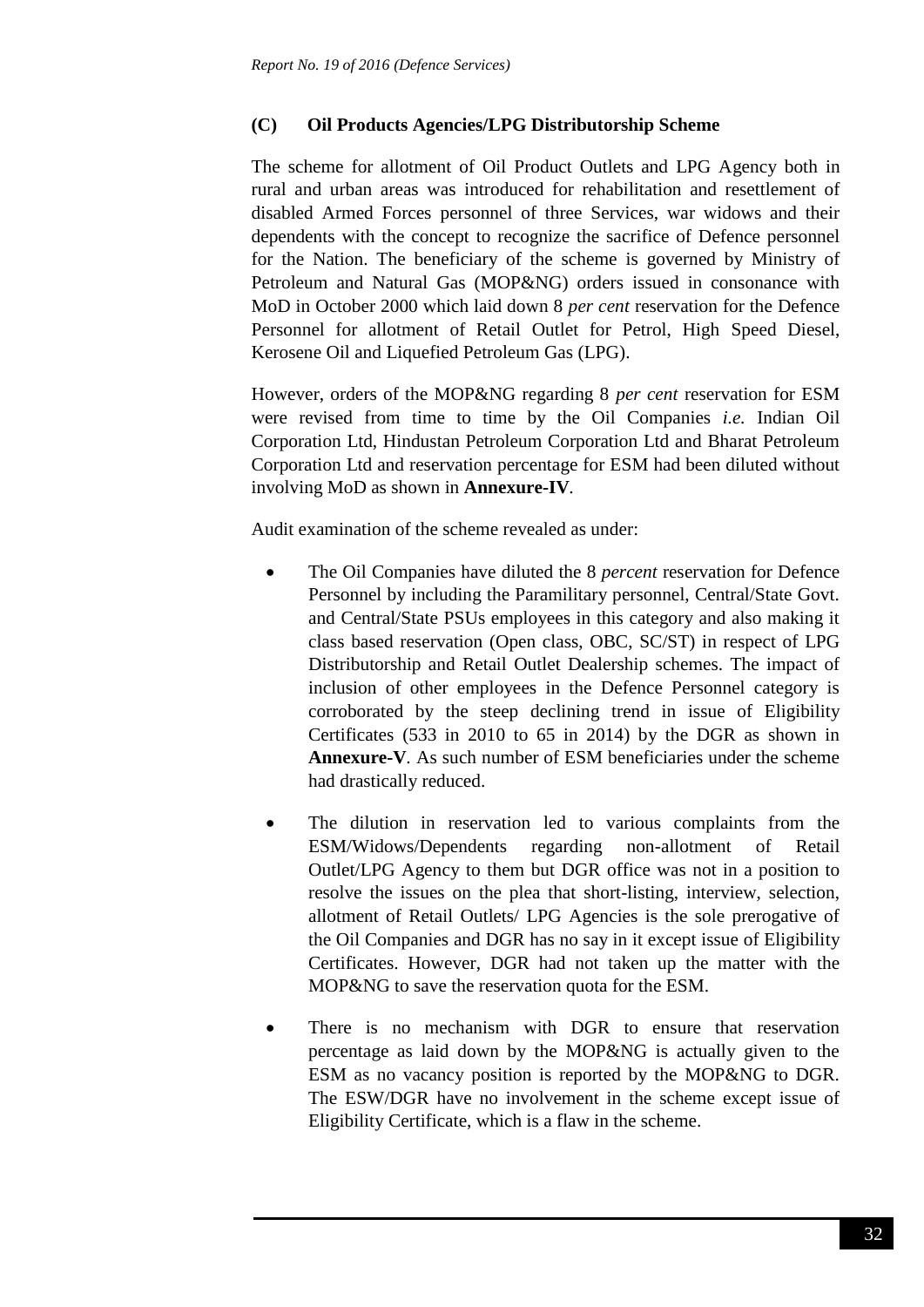The details of beneficiaries who have been allotted Retail Outlets/LPG Agencies by the Oil Companies are not available with DGR as the details are not furnished by the Oil Companies. As such DGR had not monitored the scheme effectively.

The Ministry, in its reply (February 2016), have stated that revisions in reservation quota were incorporated by the Oil companies without involving DGR and for which a meeting chaired by the DGR with representative of MOP&NG, MoD (DESW) and members of oil companies was held in the office of the DGR in August 2015 for restoration of 8% policy for allotment of oil product agency under Defence Quota without bifurcation of quota on caste basis reinstating the priorities on level of sacrifice of defence personnel.

The fact remains that Ministry has failed to take up the matter effectively with MOP&NG on the issue of arbitrary dilution of reservation quota for ESM by the Oil Companies to safeguard the interest of war widows.

## **(D) Compressed Natural Gas Outlet Manager Scheme**

The Compressed Natural Gas (CNG) Outlet Manager scheme was introduced in 2001 with the aim to provide trouble free supply of CNG to the vehicle owners in Delhi/NCR by employing ESM (O) as CNG Outlet Managers under Company Owned Company Operated basis. The DGR and Indraprastha Gas Ltd. (IGL) in September 2001 formulated a draft MoU to lay down suitable guidelines to ensure smooth running and consistency of the scheme. As per the draft MoU, the manager will employ maximum ESM (PBORs) not less than 60 *per cent* of the authorised staff for the CNG station.

We observed that:

- \* The draft MoU has not been signed for more than a decade as IGL was not inclined for the same and the scheme is being run without any MoU. In the absence of the MoU, the basic condition of employing minimum 60 *per cent* ESM at the CNG stations cannot be enforced.
- $\div$  Contrary to the extant procedure, the panel of ESM (O) for sponsoring to IGL are not prepared by a BoOs as ESW representative was not attending DGR office for this purpose.

The Ministry, in its reply (February 2016), admitted the points raised by audit and at the same time confirmed that the scheme is running successfully, which is not tenable as in the absence of MOU signed by the IGL, the 60 *per cent* authorization of ESM for CNG station could not be ensured.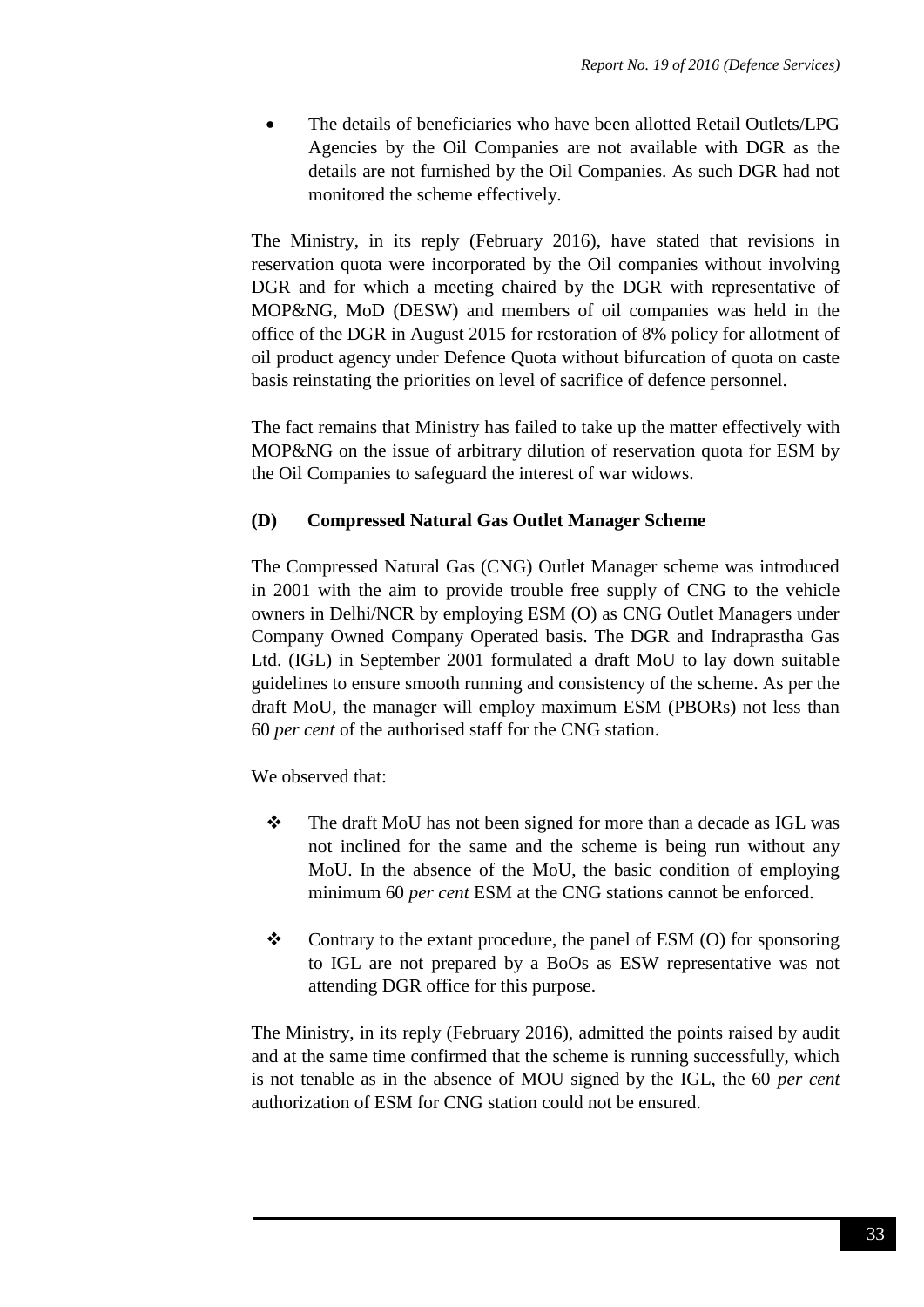## **(E) Company Owned Company Operated (COCO) Retail Outlet Scheme**

The COCO Retail Outlet scheme is operated by the designated Company Officer and manpower & other services are to be provided by the selected Service Provider for day to day efficient operations. The Oil Companies approach the DGR for sponsoring the names of ESM(O) for Service Provider to be selected after interview of such sponsored ESM(O). The DGR will make efforts to obtain feedback from the concerned Oil Company and display result of the sponsored candidates on the notice board.

During the period from 2010 to 2014, as against the total requirement of 739 projected by the Oil Companies, the DGR had sponsored names of 2105 ESM(O). However, the record of ESM(O) employed by the Oil Companies has not been maintained by the DGR.

### We observed that:

- $\triangle$  Apart from DGR, the KSBs/RSBs were also sponsoring the ESM(O) directly for the scheme who have also taken the benefit of Security Agency scheme from DGR, which is contrary to the rule position that an ESM can avail the benefit of only one scheme.
- The DGR had not obtained feedback from the Oil Companies relating to number of ESM (O) selected/employed by the Oil Companies. In the absence of which the extent of benefit derived from the scheme to the ESM could not be known.

The Ministry, in its reply (February 2016), admitted all the points raised by audit and confirmed to take remedial measures in the scheme.

## **(F) Mother Dairy Scheme**

The role of the DGR under the Mother Dairy Scheme, started in November 1974 in Delhi and NCR, is to sponsor the names of ESM to M/s Mother Dairy for allotment of milk / SAFAL booths as per the MOU entered into between DGR and Mother Dairy. The selected candidate shall be required to enter into an agreement with the Mother Dairy within ten days of declaration of result and to submit security deposit of  $\bar{\tau}$  1.00 lakh. Thereafter, training relating to running and operating the booth will be organized for the ESM for two weeks. On completion of successful training, the booth is allotted as per the seniority.

We observed that selected ESM had to deposit a considerable amount  $(\overline{\tau}1.00)$ lakh) on account of security deposit at the time of agreement with Mother Dairy. However, allotment of booth was made after successful training and availability of booth as per the seniority of the ESM, resulting in blockage of hard earned money of the ESM with Mother Dairy. In a case where delay occurred in allotment of booth for almost seven months, the DGR took up the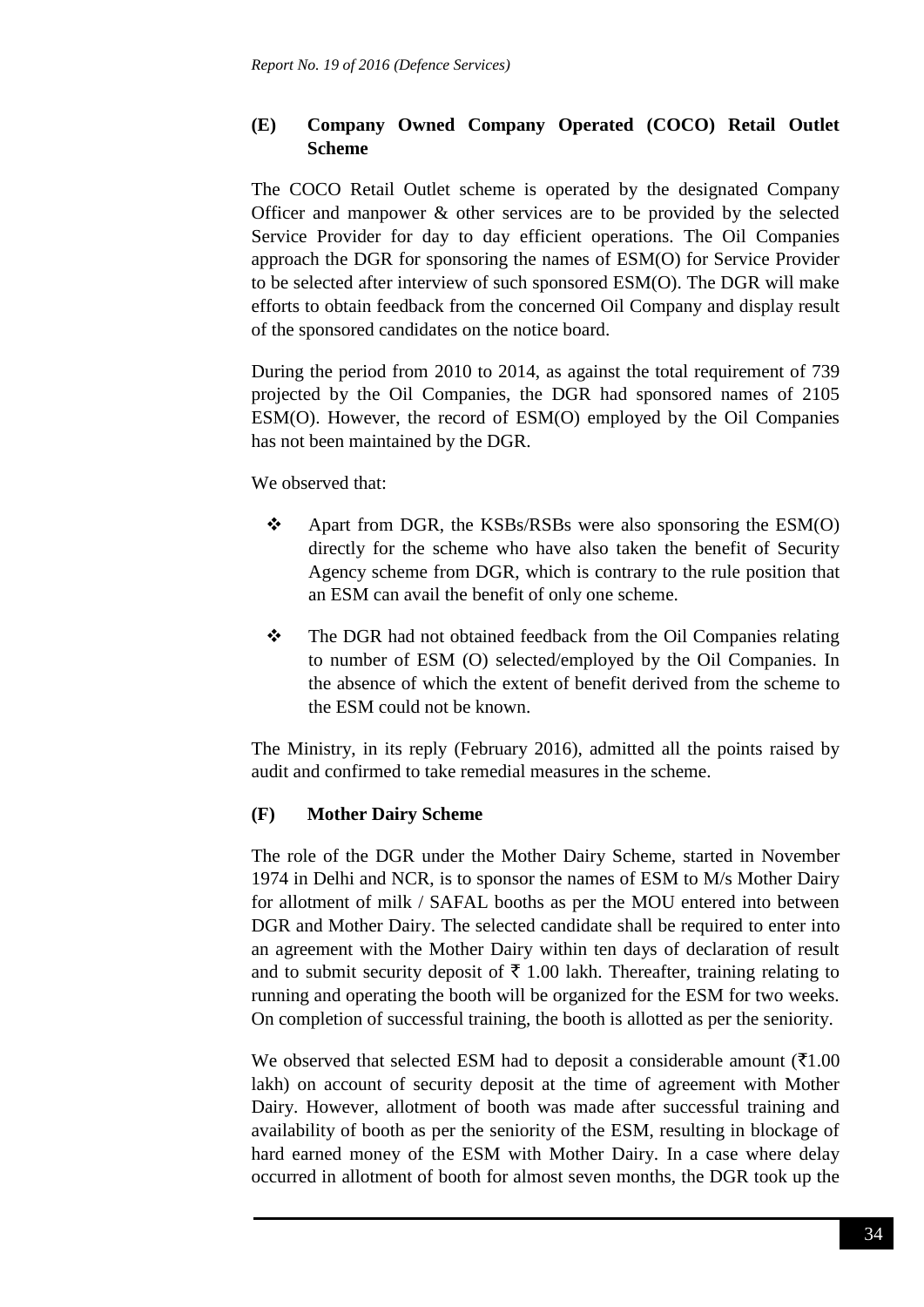matter (February 2011) with Mother Dairy to charge  $\bar{\tau}$  1000/- at the time of agreement and balance of  $\bar{\tau}$  99,000/- at the time of allotment of booth to eliminate the risk of blocking the ESM money for an inordinate time. Nevertheless, the DGR in February 2012 signed the MoU without incorporating such clause of security deposit in MoU which is against the welfare measures for ESM.

The Ministry, in its reply (February 2016), admitted the points raised by audit and stated that the clause of Security Deposit to be deposited in two instalments i.e.  $\bar{\tau}1000/4$  at the time of selection and  $\bar{\tau}$  99,000/- at the time of allotment of booth could not included in MoU by oversight in year 2012 and the same would be taken up with Mother Dairy earliest which would be awaited.

### **(G) Gopaljee Dairy and Fresh Farm scheme**

The role of the DGR under the Gopaljee Dairy and Fresh Farm Scheme is to sponsor names of ESM (PBORs) for allotment of the milk / Fresh Farm booths on receipt of requisitions from GDFPL under two MoUs signed between DGR and M/s Gopaljee Dairy Foods Pvt. Ltd. (GDFPL) in August 2012 and March 2013

During the last three years, against their demand of 43 Milk Booths and 8 Fresh Farm Booths, only 21 Milk Booths and 08 Fresh Farm Booths respectively were allotted by GDFPL to the ESM. Thus, the scheme is not encouraging and no review of the scheme was conducted at Ministry's level to discontinue the scheme.

The Ministry, in its reply, admitted the points raised by audit and stated that over the years the response and interest on the scheme was not found encouraging and an urgent review of the scheme after obtaining feedback from the users will be done.

#### **2.1.9 Improper Budget Formulation Exercise**

The budget projections are made by the DGR directly to Director General Financial Planning (DGFP), IHQ of MoD (Army) and the allotment is made by the DGFP for conducting training and allied activities.

Total allotment and expenditure for the years 2010-11 to 2014-15 is shown in **Table-12** below: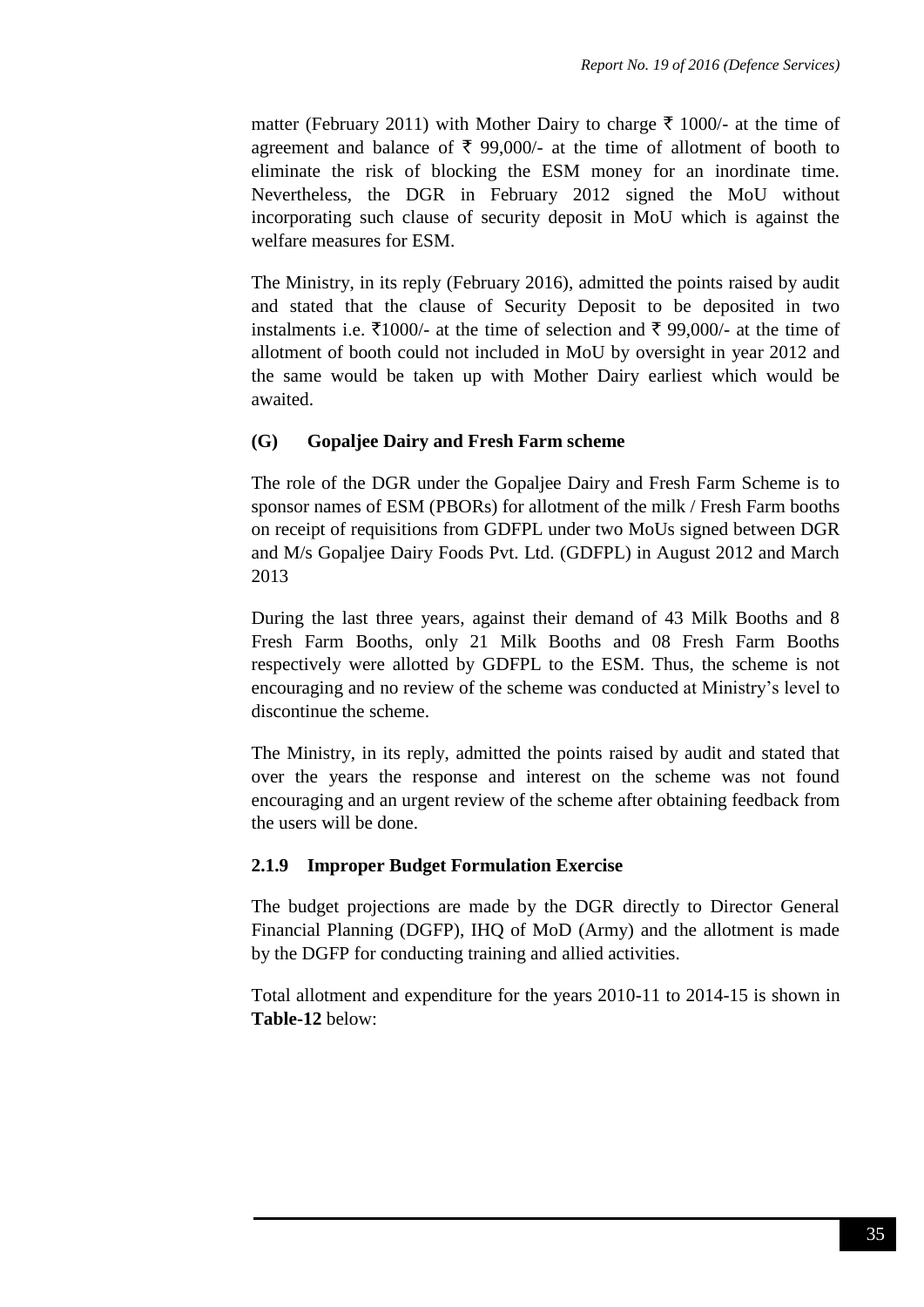| Year    | Allotment | <b>Expenditure</b> | Savings $(+)$ /<br>Excess (-) |
|---------|-----------|--------------------|-------------------------------|
| 2010-11 | 21.30     | 21.30              | 0.00                          |
| 2011-12 | 17.48     | 16.76              | $(+)$ 0.72                    |
| 2012-13 | 18.23     | 18.23              | 0.00                          |
| 2013-14 | 18.50     | 18.50              | 0.00                          |
| 2014-15 | 19.98     | 19.98              | 0.00                          |
| Total   | 95.49     | 94.77              | 0.72<br>$(+)$                 |

**Table-12: Allotment and Expenditure for the year 2010-11 to 2014-15**

*(*`*in crore)*

*(Data provided by DGR)*

Above 94 *per cent* of the total budget was spent each year on the training of retiring/retired Service Personnel and remaining six *per cent* on Publicity, Information Technology, Contingencies, *etc*.

We observed that:

- \* The budget process was not routed through the ESW although in a meeting of March 2009 Joint Secretary ESW pointed out that the budget formulation of DGR needs to be changed and ESW should fully be involved and all budget proposals were to be routed through them.
- \* Budget was not projected based on the courses to be undertaken during the year. During  $2010-11$ ,  $2011-12 \& 2014-15$ , there was an increase in budget allotment ranging between 5 *per cent* to 10 *per cent* and in the years 2012-13 and 2013-14, there was no increase in budget allotment in respect of previous year, which had resulted in cancellation of 208 course in 2010-11 due to shortage of funds.
- $\div$  Funds to the tune of  $\overline{\tau}$ 1.5 crore were approved by ESW in November 2010 and made available to DGR from Armed Forces Flag Day Fund (AFFDF), a Non-Public Fund Account. Out of which, payment of `1.46 crore for 50 training Institutes was released in April-September 2011 without deducting TDS of ₹3.09 lakh from the training institutes.

The Ministry, in its reply (February 2016) stated that the forecast, planning, allotment, utilization and audit is a major policy decision which has wide ramifications. While admitting the point regarding non-deduction of TDS, Ministry informed that a case would be taken up for its regularization, which was awaited.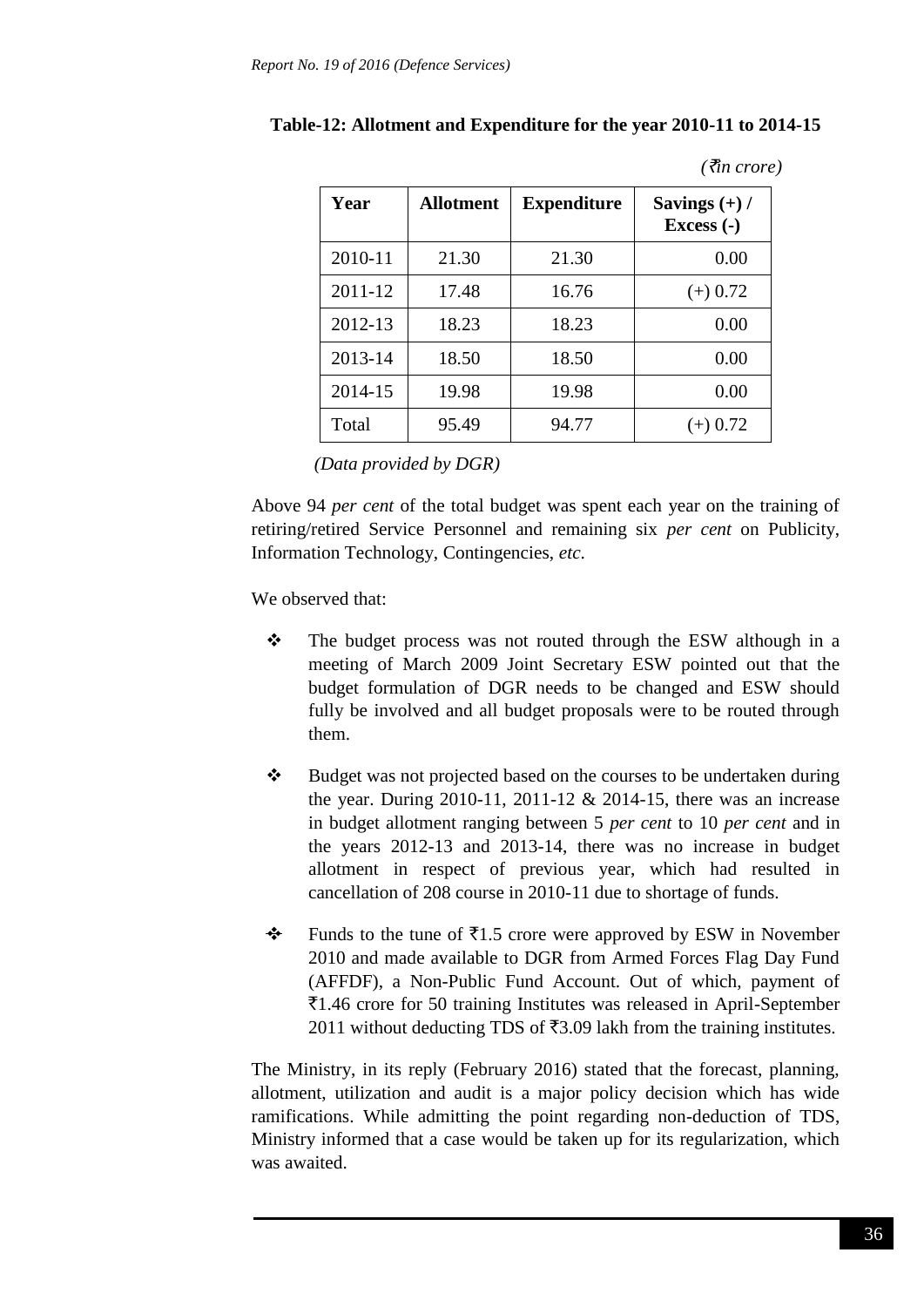# **Conclusion**

The re-employment training and rehabilitation schemes were conceived with well thought ideas but the review of the functioning of DGR revealed that the intended benefits to ESM as envisaged, could not be derived due to irregularities and shortcomings as discussed in the foregoing paras:

- Sponsoring of names for various trainings was not done objectively as selection of trainees had not been done by a requisite committee. Hence, the considerations of area where skill require are upgraded for resettlement is not established.
- There was no transparency in selection of institutes for training. While the institutes which did not fulfil the eligibility criteria were selected for awarding courses yet certain institutes fulfilling the eligibility criteria had been rejected. Four institute, were selected, which were not even registered/affiliated.
- Courses were not selected judiciously as in certain courses turnout of the trainees was below 10 *percent* of the total vacancies and instead of job oriented courses, unwarranted courses were conducted.
- Adequate inspection by the DRZs was a tool for monitoring. However, due to inadequate inspection availability of adequate infrastructure and faculty with the training institutes, quality of training, attendance of participants was not ensured.
- The DGR had no record to find out the number of ESM who got reemployed after training. Hence, achievement of desired objectives of DGR and value for money expended ( $\bar{\tau}$  90.98 crore) on trainings could not be ensured.
- DGR sponsored schemes, except Mother Dairy Scheme, for resettlement of ESM/Widows/Dependents have not proved encouraging.
- The ESW/DGR had not initiated adequate measures to monitor the effective functioning of the schemes, which had deprived the ESM of the intended benefits of the schemes.

# **Recommendations**

 Ministry's guidelines on selection of trainees by a committee comprising of representatives of MoD, DGR and Services need to be adhered to for fair and proper selection of the trainees. Adequate criteria need to be drawn for selection of trainees.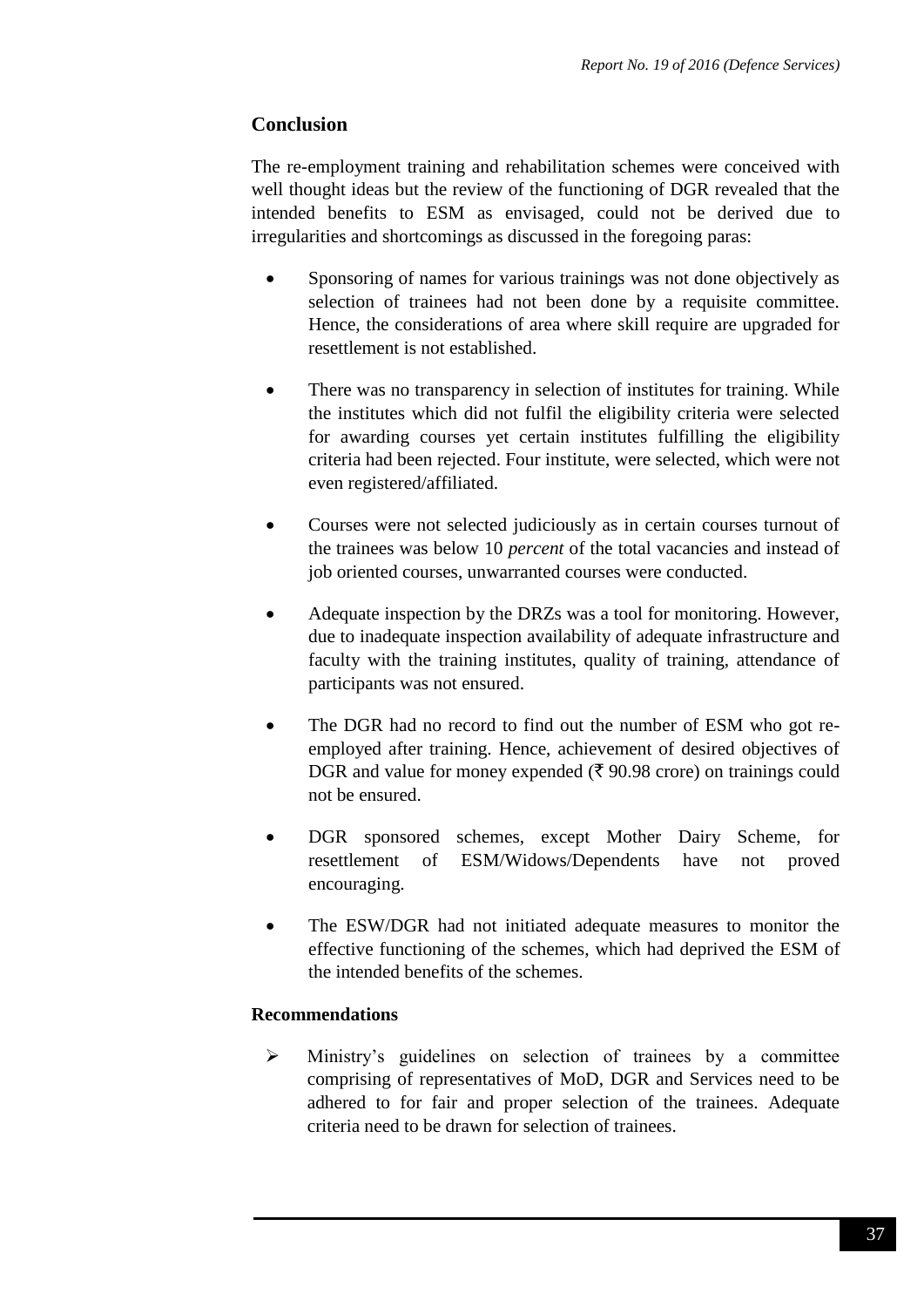- $\triangleright$  Selection of training institutes be done in a fair and effective manner after evaluation of their performance by the committee and norms should be framed for fixation of course fees.
- For better placement of the ESM, focus should be on Placement Assured Training (PAT) courses. Data regarding employment of trained ESM may be maintained by DGR to monitor the effectiveness of the trainings being imparted.
- $\triangleright$  A mechanism should be designed by the DGR to liaise with the Corporate/Private Sector to seek greater employment opportunities for ESM and a clause to provide job placement assistance to the trained ESM may also be incorporated in the agreement with training institutes.
- Director Resettlement Zones (DRZs) should conduct proper inspection of the training institutes/courses and DGR's sponsored schemes. To have sound budgetary formulation, annual budget proposals of DGR may be based on courses to be conducted during the year and routed through ESW.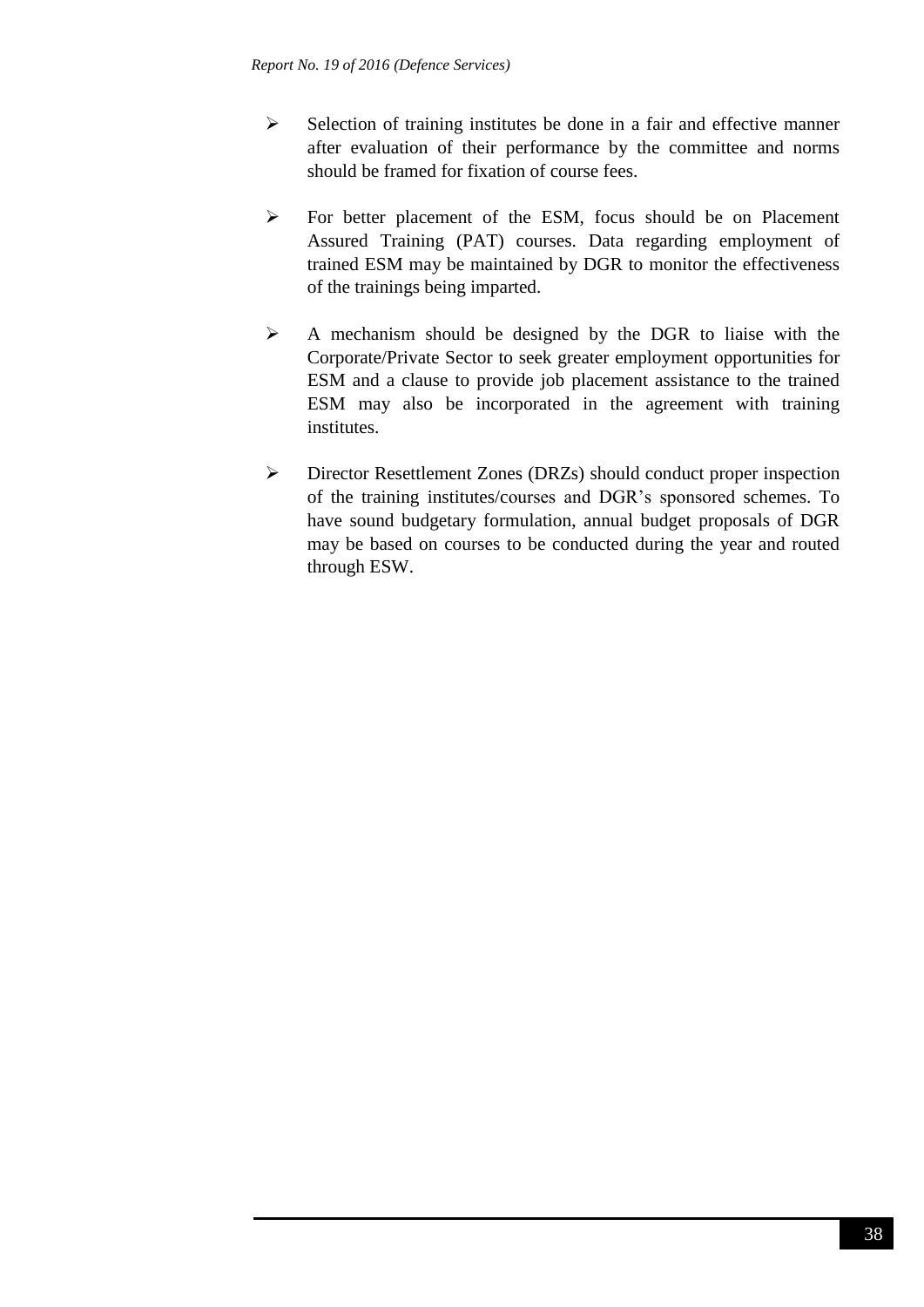## **2.2 Supply Chain Management of Rations in Indian Army-Follow up Audit**

**Ministry implemented only two out of 12 recommendations of PAC directly related to activities of Supply Chain Management of ration despite acceptance and assurance given in 2013. As a result, activities related to provisioning/ procurement, testing, distribution of ration could not be improved and satisfaction level of the troops, particularly in Northern and Eastern Command remained low.**

### **2.2.1. Introduction**

Audit Reports are essentially a means to improve performance and accountability which can be achieved through implementation of its recommendations. Follow-up audit refers to the practice where Audit examines the corrective action of the Ministry, taken on the basis of the recommendations of the previous Performance Audit, accepted by the Ministry.

Comptroller & Auditor General of India's Report No 6 of 2010-11, Union Government (Defence Services) on Performance Audit of "Supply Chain Management of Ration in Indian Army" (PA Report) was tabled in the Parliament on 3rd August 2010. The Public Accounts Committee (PAC) selected the report for detailed examination during 2010-11 and brought out 15 recommendations/observations in their  $47<sup>th</sup>$  Report (15<sup>th</sup> Lok Sabha) presented to the Parliament in December 2011. Ministry had accepted all the 15 recommendations/observations (11 in their Action taken Note of March 2013 and four in the Action taken Statement of March 2014) for implementation.

## **2.2.2. Scope of Audit**

The follow-up audit covered a two year period from 2013-14 and 2014-15 *i.e* the period after adoption in the PAC Report of March 2013. The audit was carried out from June 2015 to October 2015, covering office of the Director General Supplies and Transport (DGST), Army Purchase Organisation (APO), four Command Headquarters (Northern, Western, Eastern and Southern) and one Corps Headquarter and three Supply Depots (including two consumer units under each Supply Depot) in each selected Command, including Composite Food Laboratories (CFLs)/ Food Inspection Units (FIUs) located at Jammu, Delhi, Mumbai and Bengdubi. Eight items of dry ration *viz*., Atta, Rice, Sugar, Dal, Tea, Edible Oil, Malted Milk Food and Tinned Jam and the entire range of fresh rations were covered during the follow-up audit. Selection of units and items of ration was generally aligned with those selected in the original PA.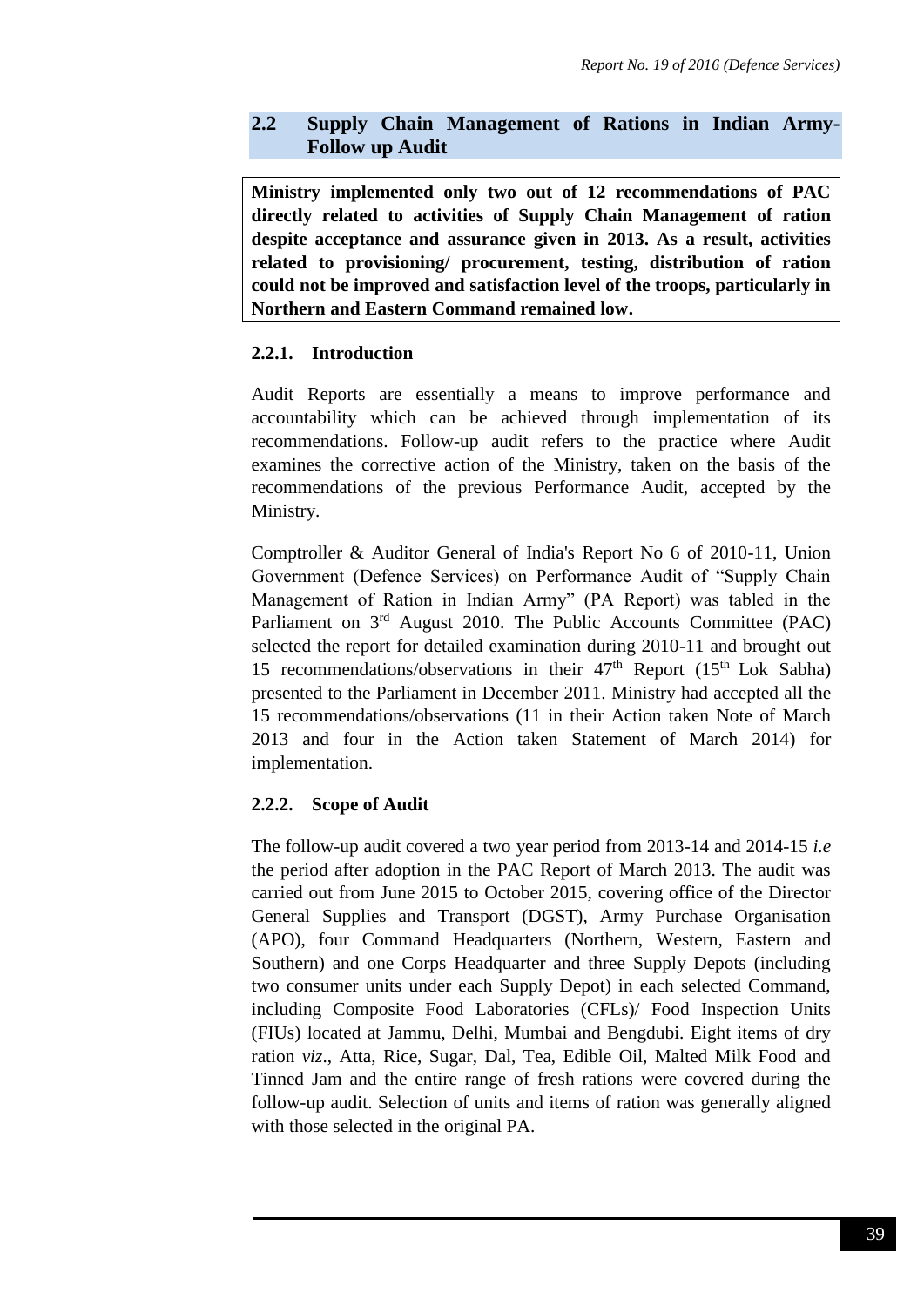# **2.2.3. Audit Objectives**

The follow-up audit was conducted with the aim to verify the compliance to 15 recommendations of the PAC, accepted by the Ministry in  $74<sup>th</sup>$  report of PAC presented in parliament in March 2013 and their Action taken Statement issued in March 2014.

# **2.2.4. Audit Criteria**

The criteria for evaluating implementation of the audit recommendations were derived from:-

- $\triangleright$  Observation/ recommendations of PAC's 47<sup>th</sup> Report (15<sup>th</sup> Lok Sabha);
- PAC's 74th Report on Action taken by the Government on observations/recommendations of PAC contained in their 47<sup>th</sup> Report;
- $\triangleright$  Action Taken Statement issued by the Ministry vide Office Memorandum F. No.  $4(6)/2011/D(OS)(Vol III)$  dated  $11<sup>th</sup>$  March 2014

# **2.2.5 Audit Findings**

As a follow up Audit, we examined the implementation and the corrective action taken by the Ministry against 12 out of the 15 accepted recommendations, which were related to the activities directly related to the Supply chain management of ration. The remaining three recommendations a) Introductory b) Delay in response to Audit Report by the Ministry c) Compliance to the proposals given by High Level Committee (HLC) constituted by the Ministry to analyze the recommendations of the CAG were procedural in nature and therefore not brought out in the report.

Issue wise findings of the Audit examination are described as follows;

# *2.2.5.1 Provisioning of dry ration*

As observed in paragraph 2.1 of the PA report, the requirement of ration was centrally determined by the Ministry more on a normative basis rather than on actual data. Neither DGST nor the Ministry had at their disposal correct figures of feeding strength and available stock balances which varied at different levels and thus the process was exposed to the risk of over/under provisioning of ration. The PAC noticed that the Standard Operating Procedure (SOP) had become outdated and needed to be revisited and updated in consonance with the constantly changing requirements. The recommendations were accepted by the Ministry and corrective action taken. The revision of SOP was confirmed to PAC in March 2013.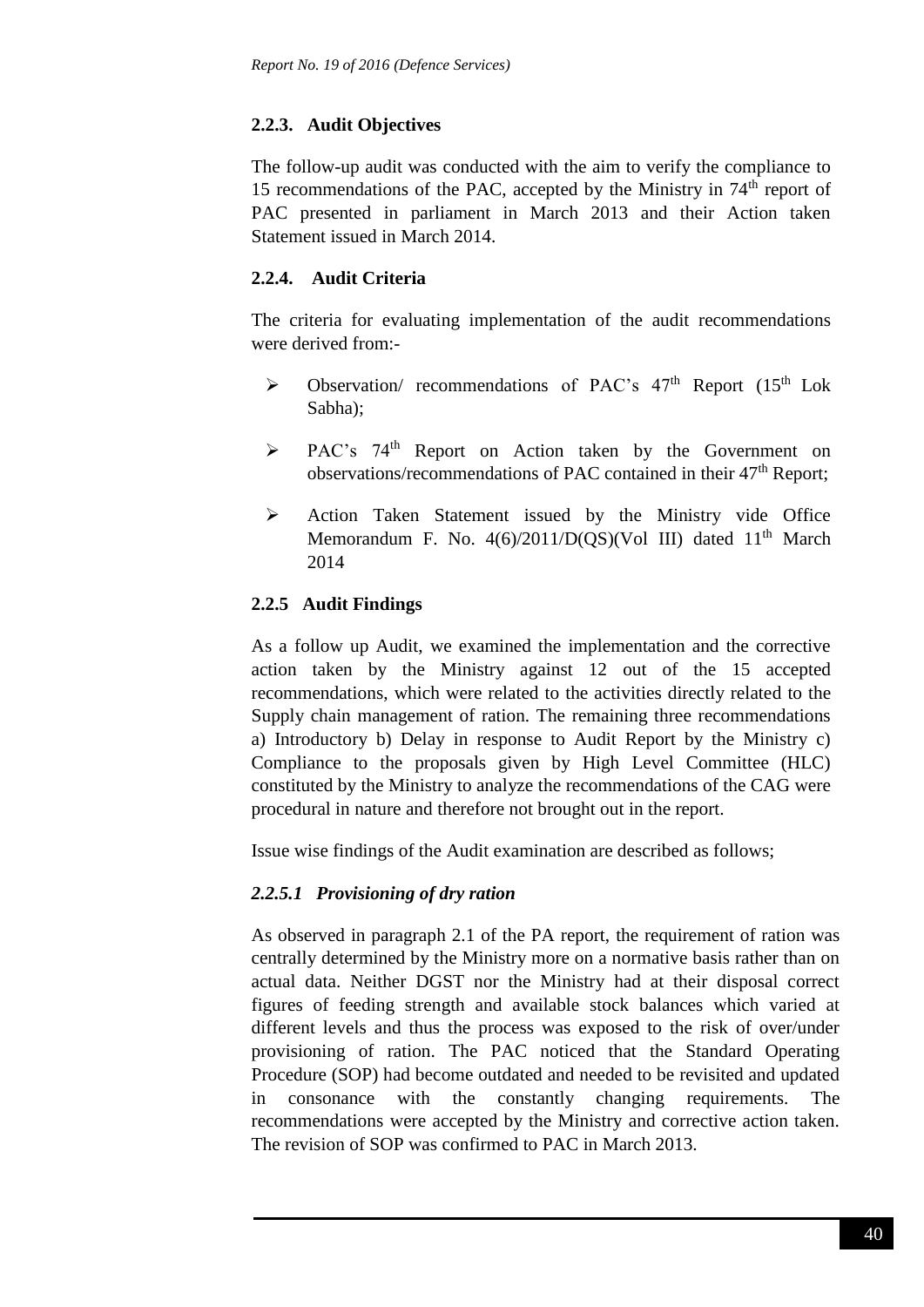During the follow-up audit, it was noticed that significant variations continued to exist between the annual requirements of dry rations projected by Command Headquarters to the DGST and the demand worked out after consolidation of the Stock Return and Demand Statements (SRDS) received from the lower echelons under its control. We observed that the Command Headquarters changed the demands, both by increasing and decreasing the quantities, received from lower formations. The increase was found to the extent of 48 per cent in case of Sugar in 2013-14 by Southern Command, whereas the quantities of Jam Tinned were decreased by the same Command in the same year by 44 *percent.*

Notwithstanding the demands worked out by the Command Headquarters, DGST again independently worked out the requirement of dry rations. Significant variations were observed between the quantities demanded by the Commands and the requirement worked out by DGST. For instance, the requirement of "Tea" worked out by DGST in 2013-14 was 3500 Metric Tonnes (MT) against the aggregate demand of 3199 MT of all Commands i.e. excess of 301 MT. On the other hand, the requirement of "Dal" worked out by DGST in 2014-15 was 8752 MT short of the combined demand projected by the Commands. Variation between quantity demanded by Commands and the quantity projected by DGST is shown in **Table-13** below;

| <b>Item</b> | 2013-14         |             |                | 2014-15         |             |            |
|-------------|-----------------|-------------|----------------|-----------------|-------------|------------|
|             | <b>Commands</b> | <b>DGST</b> | Percentage     | <b>Commands</b> | <b>DGST</b> | Percentage |
|             | (in MT)         | (in MT)     | variation      | (in MT)         | (in MT)     | variation  |
| Atta/Wheat  | 125558          | 124988      | 0              | 139370          | 123000      | $-13$      |
| Rice        | 114070          | 121000      | 6              | 119214          | 120000      |            |
| Sugar       | 38980           | 37600       | $-4$           | 47298           | 39000       | $-21$      |
| Dal         | 38853           | 37500       | $-4$           | 45752           | 37000       | $-24$      |
| Edible Oil  | 33620           | 34300       | $\overline{2}$ | 38253           | 34000       | $-13$      |
| Tea         | 3199            | 3500        | 9              | 3454            | 3400        | $-2$       |
| <b>MMF</b>  | 4299            | 4000        | $-8$           | 4785            | 4400        | $-9$       |
| Jam Td      | 1034            | 1050        | $\overline{2}$ | 1207            | 1100        | $-10$      |

**Table-13: Variation in projection of quantities by Command Headquarters and DGST**

Further the annual requirement worked out by the Army HQ was again changed by the Ministry. The quantities arrived at by the Ministry was again worked out on normative basis, mainly after discussion and mutual agreement between the DGST. This was despite the figures and inputs furnished by the lower formations based on the actual feeding strength and stocks available on ground. As a result, the requirements finally accepted by the Ministry was short up to 20 *per cent* in 2013-14 and up to 23 *per cent* in 2014-15 in comparison to the projections made by the Army HQ. Audit observed that due to absence of objectivity in working out the quantities of ration, the purpose of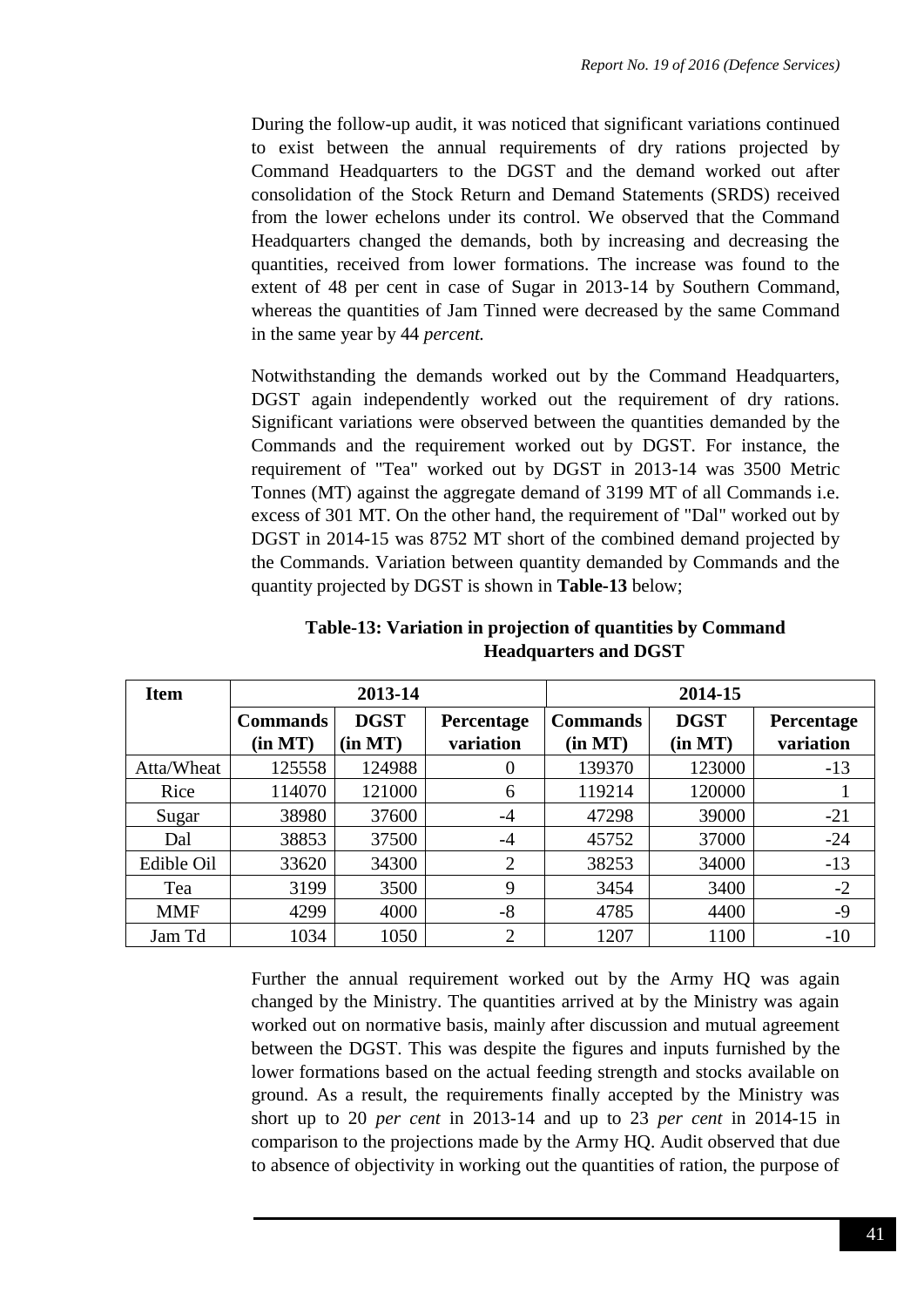revision in SOP was compromised, as the final approval of quantities continued to be made on normative basis **Table-14** shows the quantities projected by Army HQ and those negotiated with Ministry.

# **Table-14: Quantity projected by Army HQ and those negotiated with Ministry**

|                     |                     | 2013-14                                           |                                | 2014-15             |                                                             |                         |  |
|---------------------|---------------------|---------------------------------------------------|--------------------------------|---------------------|-------------------------------------------------------------|-------------------------|--|
| <b>Item</b>         | Projected<br>by AHQ | <b>Qty finally</b><br>approved by<br>the Ministry | <b>Percentage</b><br>variation | Projected<br>by AHQ | <b>Qty finally</b><br>approved<br>by the<br><b>Ministry</b> | Percentage<br>variation |  |
|                     | A                   | B                                                 | C                              | D                   | E                                                           | F                       |  |
| Atta/Wheat          | 124988              | 118000                                            | -6                             | 123000              | 120500                                                      | $-2$                    |  |
| Rice                | 121000              | 118000                                            | $-2$                           | 120000              | 120000                                                      | $\overline{0}$          |  |
| Sugar               | 37600               | 35000                                             | $-7$                           | 39000               | 35000                                                       | $-10$                   |  |
| Dal                 | 37500               | 35000                                             | $-7$                           | 37000               | 35700                                                       | $-4$                    |  |
| Edible Oil          | 34300               | 32000                                             | $-7$                           | 34000               | 32700                                                       | $-4$                    |  |
| Tea                 | 3500                | 3350                                              | $-4$                           | 3400                | 3400                                                        | $\overline{0}$          |  |
| Malted<br>Milk Food | 4000                | 3200                                              | $-20$                          | 4400                | 3400                                                        | $-23$                   |  |
| <b>Tinned Jam</b>   | 1050                | 1050                                              | $\overline{0}$                 | 1100                | 1100                                                        | 0                       |  |

**(Qty in MT)**

The persistent inaccuracies in the provisioning of dry ration gets substantiated by the fact that the total quantity of Edible oil, Tinned Jam, Dal and MM Food eventually procured by the Army through central and local purchase in 2013- 14 exceeded the quantity sanctioned by Ministry Similarly, in 2014-15 total procurement of sugar and Dal exceeded the sanctioned quantity by 40 *per cent* and 23 *per cent* respectively. by 18 *per cent,*7 *per cent,*6 *per cent* and 4 *per cent* respectively. Over procurement of items in comparison to sanctioned quantities indicates that deficiencies still exist in realistic estimation of annual requirement of ration.

## *2.2.5.2 Procurement of dry ration*

In para 2.2 of the PA Report, it was observed that the procurement of dry ration was not made as per the quantity approved by the Ministry. While over procurement had been noticed in respect of Sugar and Jam, there were shortfalls in the procurement of Dal and Tea, due to failure of large number of contracts, which was eventually made up through local purchase at higher rates resulting in extra expenditure. Based on the recommendation of the PAC, Ministry accepted to revise the terms and conditions of APO contract to make it more stringent for non-performing contracts including risk purchase clause in the contracts to cover local purchase by depots. During the follow up audit the following position emerged in relation to this recommendation: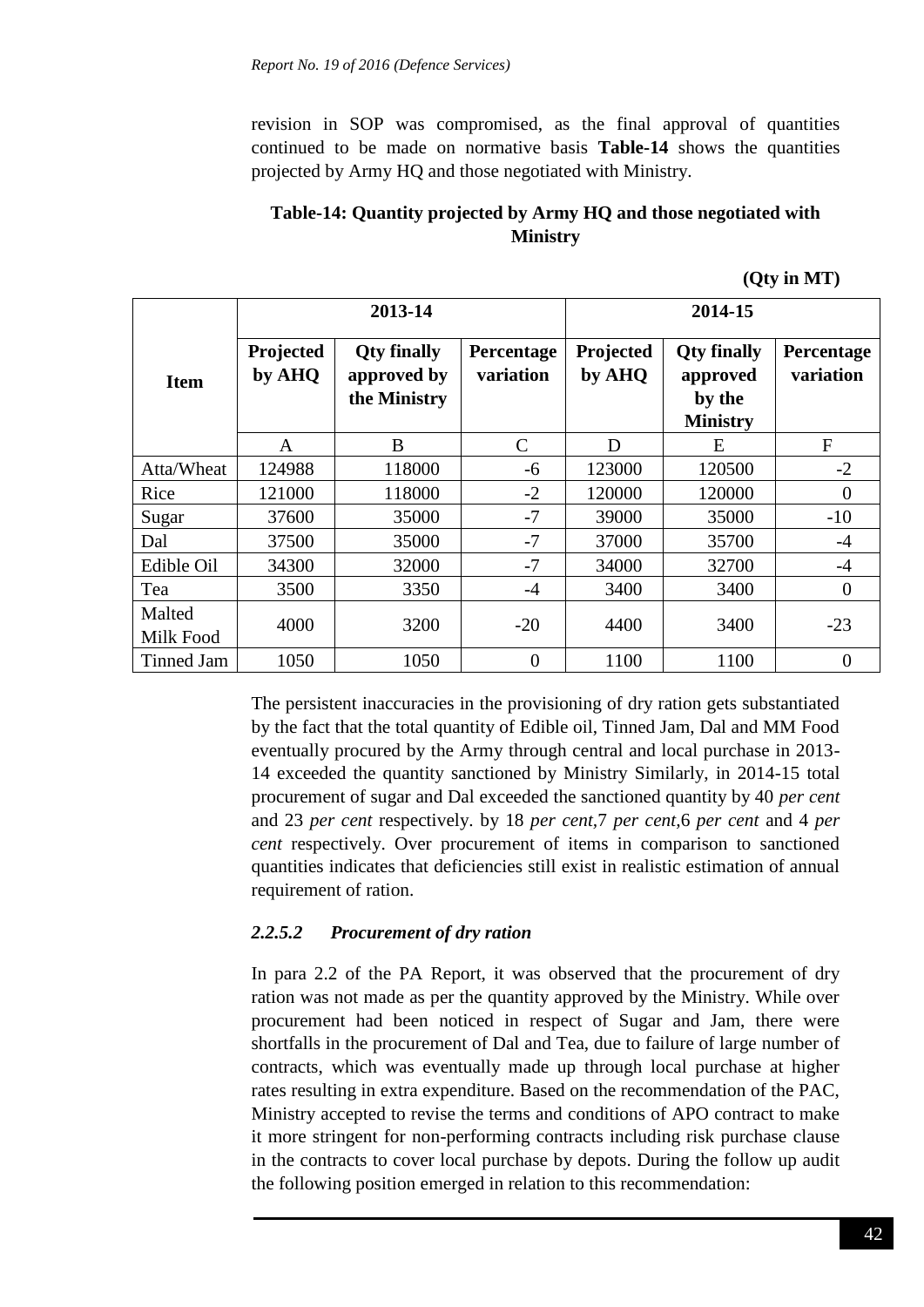### **A Revision of Procurement Procedure**

Based on the recommendations of the PAC, the Ministry in June 2014, approved alignment of Request for Proposals (RFP) with the provisions of Defence Procurement Manual (DPM) 2009 incorporating penalty clauses like forfeiture of Performance Bank Guarantee (PBG), Liquidated Damages (LD), General Damages (GD) and Risk Purchase (RP) clause. APO, in their Action Taken Note to the recommendations of the PAC, had confirmed that procurement of Tea and Dal had improved due to the institution of stringent and punitive measures in procurement process.

We, however, noticed in the follow-up audit that except for Sugar, none of the dry items were procured as per the revised RFP format given in DPM, which suggested two bid tender process for APO's procurements. The reason given by the Ministry for non-procurement of other items as per the revised RFP was non-availability of duly approved qualitative requirement by the competent authority. This justification was however not factually correct as the specifications of the ration items had already been well laid down by the Army Headquarters.

## **B Shortfall in Central Purchase**

Out of the selected eight items, only six items *viz*, Sugar, Dal, Edible oil, MM Food, Tinned Jam and Tea, are procured centrally by Army Purchase Organization (APO). It was observed that APO had not procured the indented quantity of ration during the period of audit. During 2013-14, contracts for the indented quantities could not be concluded in any of the  $six<sup>8</sup>$  selected items. We found that even the supplies for the contracted quantities were not fully executed in two out of six items. As a result over all shortfalls in procurement against the indented quantities was between eight *per cent* and 71 *per cent*. Similarly, in 2014-15, contracts for indented quantities were concluded only in case of two items. The overall deficiency in actual procurement against the indented quantities for 2014-15 was upto 66 *per cent in* four<sup>9</sup> out of six items procured. The state of quantities indented and actually procured by APO is shown in the **Table-15** below:

#### **Table-15 : Quantities indented and quantities actually procured**

**(Qty in MT)**

| <b>Item</b> | <b>Qty</b><br>sanctioned | <b>Indent</b><br>placed | <b>Quantities</b><br>contracted | <b>Quantities</b><br>received | <b>Percentage</b><br>shortfall |
|-------------|--------------------------|-------------------------|---------------------------------|-------------------------------|--------------------------------|
| $2013 - 14$ |                          |                         |                                 |                               |                                |
| Sugar       | 35000                    | 35000                   | 10000                           | 10000                         | 71                             |
| Dal         | 35000                    | 35000                   | 21100                           | 19167                         | 45                             |

<sup>8</sup> Sugar, Dal, Edible Oil, MMFood, Tinned Jam, Tea.

<sup>9</sup> Sugar, Dal, Edible Oil, Tea.

**.**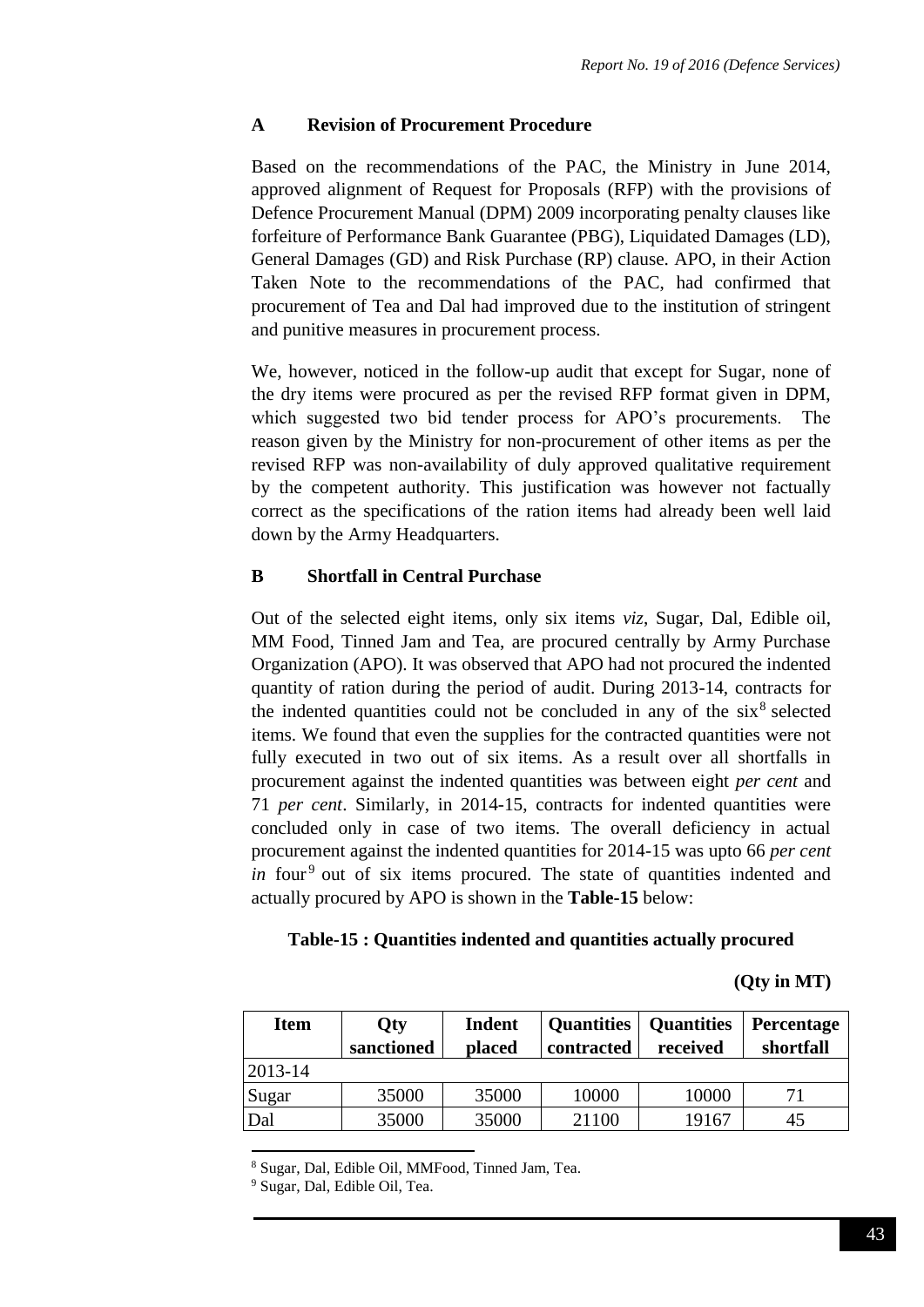| <b>Item</b>    | Qty        | <b>Indent</b> | <b>Quantities</b> | <b>Quantities</b> | Percentage |
|----------------|------------|---------------|-------------------|-------------------|------------|
|                | sanctioned | placed        | contracted        | received          | shortfall  |
| Edible Oil     | 32000      | 32000         | 22600             | 22600             | 29         |
| Tea            | 3350       | 3350          | 2960              | 2718              | 19         |
| <b>MM</b> Food | 3200       | 3200          | 2950              | 2950              | 08         |
| Jam Td         | 1050       | 1050          | 860               | 860               | 18         |
| 2014-15        |            |               |                   |                   |            |
| Sugar          | 35000      | 28000         | 20860             | 20860             | 40         |
| Dal            | 35700      | 35700         | 15235             | 11990             | 66         |
| Edible Oil     | 32700      | 32700         | 22040             | 22040             | 33         |
| Tea            | 3400       | 3340          | 2910              | 2739              | 19         |
| <b>MM</b> Food | 3400       | 3400          | 3400              | 3400              | nil        |
| Jam TD         | 1100       | 1100          | 1100              | 1100              | nil        |

APO stated that shortfall in procurement of Sugar in 2013-14 was due to absence of procurement policy post de-regulation of sugar by Government of India in May 2013. This was further followed by the delay in formulation of sugar procurement policy, which led to shortfall in 2014-15. Shortfall in procurement of Dal, Edible Oil and Tea were attributed to non-performance of contractors or non-acceptance of tenders due to higher rates quoted by Federations/firms which resulted in repeated retendering.

## **C Non recovery of additional expenditure of** `**1.73 crore**

On the basis of the Audit recommendations, the Ministry had stated that new measures had been instituted wherein quantities purchased locally by Supply Depots against non-performance of central procurement contracts, were being intimated to APO regularly for affecting the recoveries of excess expenditure incurred under the Risk Purchase Clauses in APO contracts. We observed that while the shortages in central procurement of Dal, and Tea caused due to default of the contractors were made up through procurement at local level by the Supply Depots, yet recovery for extra expenditure caused was not being made from the defaulting contractor. This resulted in an additional expenditure of  $\bar{\mathcal{F}}$ 1.73 crore, despite the commitment given by the Ministry to PAC.

Despite acceptance of these recommendations, DGST stated that no information was given to APO about quantities procured locally in Supply Depots and the present procurement procedure does not allow the recovery of extra expenditure caused due to local purchases due to failure of contracts from the defaulting contractors. Hence, not only did the Ministry fail to adhere to the commitment made to PAC, but the inaction also precluded the possibility of recovery of  $\bar{\tau}$  1.73 crore from the defaulting firms.

# **D Procurement of branded Atta**

Para 2.2 of the PA Report pointed out that the then existing practice of procurement, transportation and grinding of wheat into Atta at the flour mills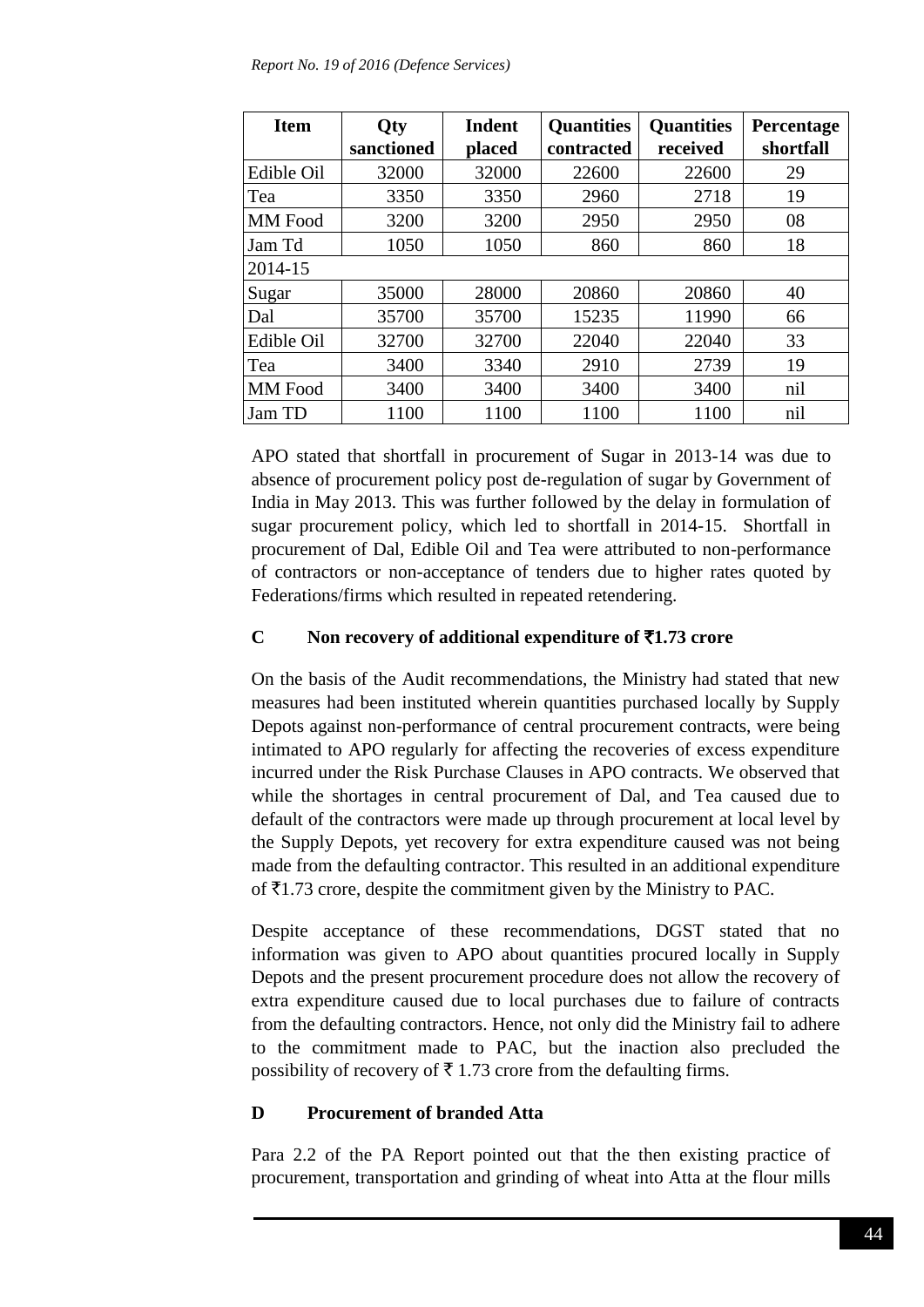by Army was uneconomical as compared to the branded Atta available in the market. Therefore, the PAC had recommended procurement of wholesome, unadulterated whole wheat Atta at competitive prices well in time. In this regard, Audit observed that the required quantity of branded Atta in selected Commands was procured at the level of Command HQ based on the sanction issued by the Ministry (October 2009). In this aspect the recommendation of Audit was complied with.

### *2.2.5.3 Testing of food samples by Defence Food Laboratories*

Under para 2.3 of the PA Report, comment was made on the grant of extension of Estimated Storage Life (ESL) to almost all the samples of ration sent to Composite Food Laboratories (CFL) for extension of life. In some cases extension was granted even up to 28 months after expiry of the ESL. In this regard the PAC recommendation about revision of the existing provisions of Army Service Corps (ASC) Technical Instructions and restriction of extension of ESL up to a maximum period of three months was accepted by the Ministry. It was also agreed to appoint qualified scientific/medical advisor to check the quality control and induction of the latest technology for testing of ration samples in the Defence Food Laboratories. On these issues during the follow-up audit the following were noticed:

### **A Non revision of ASC Technical Instruction**

We observed that while the instructions were issued for extension of ESL for food products based on the existing Technical Instruction in June 2013, yet amendment to the provisions of ASC Technical Instruction has not been finalized as of June 2015.

## **B Extension of Estimated Storage Life (ESL) of ration**

During the follow-up audit it was noticed that while the number of samples sent to CFLs/ Food Inspection Unit (FIU) had substantially reduced from 4026 in 2007-08 to 1181 in 2014-15 yet the CFLs had granted extension to almost all the samples sent to it by the depots. Out of 2751 samples of ration sent to the three CFLs and one FIU for extension of ESL during 2013-14 and 2014-15, extension was granted to 2729 samples i.e. more than 99 *per cent*, which included extension beyond three months in 176 cases. We observed that CFL Delhi adhered to the policy and did not grant extension beyond three months of the expiry of prescribed ESL. CFL Jammu however granted extension beyond three months in 157 cases. However, CFL Mumbai and FIU Bengdubi extended the ESL of sugar beyond three months of the prescribed ESL in 19 cases.

In reply to audit query CFL Mumbai agreed and stated that the total extension for sugar was granted for a period of 11 months. Thus, the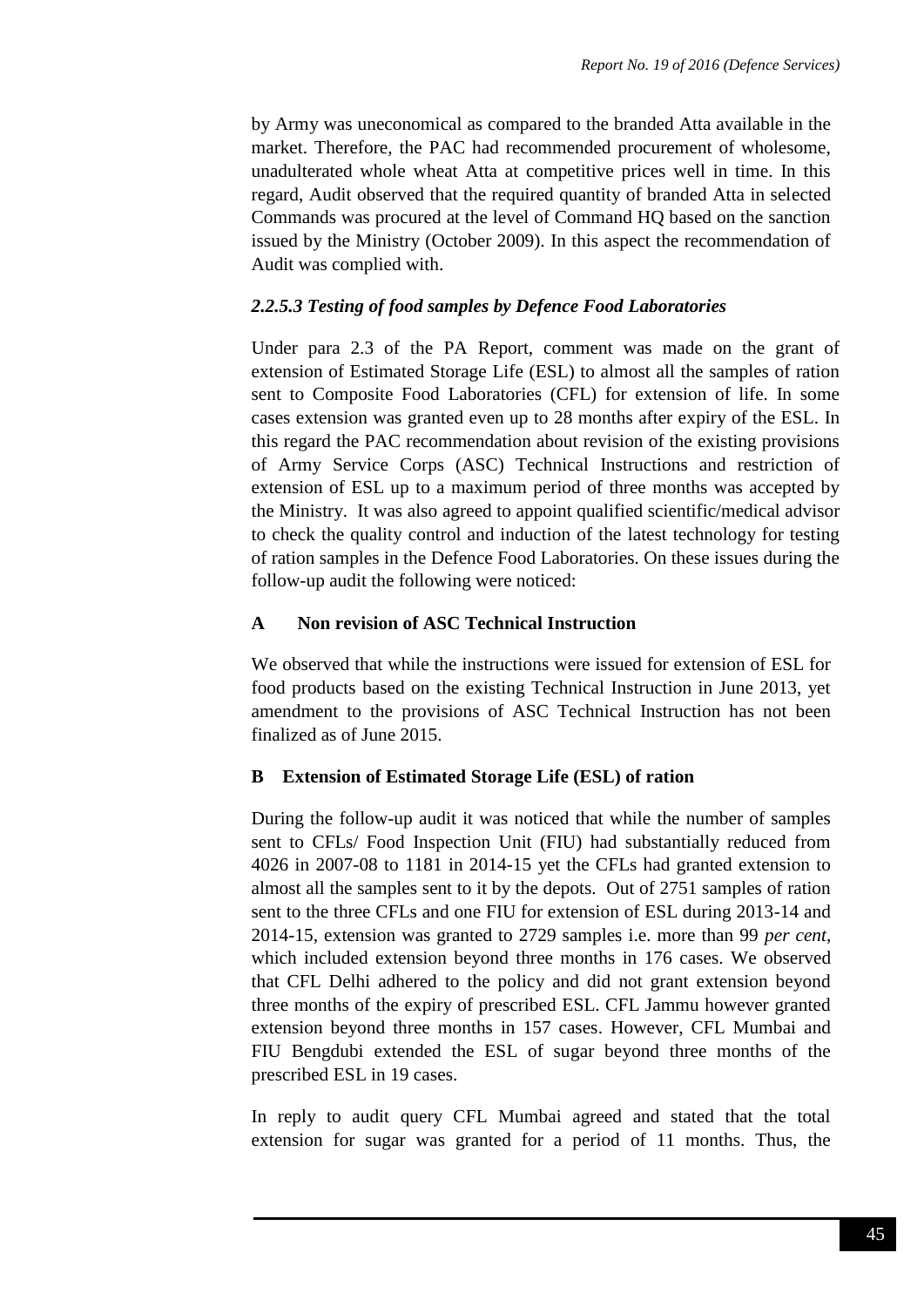recommendation of PAC had not been fully complied with and the troops were being issued ration after the expiry of prescribed ESL.

## **C Induction of latest technology for testing of food**

Ministry accepted the PAC recommendations to use latest state of art technology for testing of food items. We however observed that though the funds to the extent of  $\overline{z}2.81$  crore were allotted to DGST in September 2013 for procurement of the latest equipment for testing of food samples, yet the same was not utilised. In August 2014, again funds of  $\overline{53.15}$  crore was allotted for this purpose but the same was surrendered in March 2015 due to delay in according of approval by CFA for procurement of equipment. Thus, modernization of Defence Food Laboratories as recommended by the PAC could not be undertaken.

# *2.2.5.4 Non creation of two CFLs.*

In response to the observation made by PAC that three CFL's were inadequate when compared with large size and vast geographical size of the Army, Ministry agreed to recommend establishment of one new CFL at Chandigarh and upgrade existing FIU at Guwahati to CFL for approval of Ministry of Finance. We found that Army had initiated process for raising of two CFL's through accretions but the sanction of Ministry was still awaited.

# *2.2.5.5 Procurement of fresh ration*

In para 3.2 of the PA Report, Audit made the observation that, the process of procurement of fresh ration was non-competitive despite large number of registered vendors. Vendors were registered for fresh items as a whole and not for specific items in which they were dealing within their normal course of profession. On this issue, the Ministry on the basis of PAC recommendation had accepted to review ASC procedure for conclusion of contracts to foster competition, expand the vendor base and participation of reputed vendors in the process of tendering. During the follow-up audit the following were noticed on these issues:

# **A Review of procurement procedure for fresh items**

The existing ASC procedure for conclusion of contracts entered in 2006 had not been reviewed despite assurance given by the Ministry. As a result, process of procurement of fresh ration was still non-competitive. Audit examined a sample of 383 contracts for fresh ration concluded in Northern, Southern and Western Commands and it was observed that in approximately 66 *per cent* of the cases, procurements were made only on one or two quotations. Procurement with limited competition was carried out despite the fact that number of vendors registered for fresh items during the period ranged from 94 to141.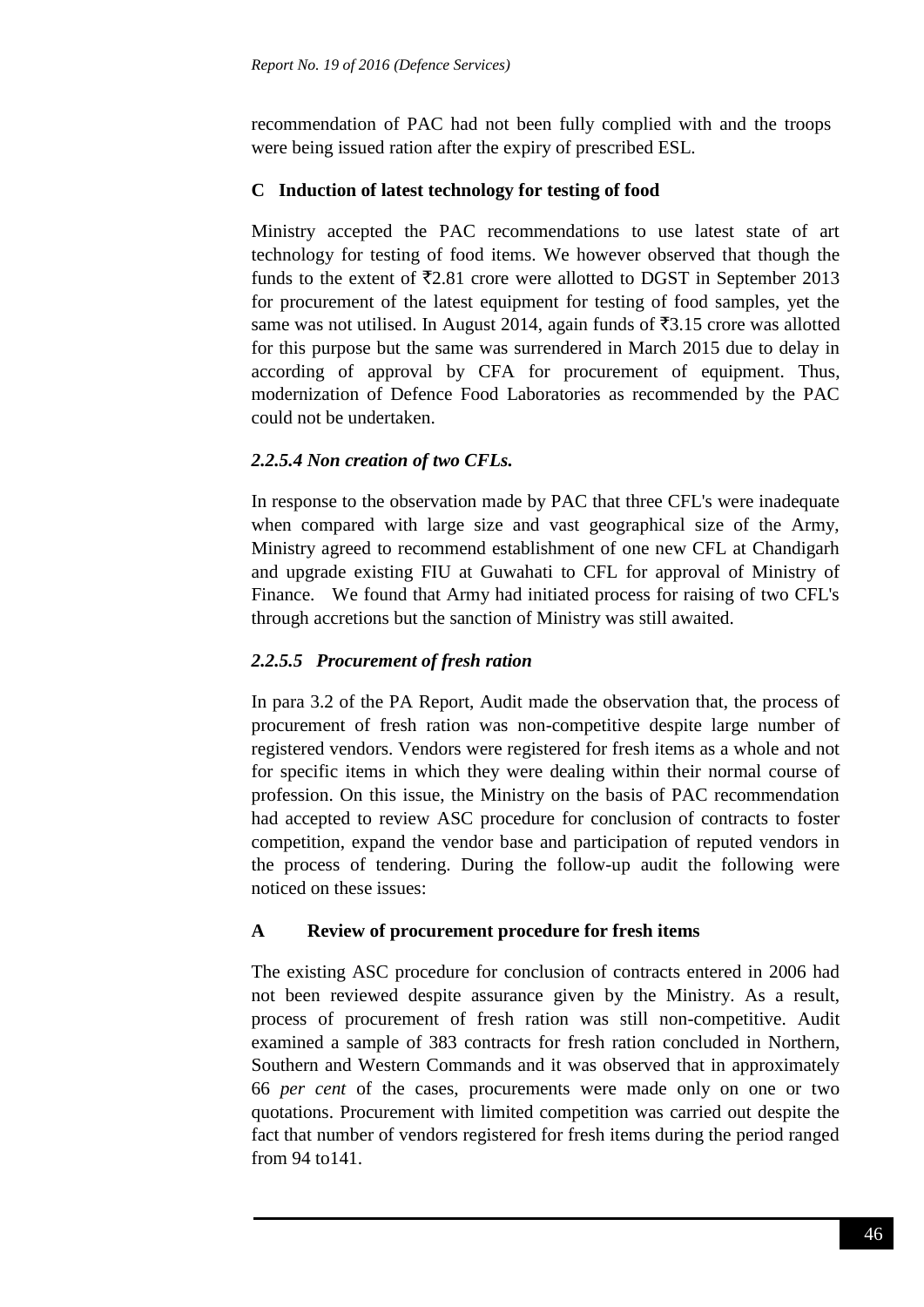## **B Non-expansion of vendor base**

We observed that there was no expansion in vendor base during the period under review. On the contrary, total number of vendors registered under all categories in Northern, Western and Southern Command had reduced from 141, 98 and 132 in 2013-14 to 129, 89 and 125 in 2014-15 respectively. Further, it was noticed that the vendors continued to be registered for all items despite the recommendation of PAC and its acceptance by the Ministry for registration of specific items.

## **C Unreasonably low rates of fresh ration**

As per para 3.3 and 3.4 of the Audit Report it was pointed out that Reasonable Rates (RR), determined by a panel of officers before opening of tenders and Accepted Rates (AR) of fresh ration were much below the Average Local Market Rates (ALMR). Wide variation in contract rates within the same geographical area was also pointed out. In this regard, the PAC had recommended modification of procurement procedure urgently to rectify the anomalies within a definite time, which was accepted by the Ministry (March 2013). The revision of procedure is however still under process (June 2015).

As a fall out of the delay in revision of Procedures, the following position was noticed in the follow-up audit:

## **Anomaly between Market Rates and Reasonable Rates**

At selected stations in Southern Command it was observed that RR and AR of fresh items was up to 41 *per cent* below the ALMR in 2013-14. However, in 2014-15, the RR and AR were found to be higher than the ALMR by 46 *per cent* and 41 *per cent* respectively.

Further AR of fruit fresh at various stations in Western Command and Northern Command was between 15 *per cent* and 48 *per cent* below the ALMR in 2013-14.

#### **Variation in contracted rates in the same and adjacent Stations**

Wide variation of contracted rates at the same or adjacent stations was again noticed in the contracts concluded at the adjacent stations in Southern, Northern, Western and Eastern Command during 2013-14 and 2014-15. Findings on continued variation in the rates are discussed as follows;

#### **Southern Command**

Pune, Lohegaon, Khadakwasla and Kirkee are adjacent stations. Rates of vegetables, fruits, and meat dressed at Khadakwasla in 2013-14 were found to be higher than the rates of same items at Kirkee by 8 *per ce*nt, 38 *per cent,* and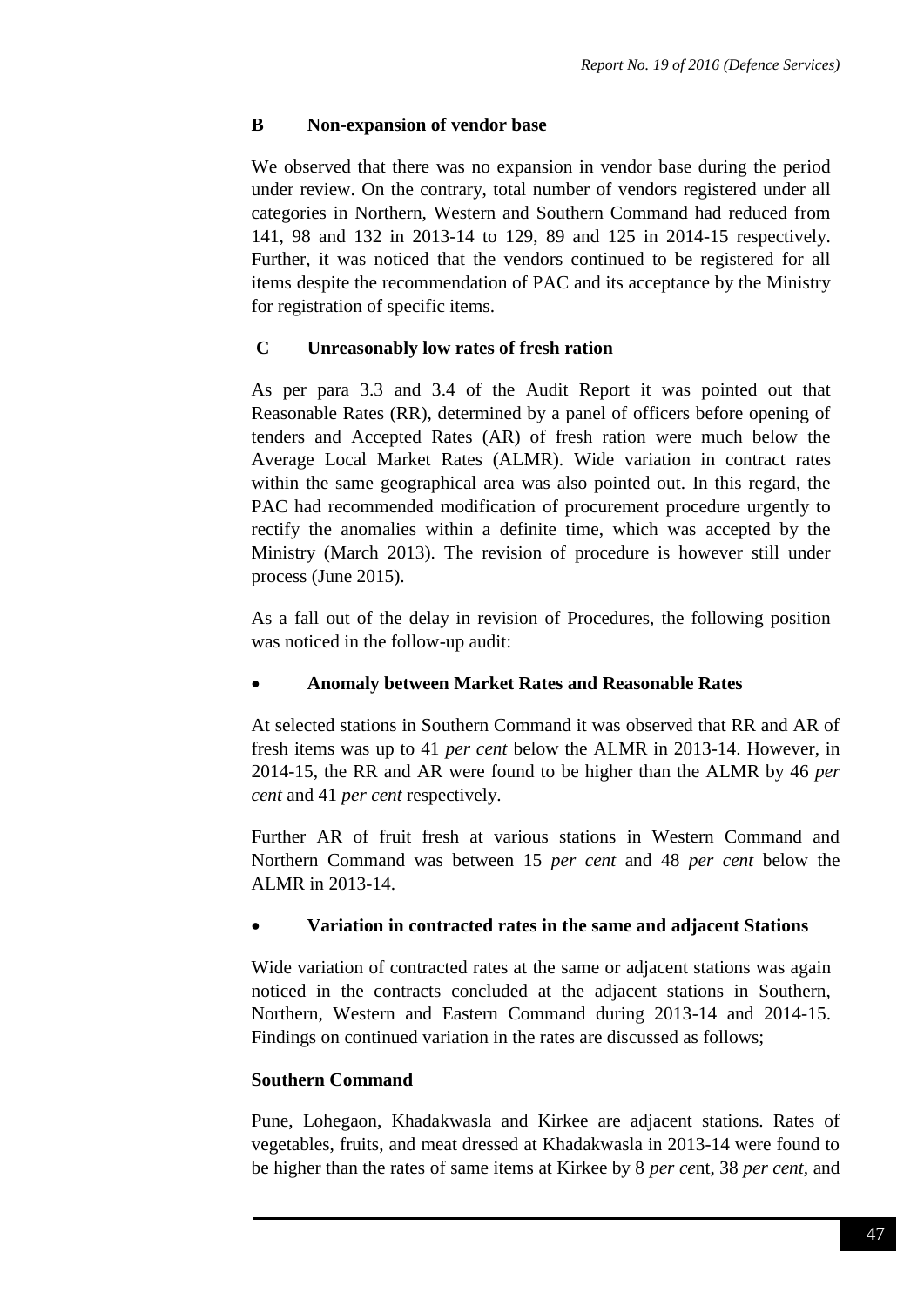19 *per cent* respectively. Rates of fruit at Pune/Lohegaon, Khadakwasla and Kirkee in 2014-15 were 36 *per cent,* 42 *per cen*t and 61 *per cent* higher than the rates of previous year.

## **Northern Command**

The rate of vegetables at Akhnoor in 2013-14 was higher than the rates at Nagrota by 29 *per cent*. Rate of fruit fresh during 2013-14 at B D Bari and Akhnoor was 24 *per cent* and 13 *per cent* higher than the rate at Nagrota. Rate of fruit fresh at Nagrota in 2014-15 was 23 *per cent* higher than the accepted rate of previous year.

# **Western Command**

Rates of vegetables fresh in 2014-15 at Patiala, Chandimandir and Ludhiana were 13-28 *percent* higher than the rates of previous year and the rates of fruit fresh in the same year at Ambala, Patiala, Chandimandir and Ludhiana were 20-28 *per cent* higher than the rates accepted in 2013-14

Thus, the anomalies in ALMR, RR and AR and variation in contracted rates within the same geographical area persisted despite assurance given (March 2014) by the Ministry.

# *2.2.5.6 Distribution of ration*

As per para 4.1 of the Audit Report, consuming units did not receive different varieties of fruits and vegetables according to the prescribed mix. Analysis showed that 74 *per cent* of fruits and vegetables issued during the month were not according to the prescribed proportion. To overcome the variation between the fresh rations issued by all the Supply Depots and received by units, the PAC recommended developing an efficient and effective computerized system connecting all the Supply Depots and supply points to bring issues, receipts, inventory management, procurement and other aspects of supply chain management under this system to avoid discrepancies. The recommendation was accepted by the Ministry in March 2013. Results of the follow-up audit on this point are discussed below.

# **A Computerization of Army Service Corps (ASC) Depot**

In October 2009, software development was undertaken as a pilot project in DGST to connect all the Supply Depots and supply points with Corps /Commands Headquarters and ST Directorate for sharing of data. The contract was awarded to M/s Prithvi Info Solutions Ltd for  $\bar{\tau}$  82.24 lakh in October 2009, to be completed in four stages by June 2011. After completion of the first two stages and payment of  $\overline{5}27.61$  lakh, contract was proposed for closure in June 2015 due to slow progress of the work, DGST stated that a case for development of Enterprise Wide Application for all ASC functions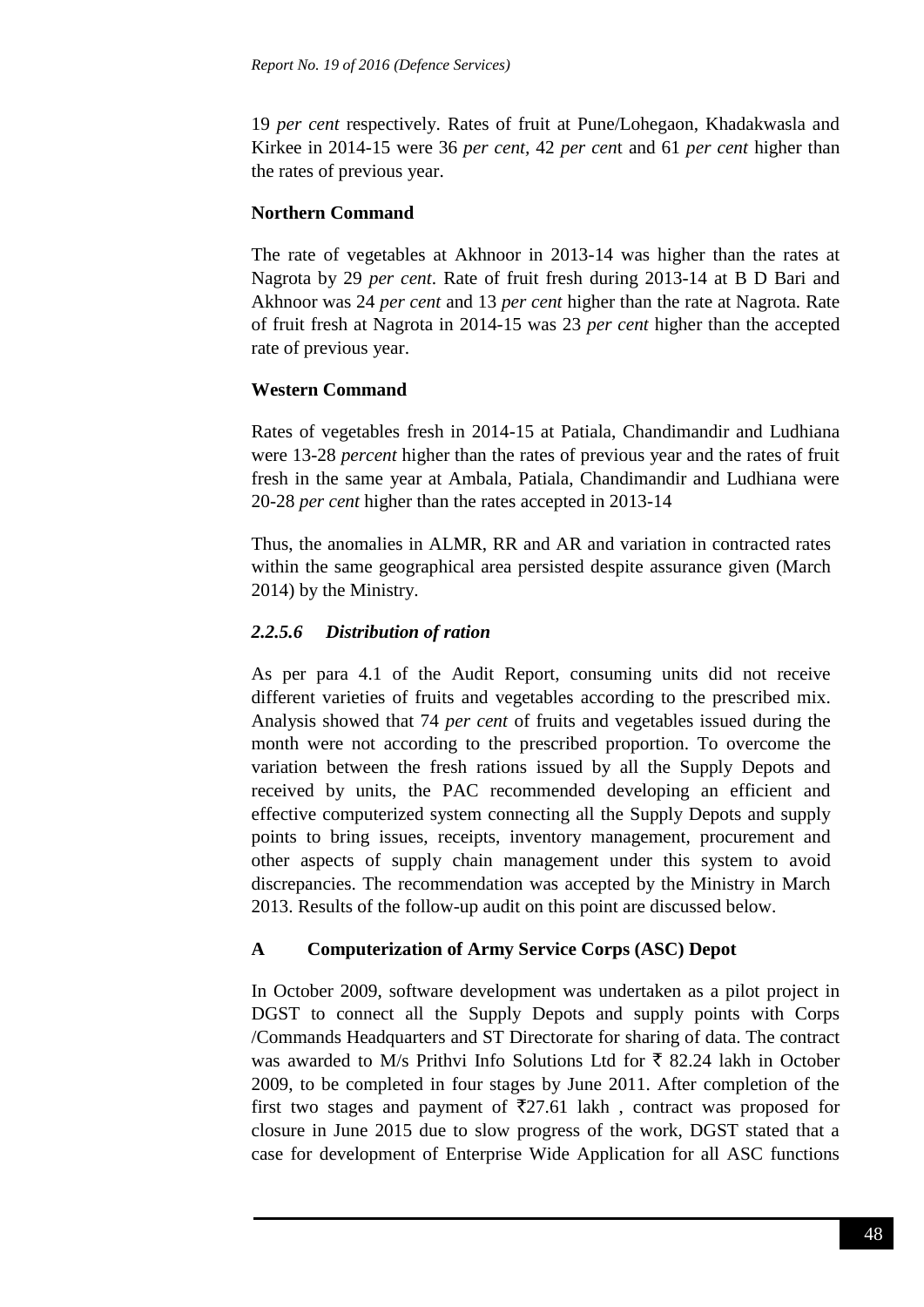had been taken up and was likely to be made functional by 2020. Thus, the recommendation of the PAC has not been complied with.

### **B Non-issue of fruits and vegetables in the prescribed proportion**

During the field audit of selected consuming units and scrutiny of documents related to receipt and consumption of fruits and vegetables fresh, we observed that the consuming units did not receive the fruits and vegetables according to the prescribed mix. Wide variation in the receipt of vegetables and fruits in the prescribed proportion was noticed in Western and Eastern Command, whereas, the variation in Northern Command was marginal. Comparative analysis of the issues and receipt of vegetables and fruits at 15 units in the Northern, Western and Eastern Commands showed that in the case of vegetables and fruits, about 82 *per cent* and 92 *per cent* of the issues made during the month respectively were not in accordance with the prescribed percentage variety.

As per the data maintained by the consuming units, we found that out of total 423 types of vegetables authorized, 74 types were issued as per the prescribed proportion, whereas, 183 types were issued less and 166 types were issued in excess of the prescribed proportion. In the case of fruits only 17 types out of 202 types of fruits authorized were issued as per the prescribed proportion, wherein, 98 types were issued less and 87 types were issued in excess of the prescribed proportion. We enquired for the reasons for non-issue of fruits and vegetables in the prescribed proportion from the concerned Supply Depots. In reply the Supply Depots stated that main reason for the same was due to nonavailability of certain items in local market and projection of demand by user units as per choice of troops.

## *2.2.5.7 Quality of ration found inadequate by Army's own feedback reporting system*

Para 4.4 of the Audit Report had pointed out very low level of troops satisfaction regarding quantity, quality and taste of rations including low quality of meat and fresh vegetable. It was also pointed out that 68 *per cent* of the feedback reports received from the consuming units were graded as satisfactory and below. The PAC recommended validation of the quality of ration through an independent agency, revision of the existing food specifications with a provision to review the same every three years. In this regard during the follow-up audit the following status was noticed.

## **A Study by Defence Institute of Physiology and Applied Science (DIPAS)**

Sanction was accorded by the Ministry in August 2013 for a study through DIPAS to determine the satisfaction level of troops as well as to suggest alteration in ration depending upon the nutritional requirement, development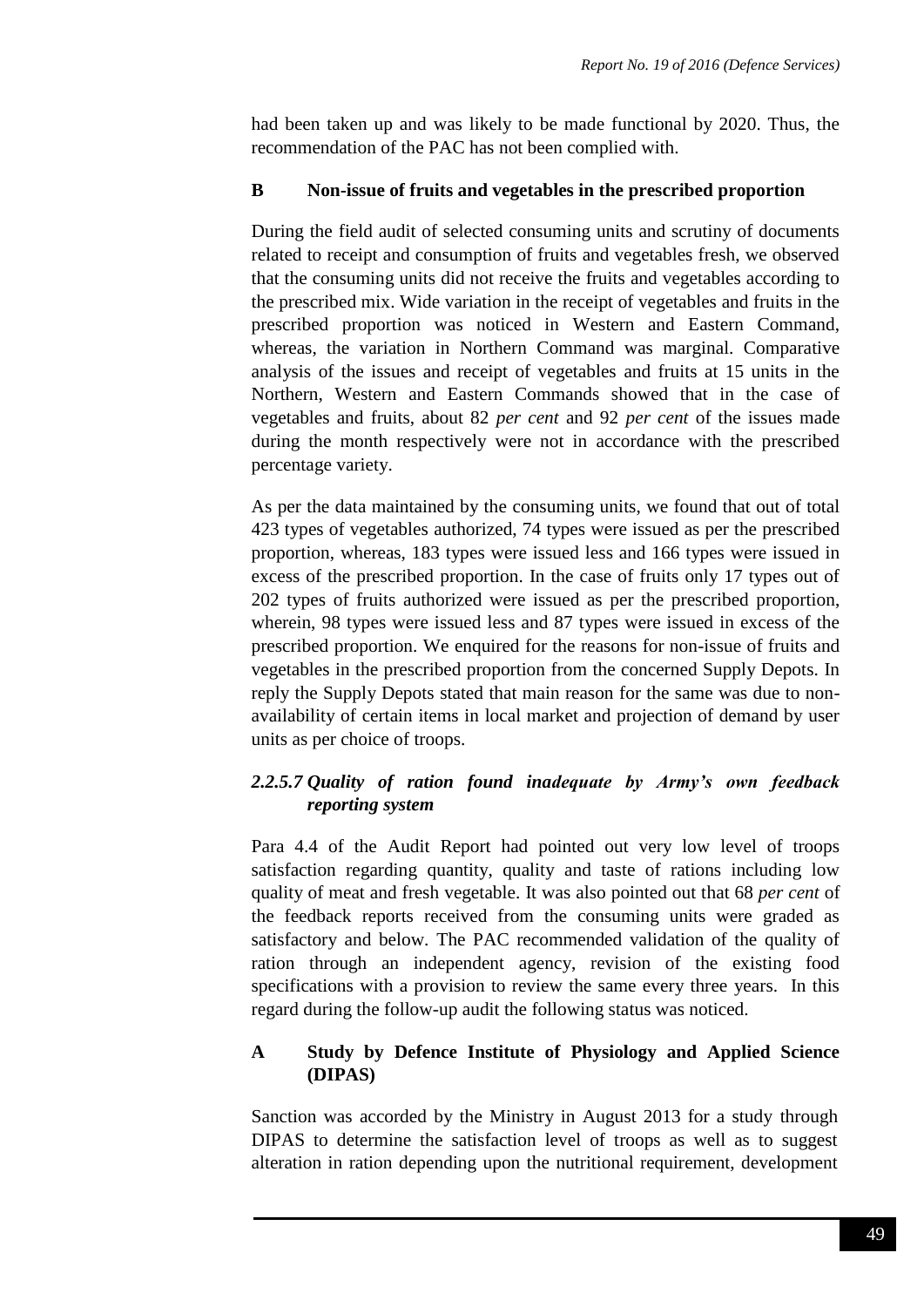of food technology and preference of troops. The findings of the study were required to be submitted within one year from the date of issue of the sanction but Audit observed that DIPAS was still analysing the data collected from 53,497 troops (August 2015).

Further, Audit examined the feedback reports generated by 39 units in the Northern, Western and Eastern Commands, wherein the troops had evaluated the quality of various items of ration under seven categories. The quality of ration was graded as good or below in respect of 60 *per cent* and 73 per cent of the feedback reports pertaining to Eastern and Northern Command respectively, whereas in Western Command, quality of ration to the extent of 84 *per cent* was graded as excellent.

# **B Revision of Food Specifications**

In response to the recommendation of the PAC, the Ministry had stated that Technical Standardization Committee (TSC) meets annually for review and revision of the Defence Food Specification. During the follow-up audit, however, it was noticed that TSC met after 30 months in April 2015, during which five new specifications were formulated. AHQ stated (September 2015) that no guidelines were received from the Ministry to conduct TSC meeting annually. Thus, the recommendation of the PAC to revise the existing food specification with a provision to review same every three years has not been complied with.

# **C Availability of data on exclusive Website of Army**

The PAC had recommended posting of contracted prices of procurement of dry and fresh items of ration, list of vendors, data regarding price variation rates at different locations and last purchase price of fresh ration on an exclusive website of the Army for the concurrent knowledge of different command/authorities, tasked with the responsibility of procurement and provisioning for the troops. In compliance to this recommendation, we observed that data regarding list of vendors, rates *viz.* expired contract rate (ECR) and current contract rate (CCR) at different locations, last purchased price *etc.* were being displayed on Army website.

# **2.2.6 Conclusion**

The follow-up audit on supply chain management of ration was conducted with the aim to verify the compliance of the Ministry and Army HQ to the accepted recommendation of PAC, which were made on the basis of Comptroller & Auditor General of India's Report No 6 of 2010-11and adopted by PAC in March, 2013.We observed that against the 12 recommendations, which were directly related to the activities of Supply chain management of ration, the action had been taken only on two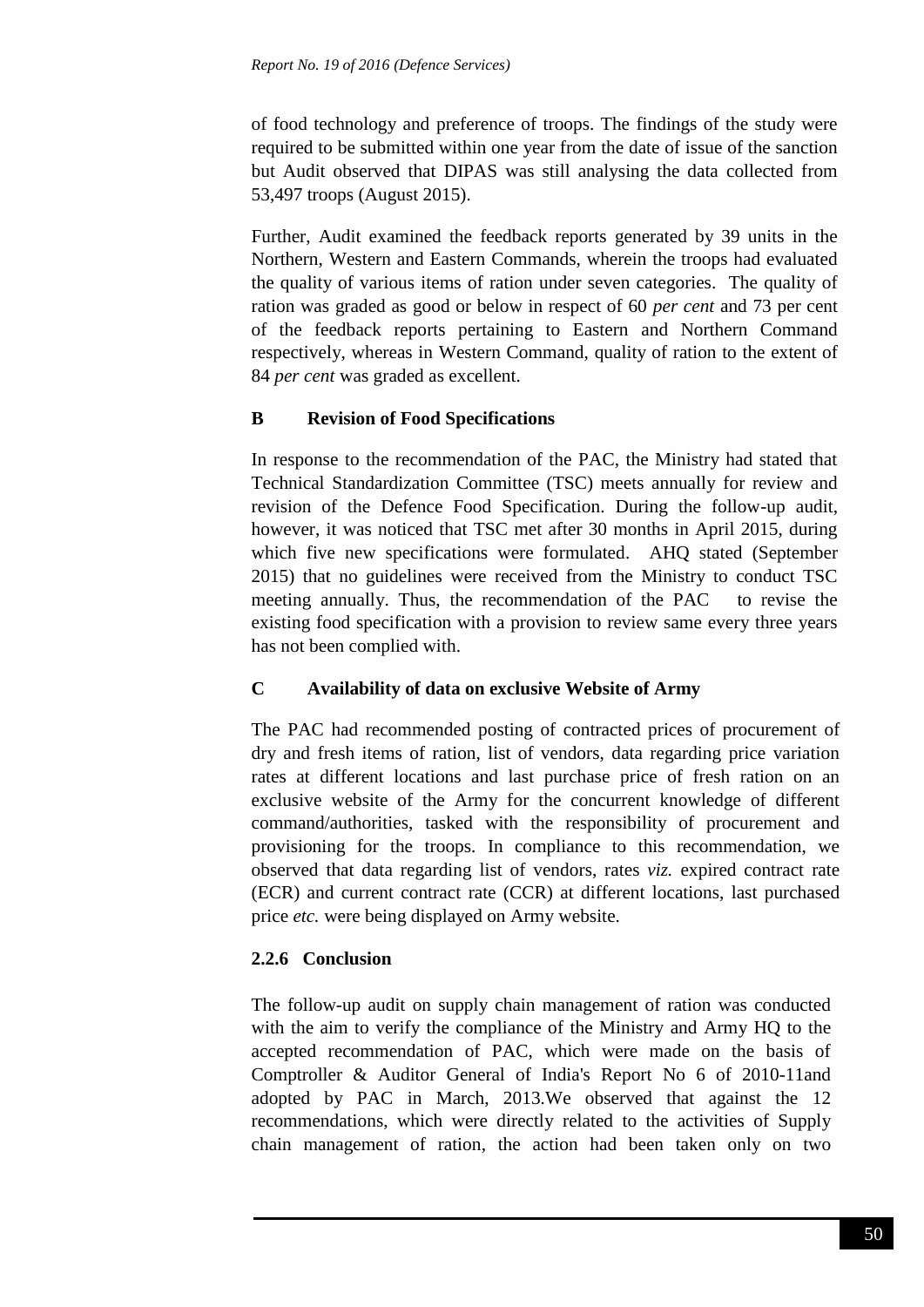recommendations, which were fully implemented**.** In case of the remaining ten recommendations, implementation was partly done.

As a result of delay in compliance to accepted recommendations, Army continues to procure items of dry ration, except sugar, without following the procurement process as envisaged in DPM. Full requirement of ration as indented by the Army HQ, was not being met by the APO, which resulted in local purchase by the Supply Depots at higher rates. Recovery of the extra expenditure caused due to local purchase at higher rates could not be invoked from the defaulting firms by the Ministry despite the assurance given to the PAC. Army continues to consume ration, even after the expiry of original shelf life. Modernisation of the food testing laboratories by introducing latest state of the art technology could not fructify despite availability of funds.

As far as procurement of items of fresh ration is concerned, the DGS&T could neither expand the vendor base nor improve the process of registration of specific vendors for specific group of items. As a result, the procurement of fresh ration was not adequately competitive. The lack of competition was visible as abnormal variations in the local market rate and the rates accepted by the Army persisted.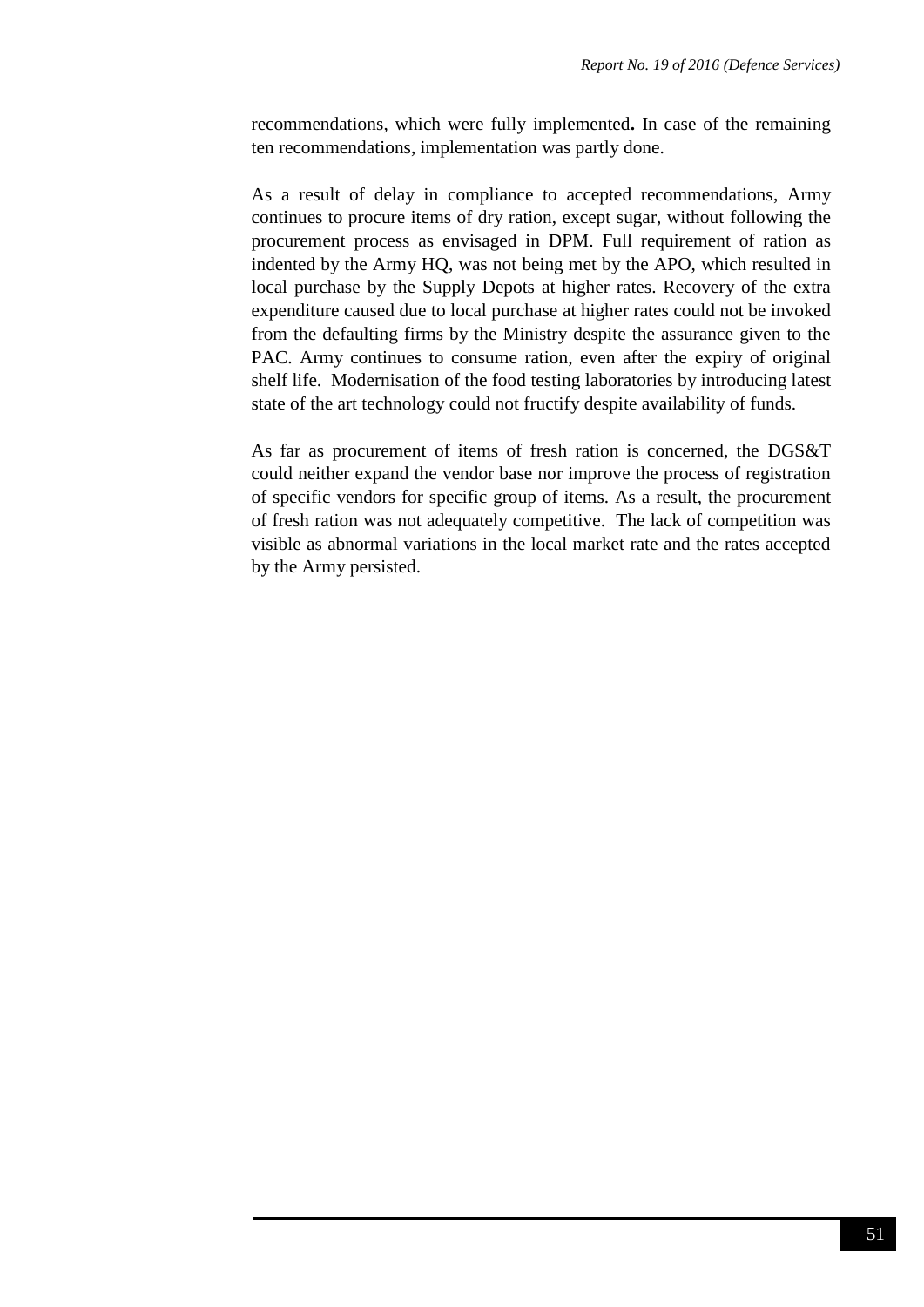# **2.3 Procurement of Environmental Control Units found incompatible during exploitation**

**Despite persistent overheating of the engine, the user trial team recommended the procurement of Environmental Control Units (ECU) for fitment in Infantry Combat Vehicles. Accordingly, 2,077 ECUs worth**  `**219.48 crore were procured in 2009 and 2010. The fitment of ECUs could not however be carried out due to overheating of ICV engines and reduction of its efficiency. The ECUs are therefore lying without any effective use.**

Infantry Combat Vehicle-BMP-2/2K (ICV) is the main Combat vehicle held by the Mechanised Infantry Battalions of the Indian Army. The vehicle was equipped with missile carriage and firing capability and features like computerised fire control system and thermal imaging night sight. These components/ sub-systems are highly sensitive and degrade under extreme heat and dust conditions. For efficient functioning of the electronic system and to reduce fatigue of the crew/troops, a need was felt to provide Environmental Control Units **(**ECU) on these vehicles.

The scheme to provide 969 ECUs was approved by Defence Procurement Board (DPB) in January 2006. Ministry of Defence (MoD) issued request for proposal (RFP) to 15 vendors in March 2007 seeking techno-commercial proposal. The RFP, *inter alia*, included a provision stipulated in the General Staff Qualitative Requirement (GSQR) of ECU that it should be able to operate continuously for six hours without affecting its efficiency. Four vendors participated in the user trials which were held in August 2007, but none of the vendor met the GSQR requirement about requisite cooling. In subsequent user trials held in April/May 2008, only two vendors participated. While the equipment of M/s Sidwal Refrigeration Limited did not meet the GSQR parameters, the equipment of M/s Fedders Lloyd Corporation was selected. The trial of the equipment was carried out on ICV for 30 km run in April 2008 but engine temperature increased to 110°C after 10 Kms of running, against the permissible oil and water temperature level of 80°C and 100°C. Thus due to overheating of the engine, the trials were not successful. Repeat trials were carried out, but the problem persisted. The dynamic trials were yet again carried out (May 2008) but the results showed that the oil and water temperature had again gone up to 105°C and 107°C respectively. Notwithstanding these findings, the equipment was recommended by the User trial team (June 2008) for induction stating that the increase in temperature was within limits.

Based on the recommendations of the trial team, the procurement of 969 ECUs was approved by the Ministry and a contract concluded in September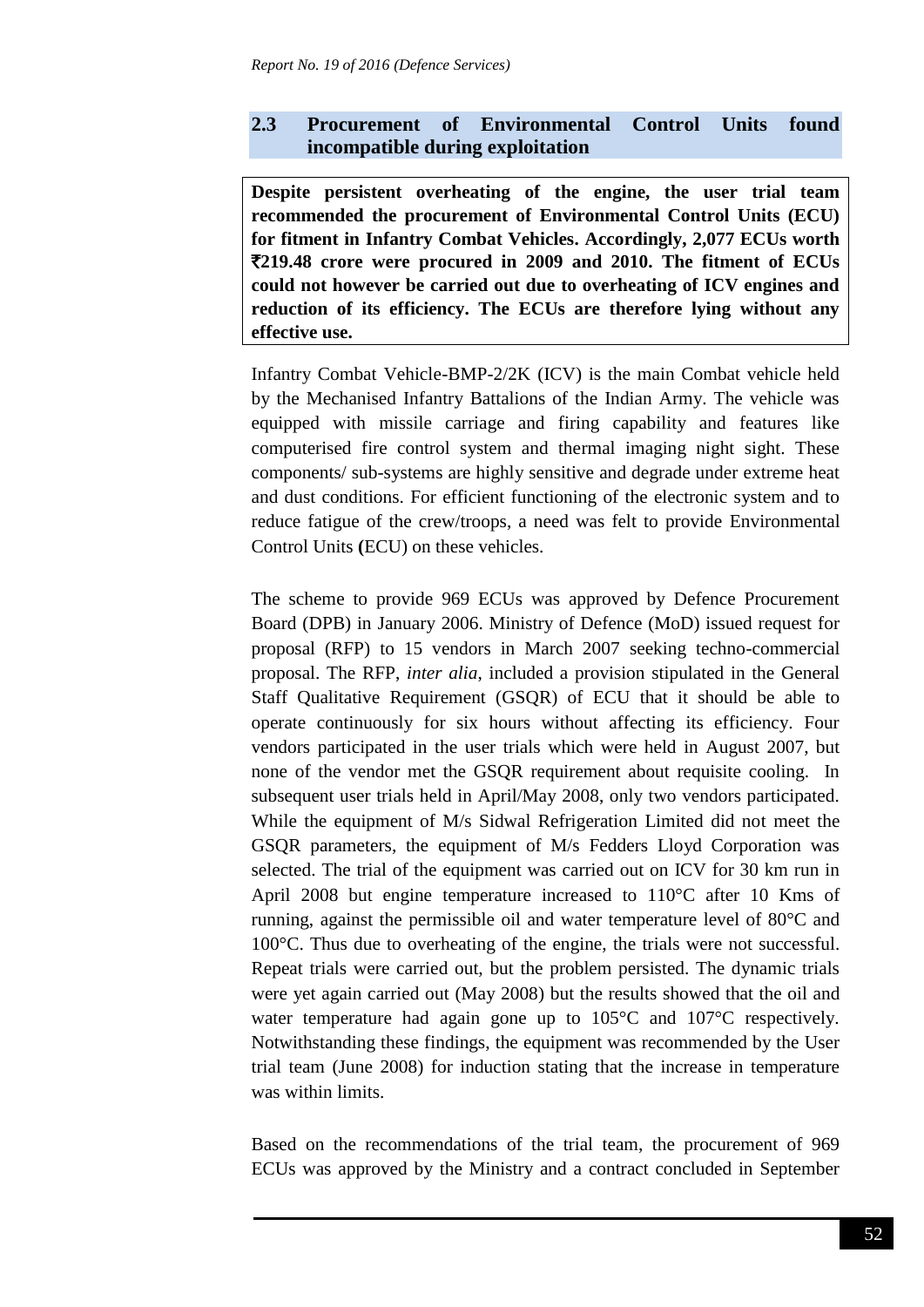2009 with M/s Fedders Lloyd at a cost of  $\bar{x}$ 110.66 crore. The ECUs were supplied by the firm between April 2010 and August 2010.

To meet the additional requirement of the Army, another contract for procurement of 1,108 ECU was concluded for  $\overline{5}124.93$  crore in October 2010 with the same firm under option clause/ repeat order. The delivery of the equipment was completed between March 2011 and November 2011 and a total payment of  $\bar{\tau}$ 219.48 crore was made to the firm for the supplies made against the two contracts. Balance payment of  $\bar{\tau}16.11$  crore was to be made on successful installation/commissioning of ECU.

As per the fitment schedule drawn by Director General Mechanised Forces (DGMF), 1,494 ECUs were to be fitted in the ICVs between March 2011 and May 2012 and remaining 583 ECUs were to be fitted between July 2012 and December 2012. We observed that installation of ECUs in ICVs was put on hold in April 2012 by DGMF due to technical flaws resulting in overheating of ICV engine and reduction in efficiency, after 30-40 minutes of its usage. To solve these problems, certain modifications like improved PTO shaft, *etc* were incorporated yet the problem of engine overheating persisted, for which no conclusive reasons/solution were found. As a result, the fitment of ECUs is awaited (November 2015).

Hence it is evident that despite the problem of engine overheating right from the user trials carried out in April 2008, 2077 ECUs were procured at a cost of `219.48 crore, which were lying without any effective use.

The case was referred to the Ministry in January 2016; their reply was awaited (March 2016).

# **2.4 Non-deduction of income tax on field allowances granted to Junior Commissioned Officers in the Army**

**Pay and Accounts Officers (Other Ranks) as Drawing and Disbursing Officers did not recover income tax on field allowances, in excess of the exemption limit, paid to Junior Commissioned Officers in the Army. The amount of such tax worked out to** `**5.05 crore for the period from 2008-09 to 2012-13.**

Pay and Accounts Officers (PAO) (Other Ranks) (ORs) are the Drawing and Disbursing Officer (DDO) for the purpose of deducting income tax at source in respect of Personnel Below Officers Ranks (PBORs). PAOs are the officers from the Office of Controller General of Defence Accounts (CGDA), under Ministry of Defence.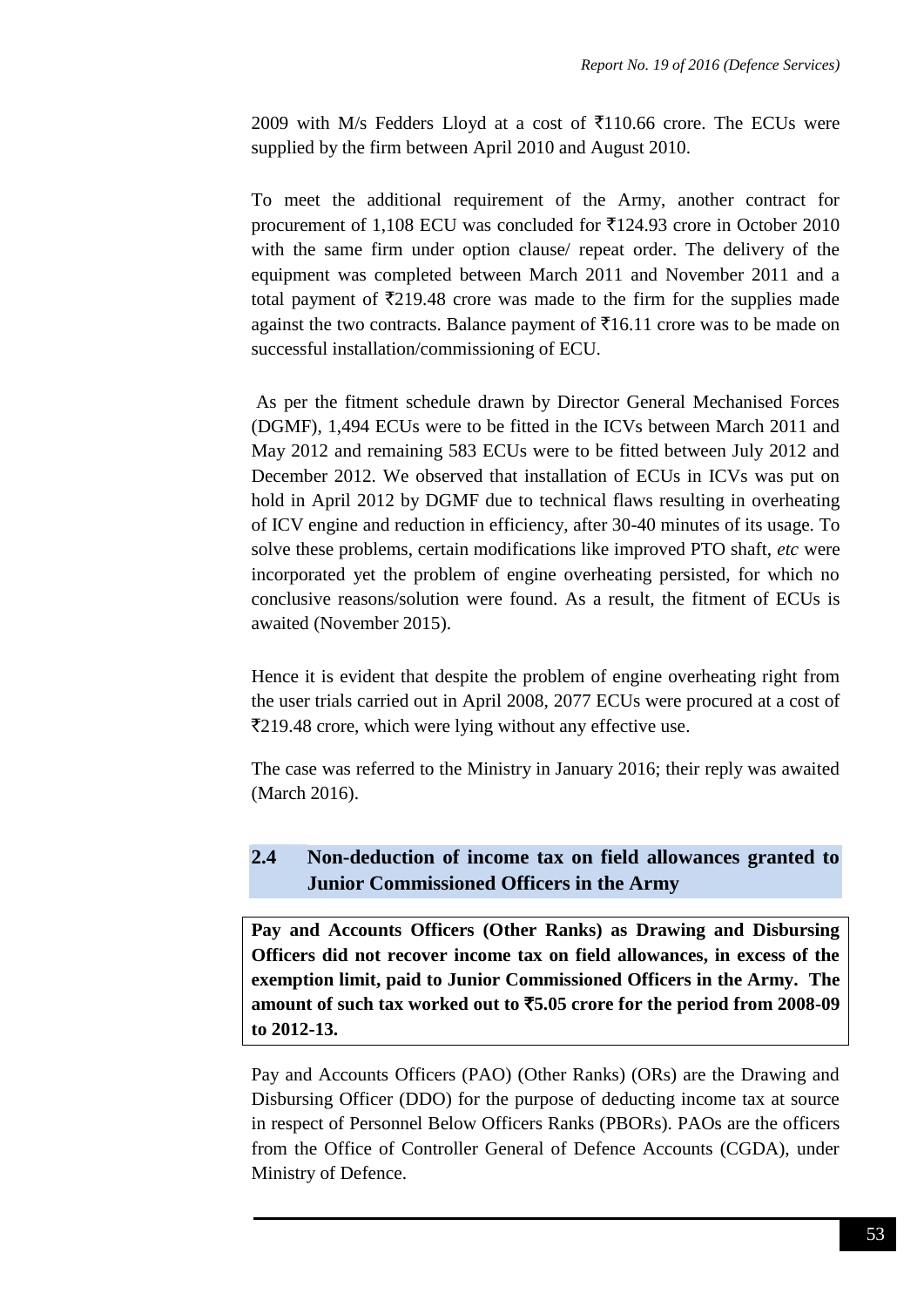As per section 192(1) of Income Tax Act, 1962 any person responsible for paying any income chargeable under the head 'salaries' shall, at the time of payment, deduct income tax on the estimated income of the employee under the head 'salaries' for the financial year. The tax deduction at 'source' (TDS) is to be made at the average of income-tax. Certain allowances of pay given by the employer are however exempt up to a fixed limit under Section 10(14) of Income Tax (IT) Act. This includes certain field allowances<sup>10</sup> being paid to the Army personnel.

Consequent to revision of rate of field allowances in respect of Junior Commissioned Officers (JCO) in September 2008 and January 2011, the field allowances payable to the JCOs became higher than the exemption limit specified in the IT Act. Audit scrutiny of the data in the computerized pay accounting system related to pay and allowances of the JCOs at 30 out of 40 PAOs revealed that notwithstanding the fact that exemption prescribed was up to a fixed limit, the PAOs had computed the exemption on entire amount of the field allowances, for the period from September 2008 to March 2013. Therefore, income tax on amount of field allowances, exceeding the exemption limit, was not charged by the PAOs. This resulted in non-recovery of  $\overline{5.05}$  crore.

In reply to the audit query, the PAOs accepted the fact that income tax was not being deducted on the field allowances by the system. CGDA, in February 2014, also stated that the software program has been modified to include the amount of field allowances, more than the specified exemption limits for calculation of income tax from the financial year 2013-14 (Assessment Year 2014-15). The reply was however silent about the recovery of income tax for the period from 2008 to 2013.

Thus, the failure of DDOs in deduction of income tax from JCOs, on field allowances, in excess of the laid down exemption limit, resulted in nonrecovery of  $\text{\textsterling}5.05$  crore for the period from 2008-09 to 2012-13.

The case was referred to the Ministry in October 2015; their reply was awaited (March 2016).

**.** 

<sup>10</sup> Compensatory Field Area Allowance(CFAA), Compensatory Modified Field Area Allowance(CMFAA), Compensatory Highly Active Field Area Allowance(CHAFAA), High Altitude Uncongenial Climate Lower (HAUCL), High Altitude Uncongenial Climate Higher(HAUCH) and Special Compensatory Counter Insurgency Allowance(SCCIA)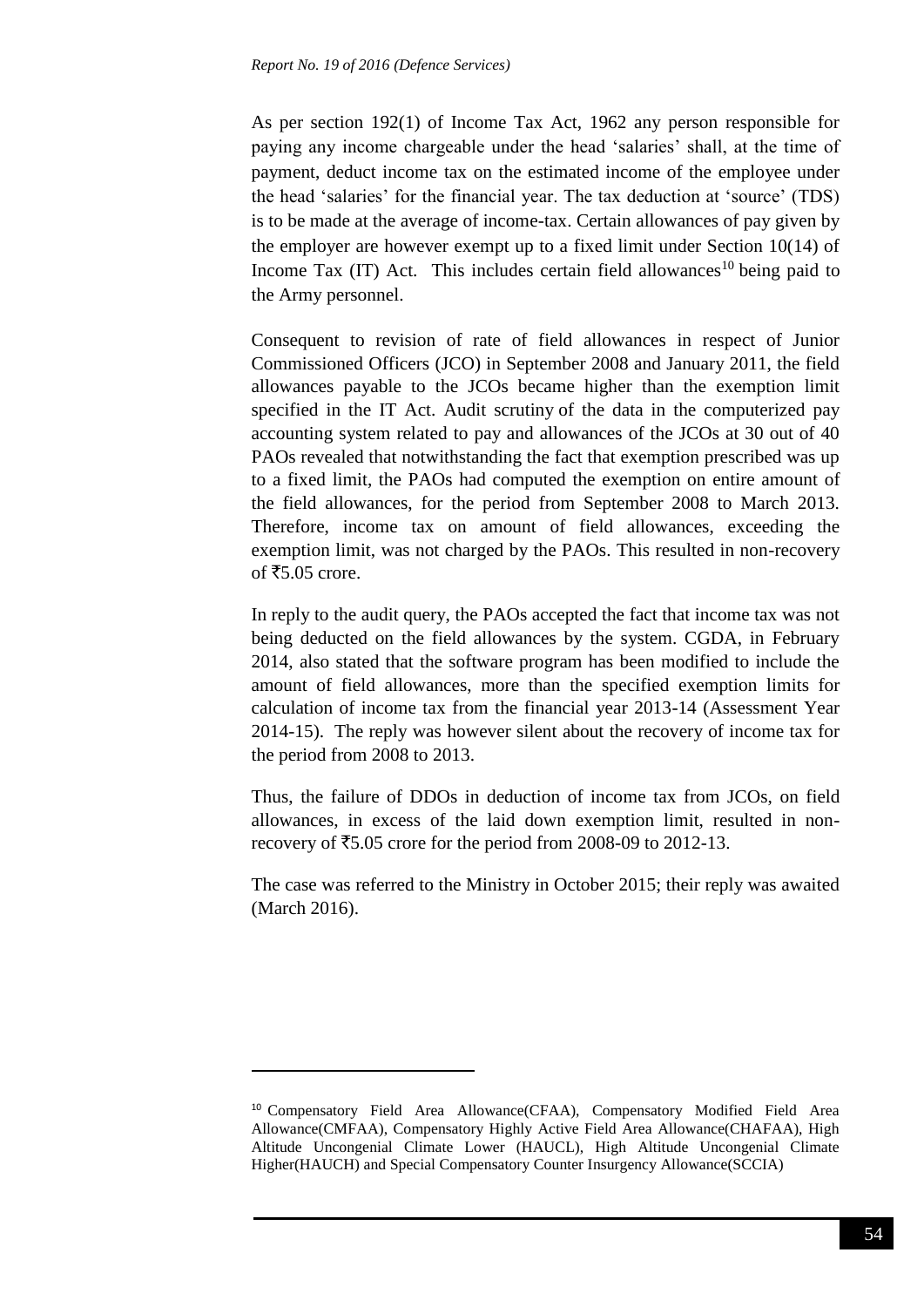## **2.5 Short acquisition of land measuring 73.826 acres**

**The failure of the Defence Estate Officer, Jorhat and the Board of Officers in following the laid down procedures regarding identification of land on ground, before acquisition, resulted in**  short acquisition of 73.826 acres of private land valuing  $\bar{\tau}$  2.26 **crore.**

In view of the new raisings of a Mountain Brigade in the Eastern Theatre, a need for acquisition of suitable land at Daporijo, Upper Subansiri District, Arunachal Pradesh was felt to accommodate the formation.

The procedure for acquisition of immovable property laid down in the Cantonment Laws stipulates that after a piece of land is selected for acquisition a site plan thereof will be sent by the user to the Defence Estate Officer (DEO). The DEO would collect and furnish concerned Board of Officers (BoO) the following information;

- (a) The extract of the Revenue/Khasra plan with land proposed to be acquired duly marked on it in distinct colour, clearly showing the boundary of each village involved in the proposal.
- (b) Details of Khasra number of the land selected for acquisition together with the respective area of each Khasra Number.
- (c) "No-objection" of the concerned State Government to the acquisition of land.

The DEO and BoO is also required to inspect the land jointly with the local revenue staff to identify accuracy of the land under acquisition before submitting the proposal for obtaining Government sanction.

BoO convened in January 2010 for identification of suitable land for the Mountain Brigade, recommended (February 2010), the acquisition of 358.415 acres of private land in General area of Daporjio. Based on these recommendations, a case was taken for accord of sanction. Ministry accorded sanction in March 2010, for acquisition of 358.415 acres of private land at an estimated cost of  $\bar{\mathcal{F}}$ 1.76 crore. The area of land to be acquired was however subsequently (December 2012) revised to 157.50 acres at an estimated cost of  $\overline{5}4.82$  crore at the rates of  $\overline{5}$  3 lakh per acre plus two *per cent* contingency under the sanction of the Ministry.

For acquisition and taking over of the subject land, DEO Jorhat made a payment of  $\overline{54.82}$  crore in December 2013 to the Deputy Commissioner (DC) Daporijo. During joint verification of the land by the DEO, DC Daporijo and Army Authority (AA) in December 2013 and in January 2014, it was however found that the total area of actual land was 83.674 acres only instead of 157.50 acres for which complete payment had been made. To reassess the area, a resurvey, by the team comprising of representatives of DC, DEO and AA was